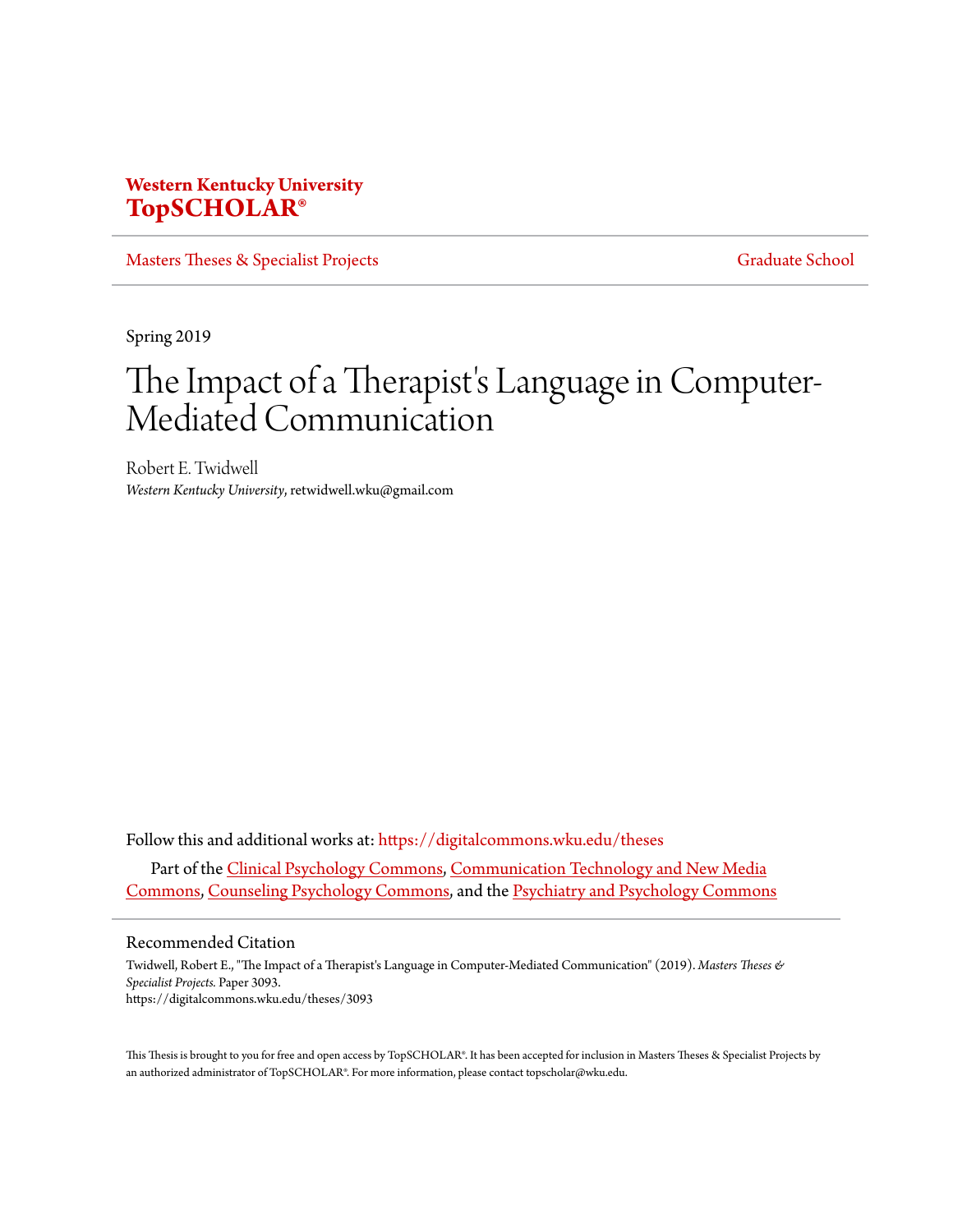# THE IMPACT OF A THERAPIST'S LANGUAGE IN COMPUTER-MEDIATED COMMUNICATION

A Thesis Presented to The Faculty of the Department of Psychological Sciences Western Kentucky University Bowling Green, Kentucky

> In Partial Fulfillment Of the Requirements for the Degree Master of Science

> > By Robert E. Twidwell

> > > May 2019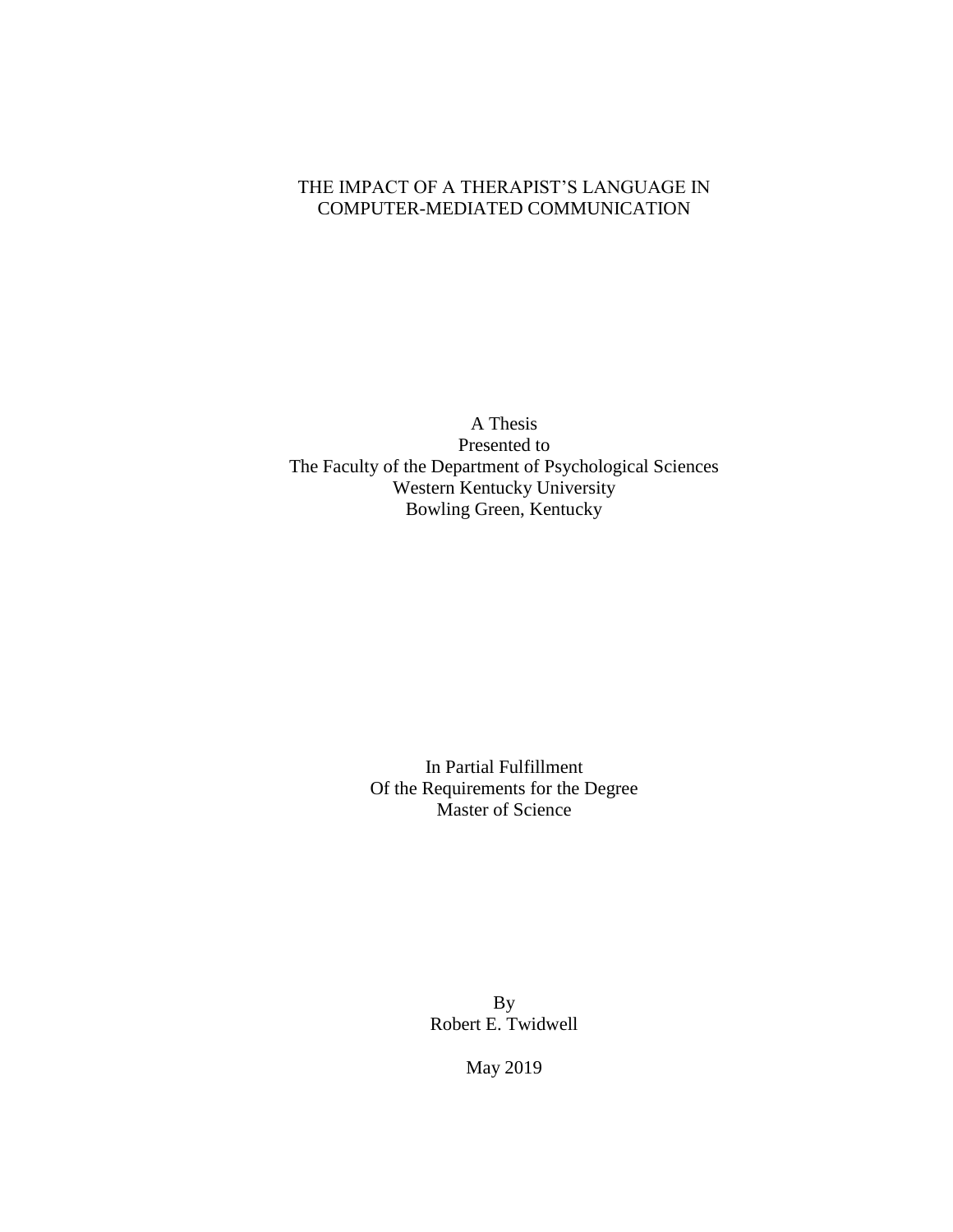# THE IMPACT OF A THERAPIST'S LANGUAGE IN COMPUTER-MEDIATED COMMUNICATION

Date Recommended 4/12/19

*<u>Mutt</u>* Su

Jemi B.

Cherol O. Oavré<br>Dean Graduate Studies and Research

Date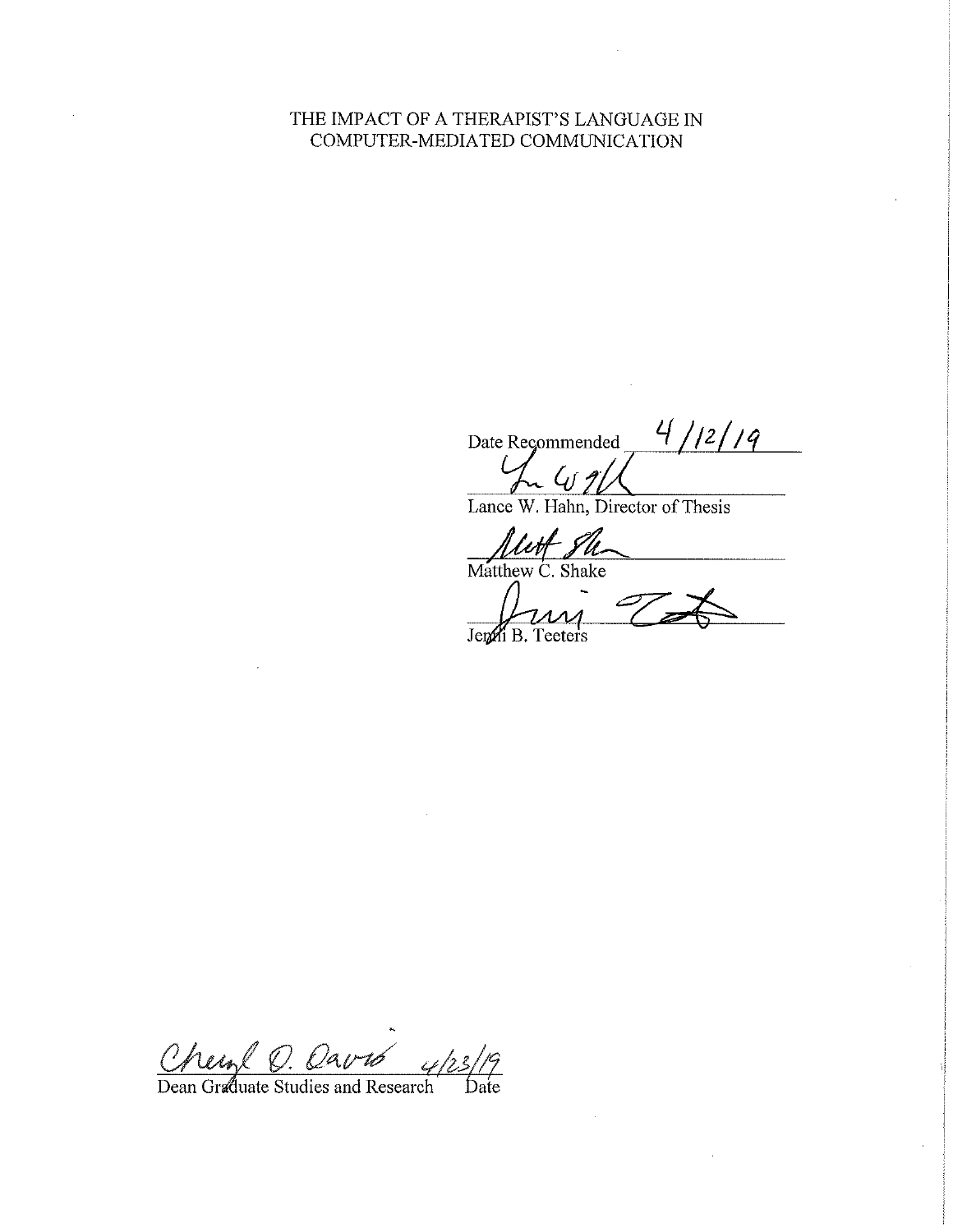I dedicate this thesis to all my family, friends, and supporters along this journey to obtain my Master of Science degree.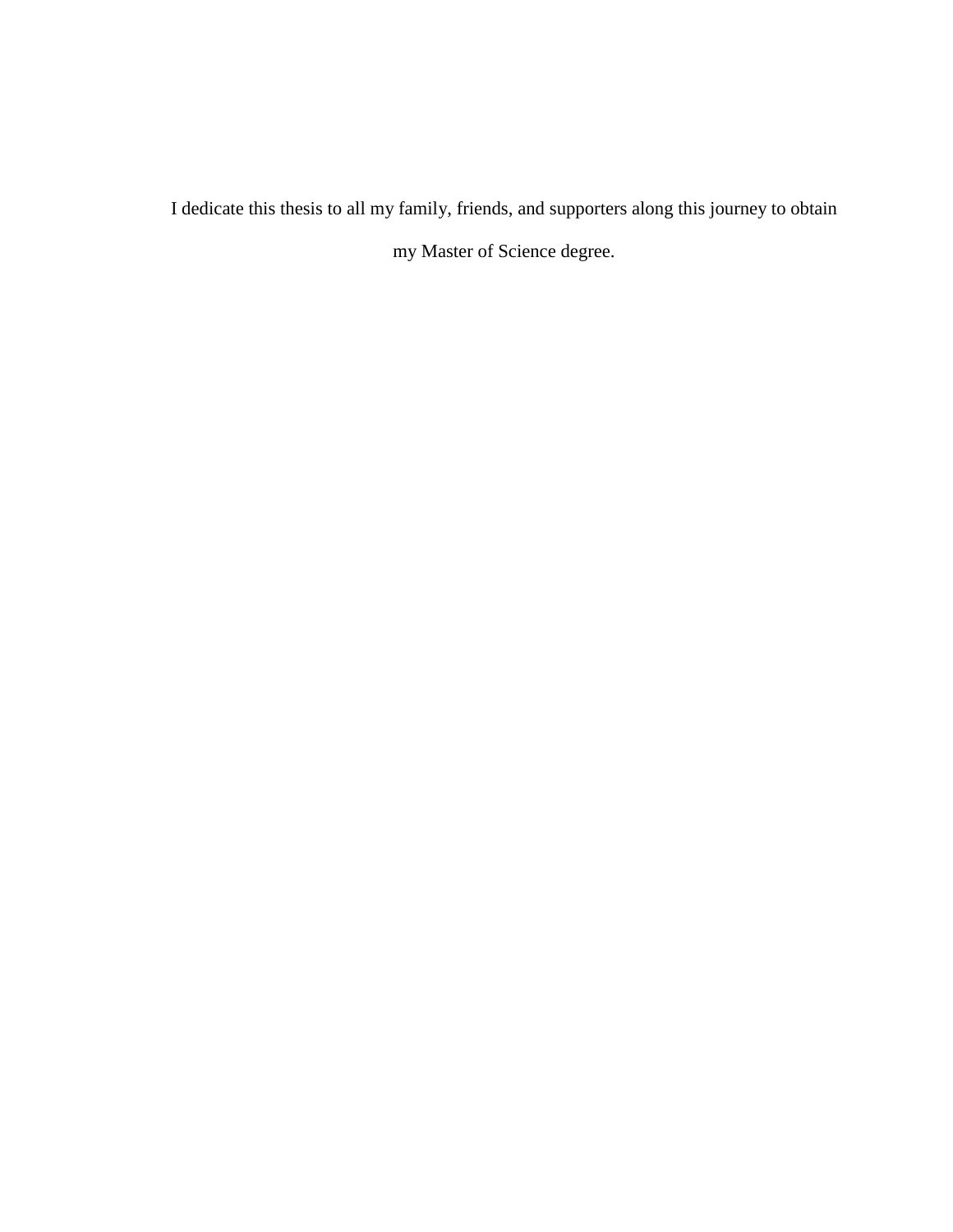## ACKNOWLEDGEMENTS

I would like to acknowledge my advisor, mentor, and committee chair, Dr. Lance Hahn. I am greatly appreciative of you for helping me get to the point of completing my thesis. Thank you so much for working outside of your wheelhouse with me and learning about how jargon and layman language influence perception.

I would also like to acknowledge the other members of my thesis committee, Drs. Matt Shake and Jenni Teeters. I really appreciate you both taking the time to be on my committee and give me great feedback to turn this into the manuscript it is now.

To the Graduate School at Western Kentucky University, thank you for supplying funding for me to conduct this research.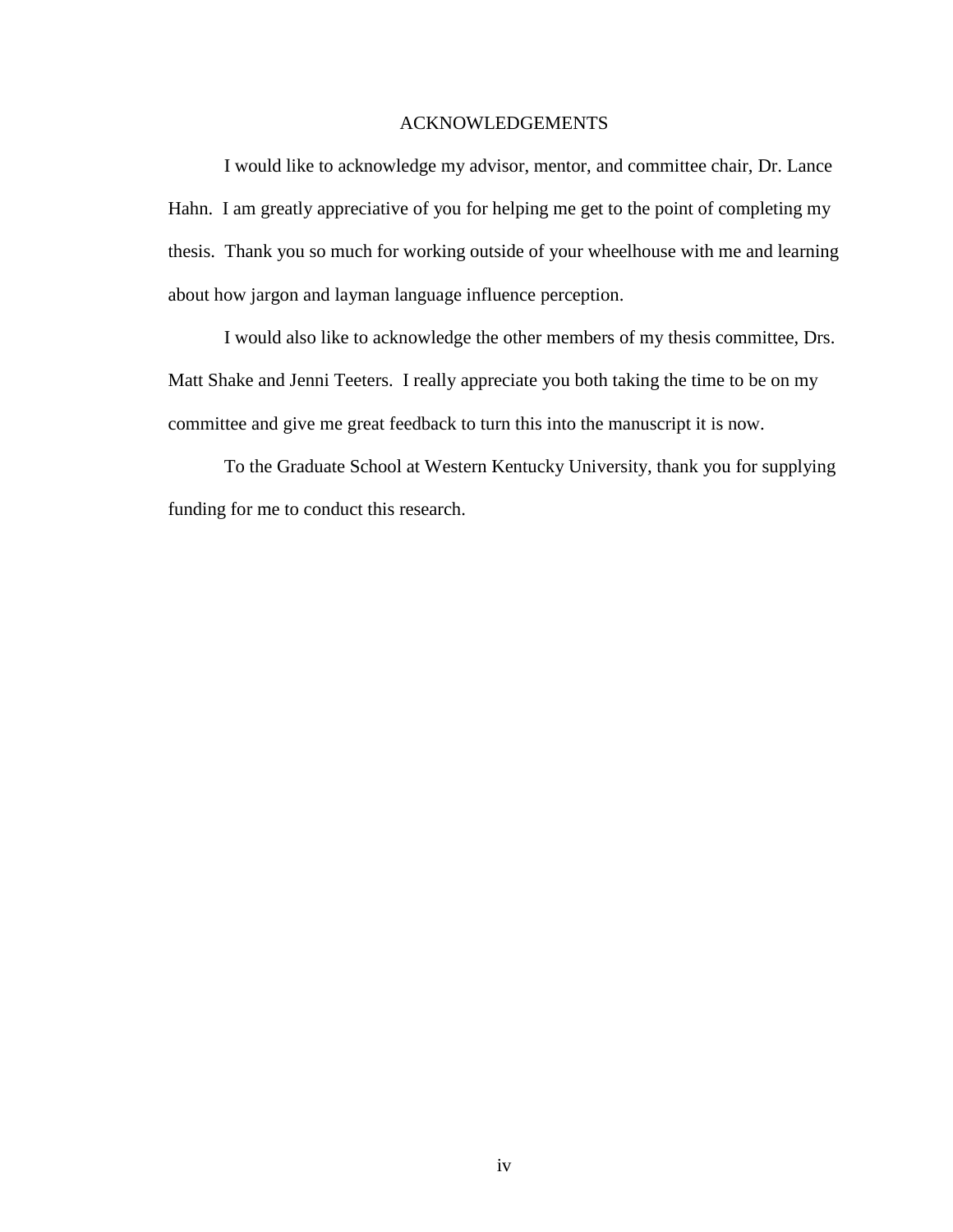| Appendix C: Miscellaneous Therapist Ratings and Manipulation Checks47 |
|-----------------------------------------------------------------------|
|                                                                       |
|                                                                       |
|                                                                       |
|                                                                       |

# **CONTENTS**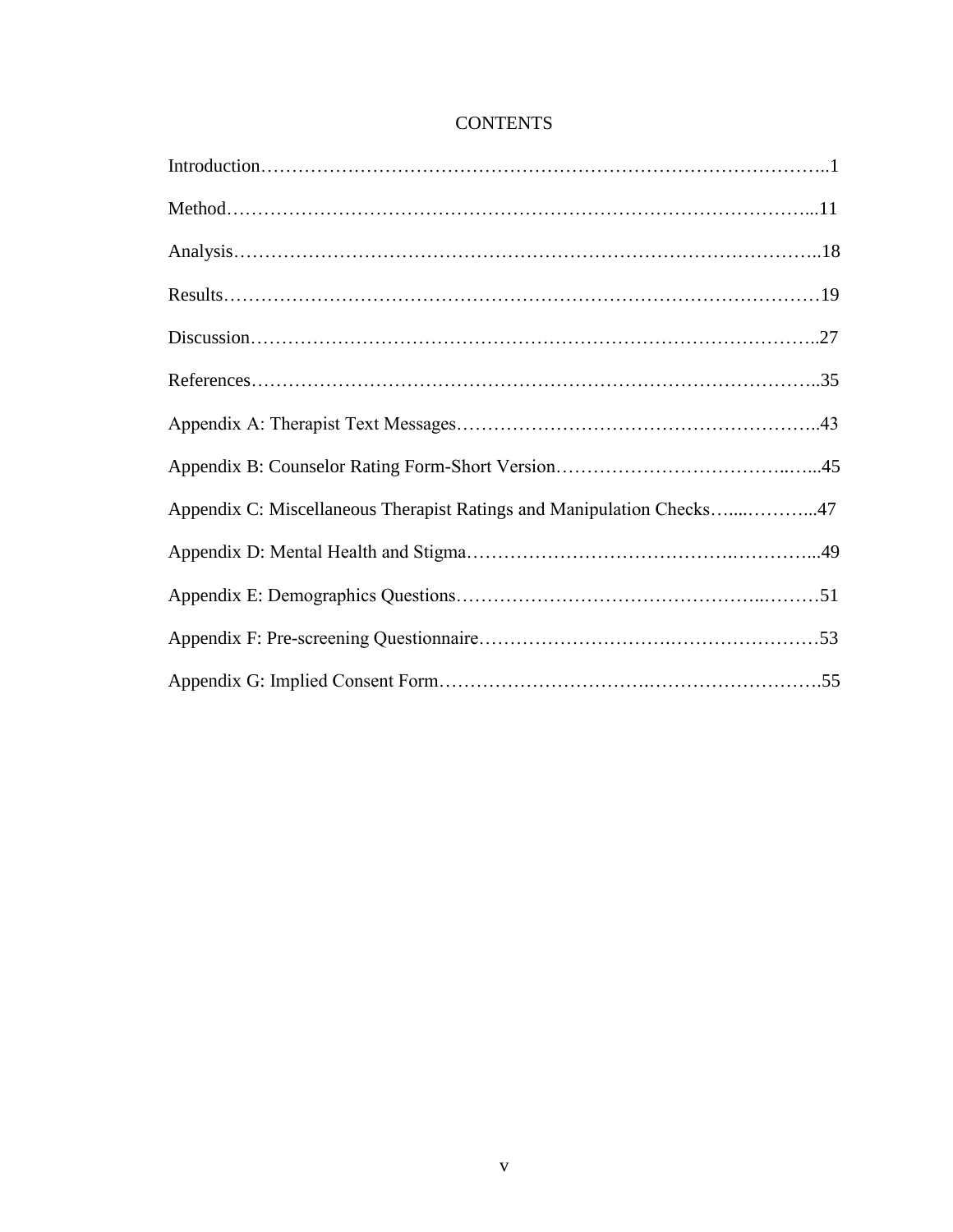# LIST OF FIGURES

| Figure 2. Ratings on Attractiveness with Post-Hoc (University Sample)21 |  |
|-------------------------------------------------------------------------|--|
|                                                                         |  |
|                                                                         |  |
|                                                                         |  |
|                                                                         |  |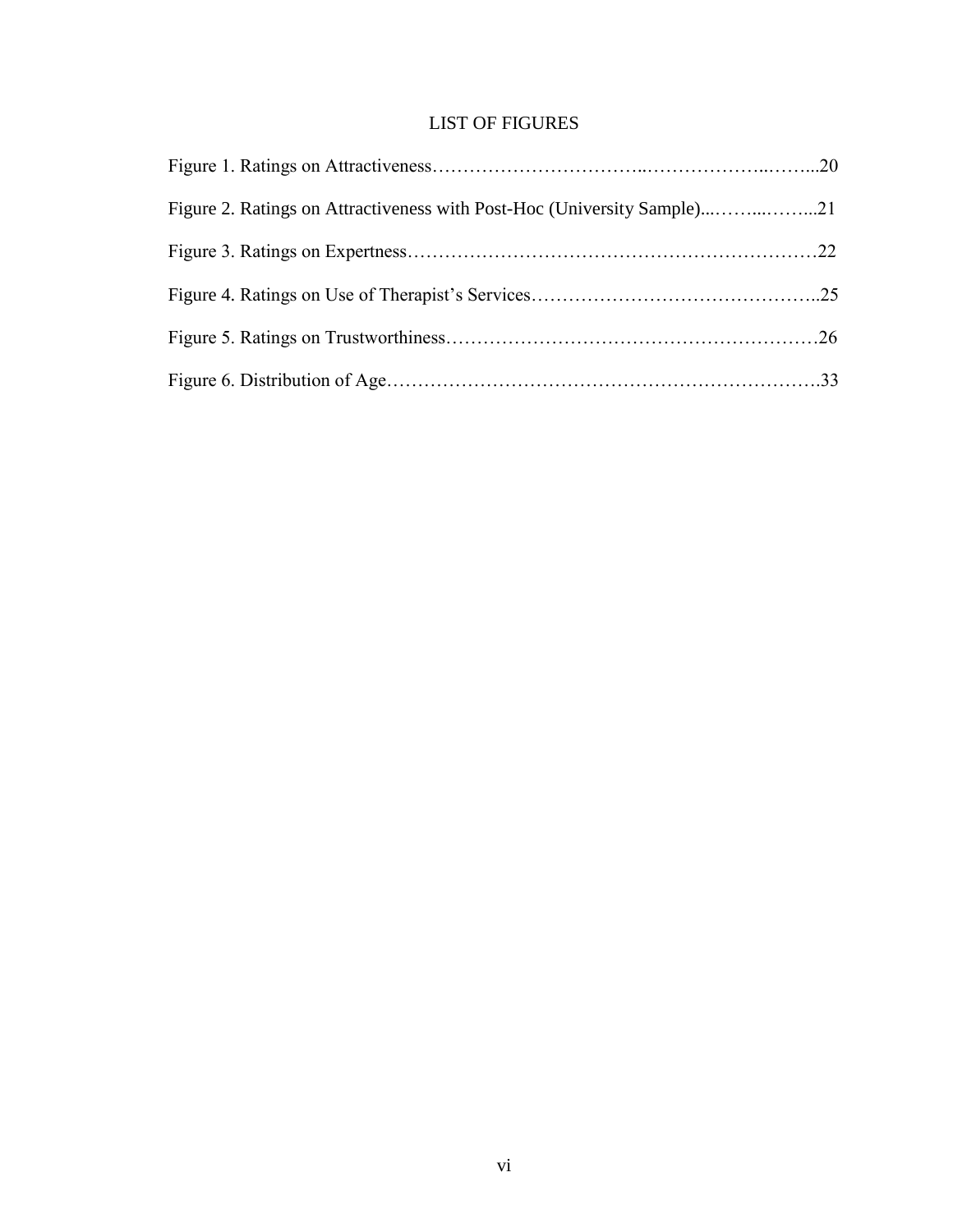# LIST OF TABLES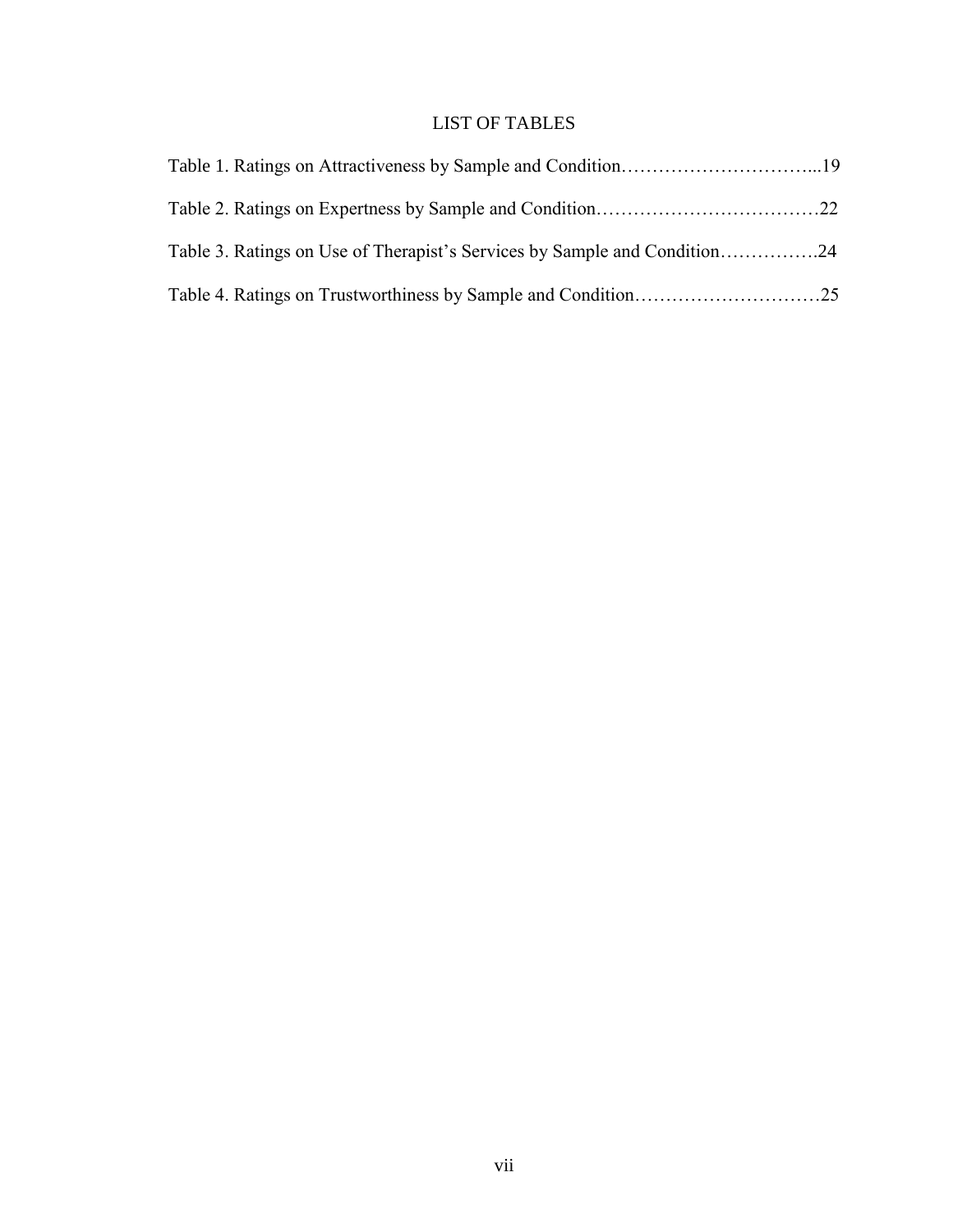## THE IMPACT OF A THERAPIST'S LANGUAGE IN COMPUTER-MEDIATED COMMUNICATION

| Robert E. Twidwell                                                 | May 2019 | 55 Pages                    |
|--------------------------------------------------------------------|----------|-----------------------------|
| Directed by: Lance W. Hahn, Matthew C. Shake, and Jenni B. Teeters |          |                             |
| Department of Psychological Sciences                               |          | Western Kentucky University |

Background: Nearly 45 million adults in the United States live with a mental health disorder and only 43% of them seek treatment. One of the major barriers to seeking treatment is accessibility and can be addressed through telepsychology, or providing services with technology. With technological improvements in written communication, using computer-mediated communication (CMC; e.g. text messaging) has become more regularly used and examined in healthcare. To date, little research has focused on the use of practitioner language in telepsychology.

Method: Two samples (university sample and national sample) totaling 396 participants were asked to rate a therapist on attractiveness (i.e. likability and sociability), expertness, and trustworthiness after reading one of four text-message introductions. The messages varied in the language used: Jargon, jargon with layman explanations, layman only, and text speak.

Analysis: The participants' ratings of the therapist were analyzed using analysis of variance to examine differences between the rating means.

Results: University participants rated a therapist higher in attractiveness when the text-message used layman language only compared to jargon, jargon with layman, and text speak. Both samples rated the therapist lower in attractiveness, expertness, and likelihood to use services of therapist when the text-message contained text speak.

viii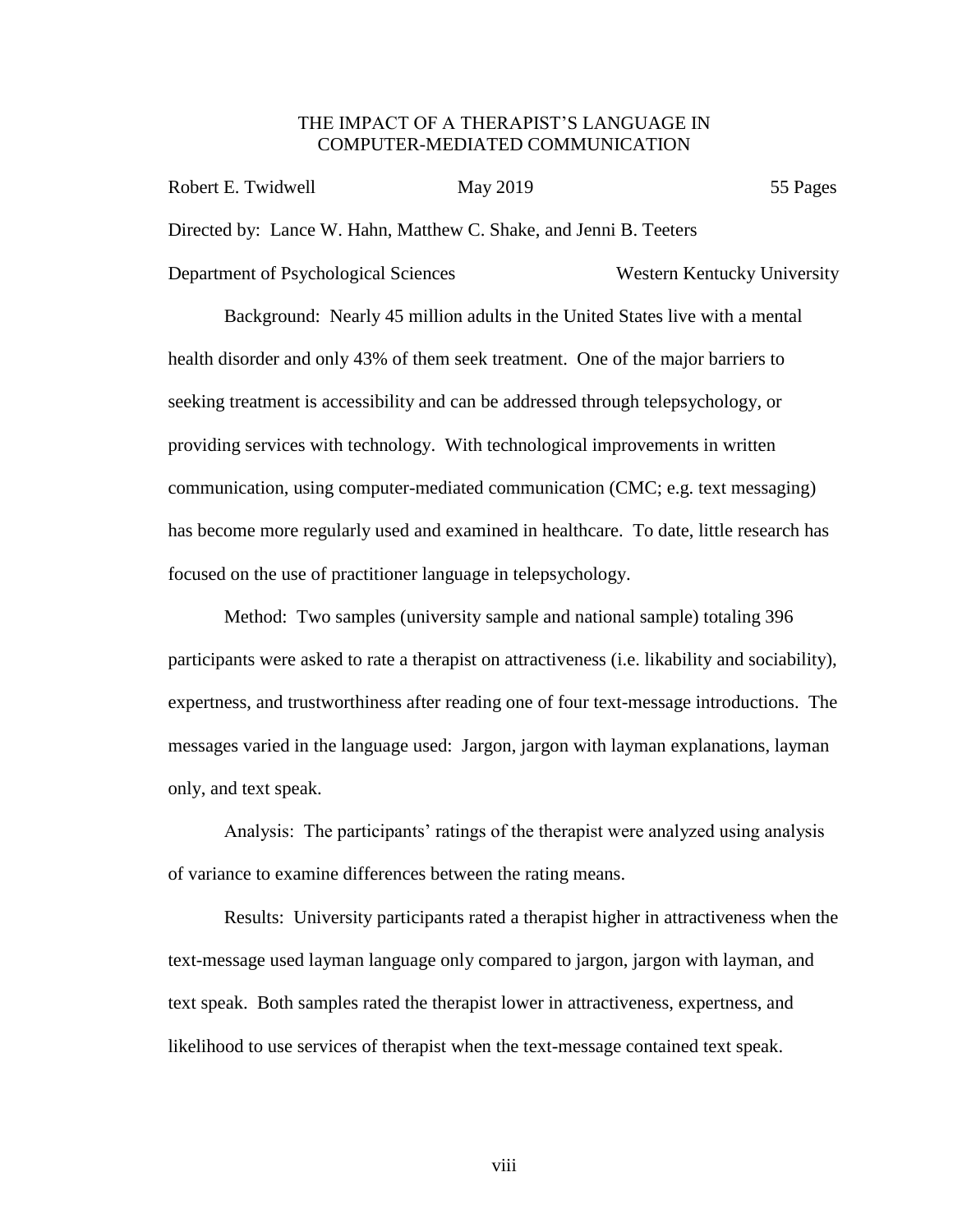Conclusion: The use of text speak by a therapist significantly decreases the perception of attractiveness and expertness. The use of layman only language increases a college student's perception of a therapist's attractiveness compared to jargon and text speak.

*Keywords*: Computer-Mediated Communication, CMC, Jargon, Net Speak, Telepsychology, Text Message, Text Speak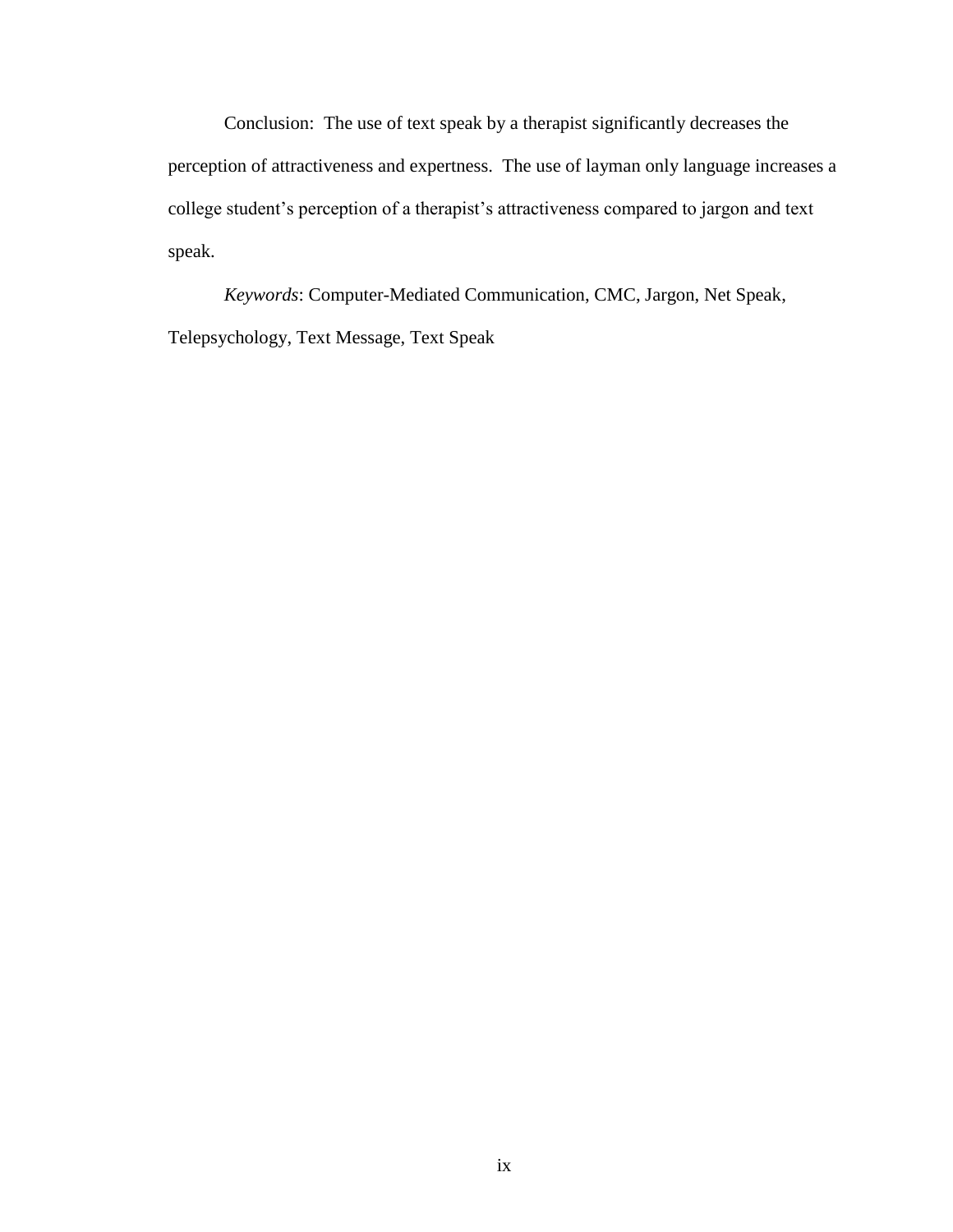#### Introduction

According to the National Institute of Mental Health (NIMH, 2017), nearly 45 million adults in the United States live with a mental health disorder and only 43% of those living with a mental health disorder seek treatment. Accessibility and cost are often seen as two of the major barriers to treatment (Gulliver, Griffiths, & Christensen, 2010; Mojtabai et al., 2011; Rowan, McAlpine, & Blewett, 2013; Salaheddin & Mason, 2016). To address the concerns with accessibility and cost of treatment, research has begun to focus on the use of technology to provide mental health services, but little research has focused on the importance of the language used in these services.

Telepsychology is the use of telecommunication technologies (e.g. chat, email, mobile devices, telephones, text messaging, videoconferencing) to provide psychological services (American Psychological Association, 2013). Online interventions, as a form of telepsychology, have been explored in the treatment of alcohol use, anxiety, depression, and psychosis. White et al. (2010) analyzed eight articles examining online interventions for alcohol use and found that online interventions can be beneficial, especially for at-risk users, women, and young adults. Rice and colleagues (2014) performed a systematic review of 15 articles examining the use of online interventions for depression in young adults and found that all but one of the studies found significant positive results. Saddichha, Al-Desouki, Lamia, Linden, and Krausz (2014) examined 43 articles regarding online studies of anxiety and depression treatment. They found that the online treatments helped to significantly reduce anxiety and depression symptoms. Alvarez-Jimenez et al. (2014) reviewed 12 articles and found that interventions through online and mobile means were possible to use with psychosis.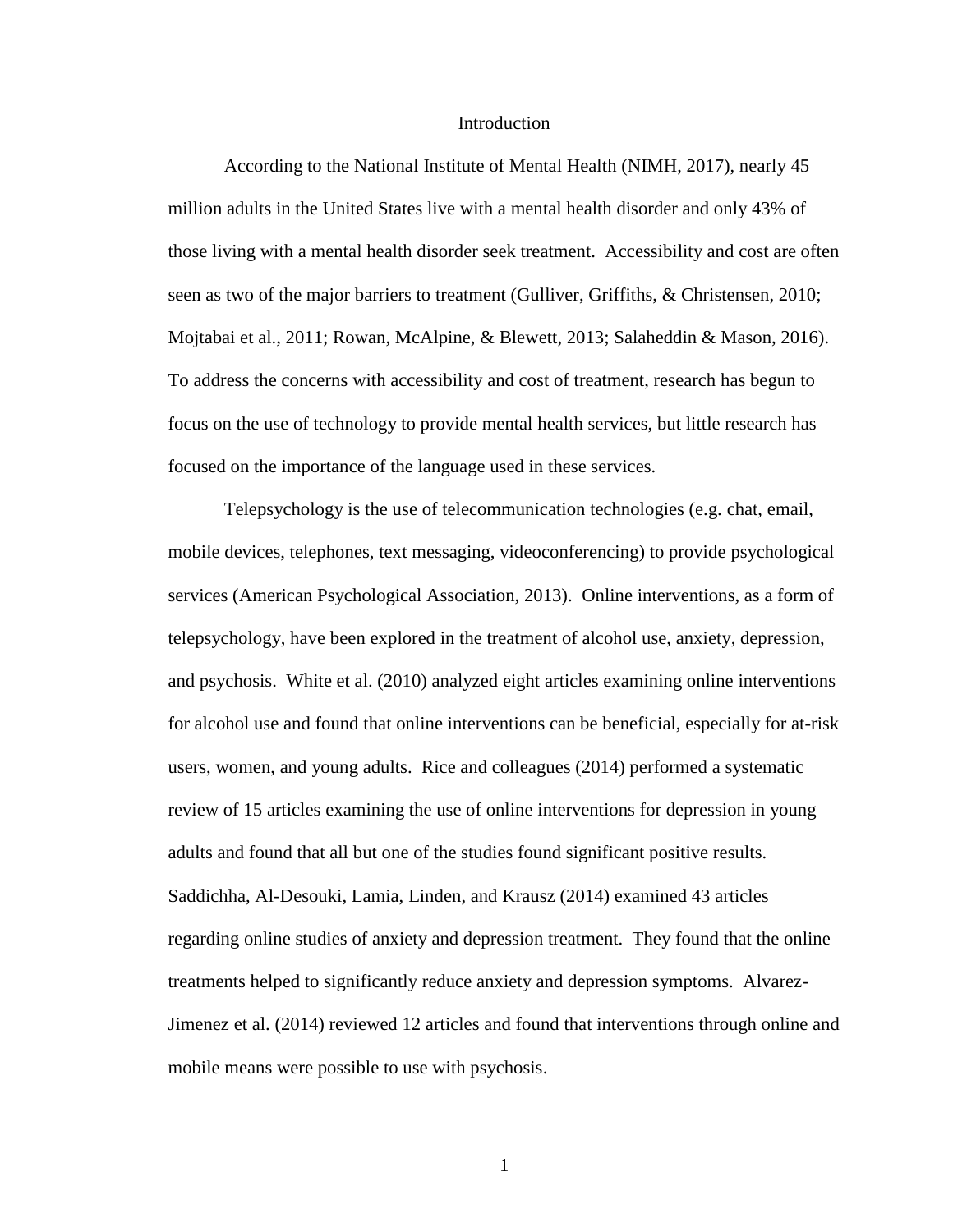As a form of telepsychology, mobile devices have the ability to provide interventions through applications and text messages. Donker and colleagues (2013) analyzed eight articles that focused on the use of smartphone applications with anxiety, depression, and substance use and found that the applications helped to significantly reduce stress, depression, and substance use. Hall, Cole-Lewis, and Bernhardt (2015) examined 15 articles and found evidence to support the use of text message-based interventions, though they acknowledged that additional research was needed.

Overall, research has not found significant differences between technology-based treatments and in-person treatments. Barak, Hen, Boniel-Nissim, and Shapira (2008) analyzed 64 articles that described 92 different online intervention studies. Fourteen of these studies compared face-to-face (FtF) interventions with online interventions. Significant differences were not found between FtF and online interventions.

Outside of efficacy and effectiveness for telepsychology treatments, a growing field of research has begun to explore the language used in telepsychology. Computermediated communication (CMC, e.g. text message, email, instant message), particularly text messaging, has become one of the most popular forms of communicating (Pew Research Center, 2015; Smith, 2015). A majority of the research around CMC has attempted to infer the client's current mental status or changes in mental status, due to treatment, from the language used by the client.

A popular use of CMC data is the exploration of messages for linguistic cues relevant to abnormal, clinical, and personality psychology. This often focuses on the relationship of an individual's word usage with respect to one of these areas. For example, a positive relationship has been found between neuroticism scores and negative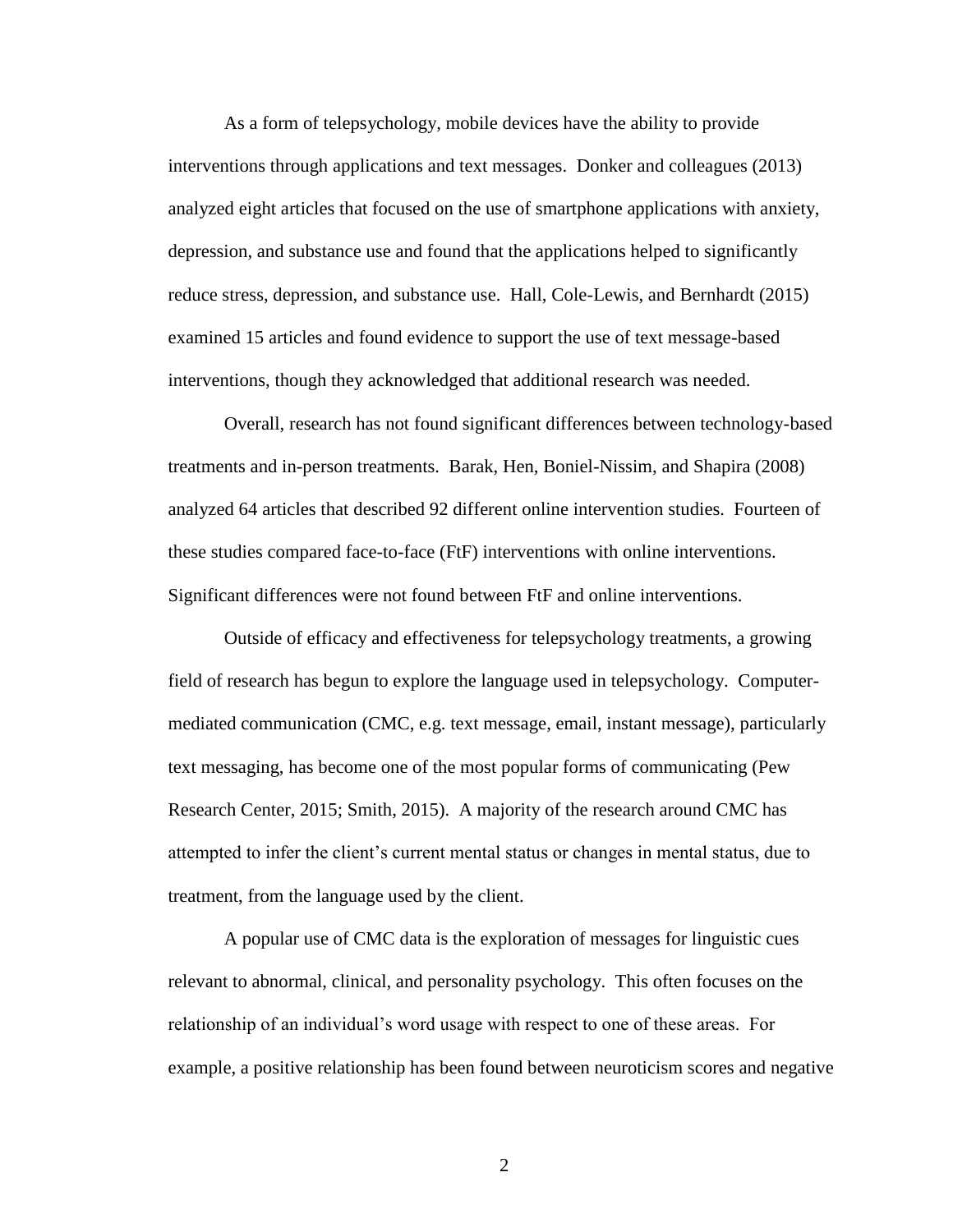emotion words (Pennebaker, 2013; Pennebaker & King, 1999). Dirkse, Hadjistavropoulos, Hesser, and Barak (2015) examined client CMC during internetdelivered therapy for anxiety. They found that elements of the clients' linguistic style changed across the treatment, with decreases in anxiety, causation, insight, and negative emotion words and increases in past tense word usage.

Word usage for people with anxiety and depression has received much of the focus in previous research. It has been found that the use of "I" pronouns increase in those with depression (Pennebaker, 2013; Tausczik & Pennebaker, 2010). Al-Mosaiwi and Johnston (2018) examined the use of absolute words (e.g. always, completely, every, never) in relation to anxiety, depression, and suicidal ideation. They found that individuals posting in forums related to anxiety, depression, and suicidal ideation were higher in absolute word usage when compared to other forums.

Previous researchers have focused on the language of clients or individuals with symptoms of mental illness, but little of the research has focused on the CMC used with these individuals. If psychological practitioners are using CMC to connect with clients, then understanding how clients are influenced by practitioner language in CMC is important. Most research into therapeutic language styles has focused exclusively on face-to-face (FtF) communication and impact of jargon on communication that may not be analogous to CMC in important ways.

#### **Jargon and Client-Practitioner Communication**

Communication is a crucial factor in a client-practitioner relationship. Effective client-practitioner communication can have positive effects on the client's health outcomes (Stewart, 1995). When both parties understand each other it helps to build the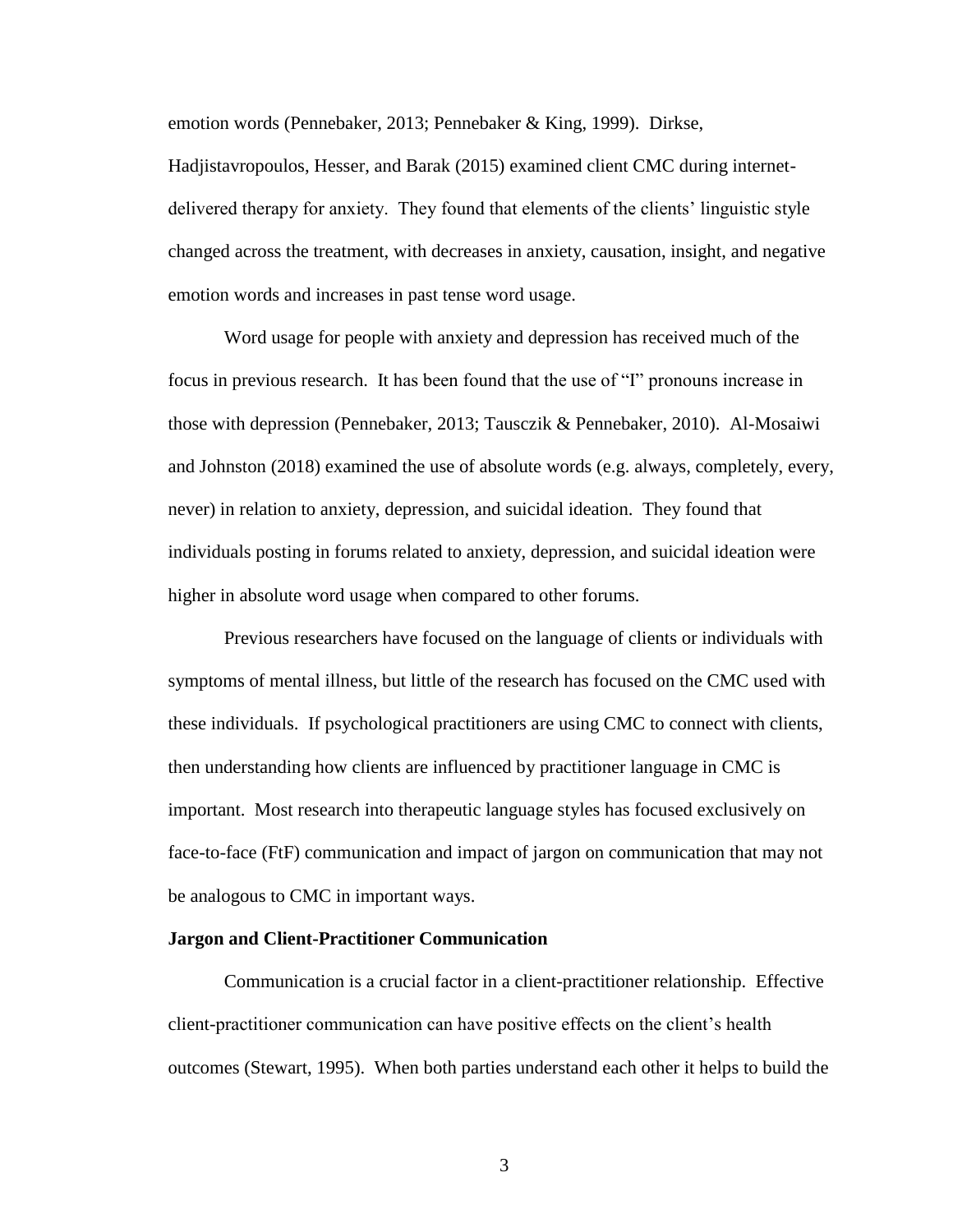relationship between the client and practitioner (Collins, 2009). Effective clientpractitioner communication depends on the practitioner's ability to avoid barriers to the effective communication. These barriers can be environmental factors (e.g. noisy setting, practitioner work load, support staff), the practitioner's anxiety related to the possibility of unintentionally distressing the client, or a gap in understanding between the client and the practitioner (Bramhall, 2014). Much of the literature regarding the client-practitioner gap of understanding has come from medically-centered research focused on the health literacy of the client and the use of jargon (or technical language specific to a profession) by the physician.

In the medical field, most of the educational material and effective communication research indicate that jargon should be avoided (e.g. Bramhall, 2014; Rosdahl & Kowalski, 2008; Townsend, 2011). Similarly in psychology, a psychologist is typically told to avoid the use of jargon, though psychological research does not necessarily support this advice (Hyatt, Tingstrom, & Edwards, 1991). The use of jargon has been shown to positively impact a participant's perception of therapist expertness (Atkinson & Carskaddon, 1975). Both the psychological and medical literatures suggest that expertise can affect the relationship between the client and the practitioner (Atkinson & Carskaddon, 1975; Wright, Holcombe, & Salmon, 2014). Effective communication is supposed to be understood by both parties and it is important in forming a therapeutic relationship. If clear communication should avoid jargon because of a lack of understanding by clients, but the use of jargon can positively influence a client's view of the therapist's expertise, then what role does jargon play in client-practitioner communication?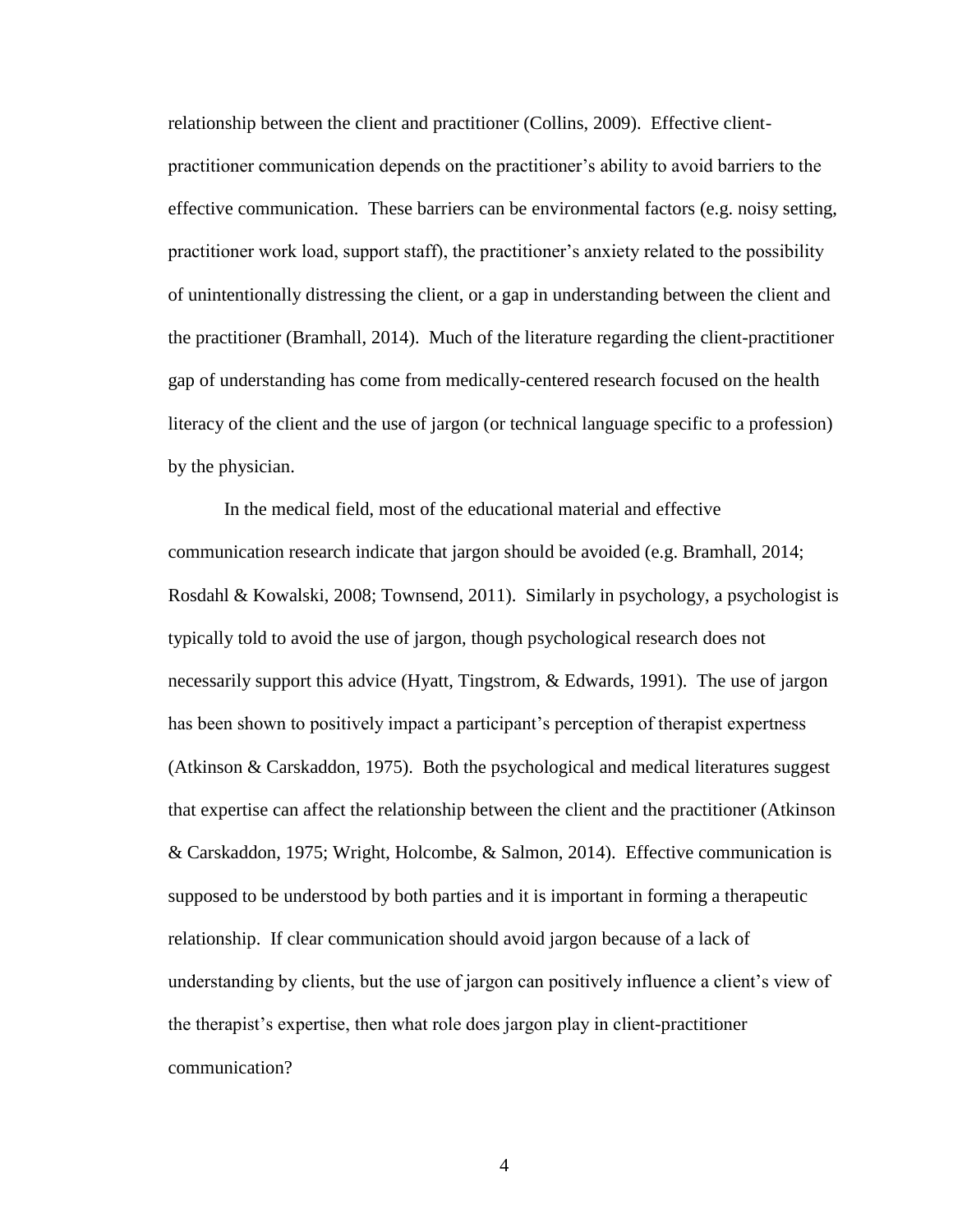**Medical Jargon.** Medical jargon is the technical language and terminology used within the medical field. The use of such language has been thought to be harmful for clients and associated with poor health outcomes and poor adherence to treatment (Collins, 2009; Schillinger et al., 2003, Stewart, 1995). Clients with low health literacy have a poorer understanding of medical jargon (Korsch, Gozzi, & Francis, 1968; Safeer & Keenan, 2005; Schillinger et al., 2003). Because of such reasoning, practitioners are often told to avoid the use of jargon and include simple language (Bramhall, 2014; Hironaka & Paasche-Orlow, 2007; Howard, Jacobson, & Kripalani, 2013; Rosdahl & Kowalski, 2008; Townsend, 2011). A plethora of research has been devoted to client and outsider understanding of medical jargon, revealing that what may be considered basic terminology by practitioners may not be as well understood by clients.

*Understanding Healthcare and Medical Jargon.* Clients tend not to understand healthcare jargon. Boyle (1970) found that physicians and clients had significantly different definitions for 12 general medical jargon terms (i.e. 'Arthritis,' 'Constipation,' 'Heartburn,' 'Palpitation') with the exception of one, the term 'Good Appetite'. The results suggested that definitions for some general medical terms may be ambiguous.

Redlich (1945) and Romano (1941) also reported that general medical terminology was not well understood by clients. Romano (1941) asked clients to define 60 medical terms during a study and concluded that client knowledge of the terms was low and that clients tended to know more about their own illness. However, a statistical analysis was not provided to support Romano (1941). Redlich (1945) also examined the client understanding of 60 medical terms at a neuropsychiatric hospital. The findings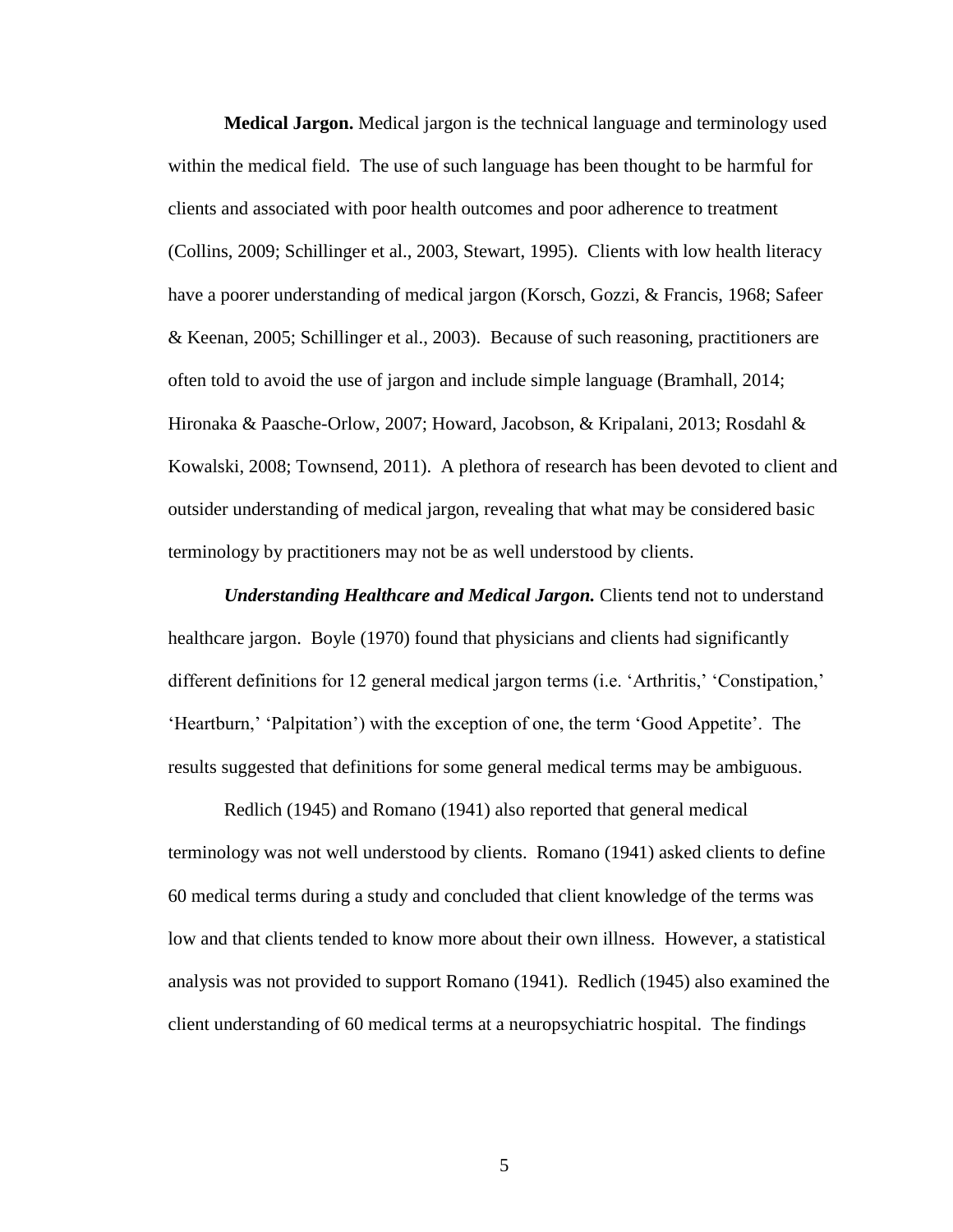indicated that no general term emerged as being known by most clients and many of the clients indicated that they may have gained knowledge of terms from being in the facility.

In addition to medical terminology, Hadlow and Pitts (1991) found that psychological terminology was also misunderstood by clients. Clients correctly identified only 36% of all jargon (compared to 70% for doctors and 54% for support staff). A large understanding gap was found in certain jargon terms, such as 'depression,' 'eating disorder,' 'psychopath,' 'migraine,' and 'schizophrenia' (Hadlow & Pitts, 1991, p. 195). These findings suggested that the most misunderstood jargon terms were psychological terms.

## **Psychological Jargon and Expertise**

The findings of Hadlow and Pitts (1991) indicated that both medical and psychological jargon are misunderstood by clients. As in the medical field, psychologists are told to avoid the use of jargon (Hyatt et al., 1991). However, research in psychology suggests a complex role for jargon that entails a risk of decreased understanding, but also a positive impact on the perceptions of interventions and counselors (i.e. Atkinson & Carskaddon, 1975; Hyatt et al., 1991). A practitioner who uses jargon may be perceived as being an expert and expertise has been seen as an essential element in the persuasiveness of a communicator (Aronson & Aronson, 2012; Fiske & Taylor, 2014; Gilovich, Keltner, Chen, & Nisbett, 2015; Petty & Cacioppo, 1986; Petty, Cacioppo, & Goldman, 1981). An additional benefit of a therapist being seen as an expert is that it may increase the likelihood that a client would visit the therapist again (Atkinson  $\&$ Carskaddon, 1975).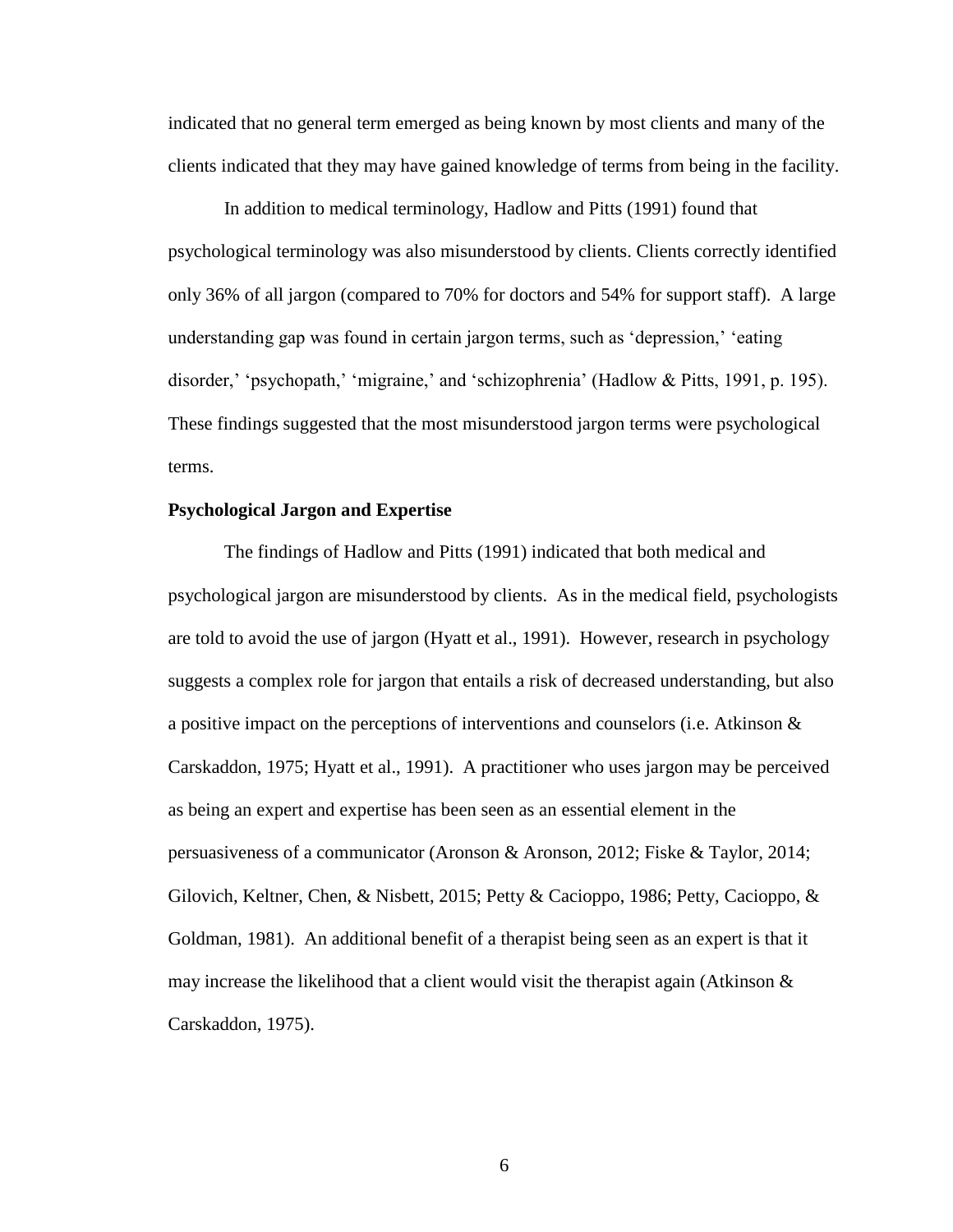**Expertise.** Literature on persuasive communication has often indicated that expertise is critical for a communicator to be persuasive (Aronson  $\&$  Aronson, 2012; Fiske & Taylor, 2014; Gilovich et al., 2015; Petty & Cacioppo, 1986; Petty et al., 1981). Petty and colleagues (1981) found that undergraduate students were more likely to endorse the implementation of a comprehensive exit exam for future students if the message was given by a distinguished professor compared to a report given by a high school class. The perceived expertise of the communicator has an effect on how the message is received.

*Perceived Practitioner Expertise.* Barak and colleagues (1982) found that students rated counselors as more attractive (i.e. likable and sociable) when using simple language over jargon. However, students rated counselors higher in expertise when observing the counselor use jargon with a client (Atkinson & Carskaddon, 1975; Barak et al., 1982). Atkinson and Carskaddon, (1975) also found that students, incarcerated individuals, and mental health clients were more likely to see a counselor for services if the counselor portrayed in a video used jargon. Both studies indicated that the perception of counselor expertise was positively influenced by the use of jargon.

Although previous research indicates that jargon influences the perception of expertise (Atkinson & Carskaddon, 1975; Barak et al., 1982), one recent study by Berman and colleagues (2016) found that ratings of professionalism in rheumatology fellows (doctors training in a specialty) were negatively influenced by jargon usage. During a fellow training examination, fellows participated in nine minute interactions with actors portraying clients. The fellows were rated on professionalism and use of jargon by the client-actors and evaluating physicians. The use of jargon was found to be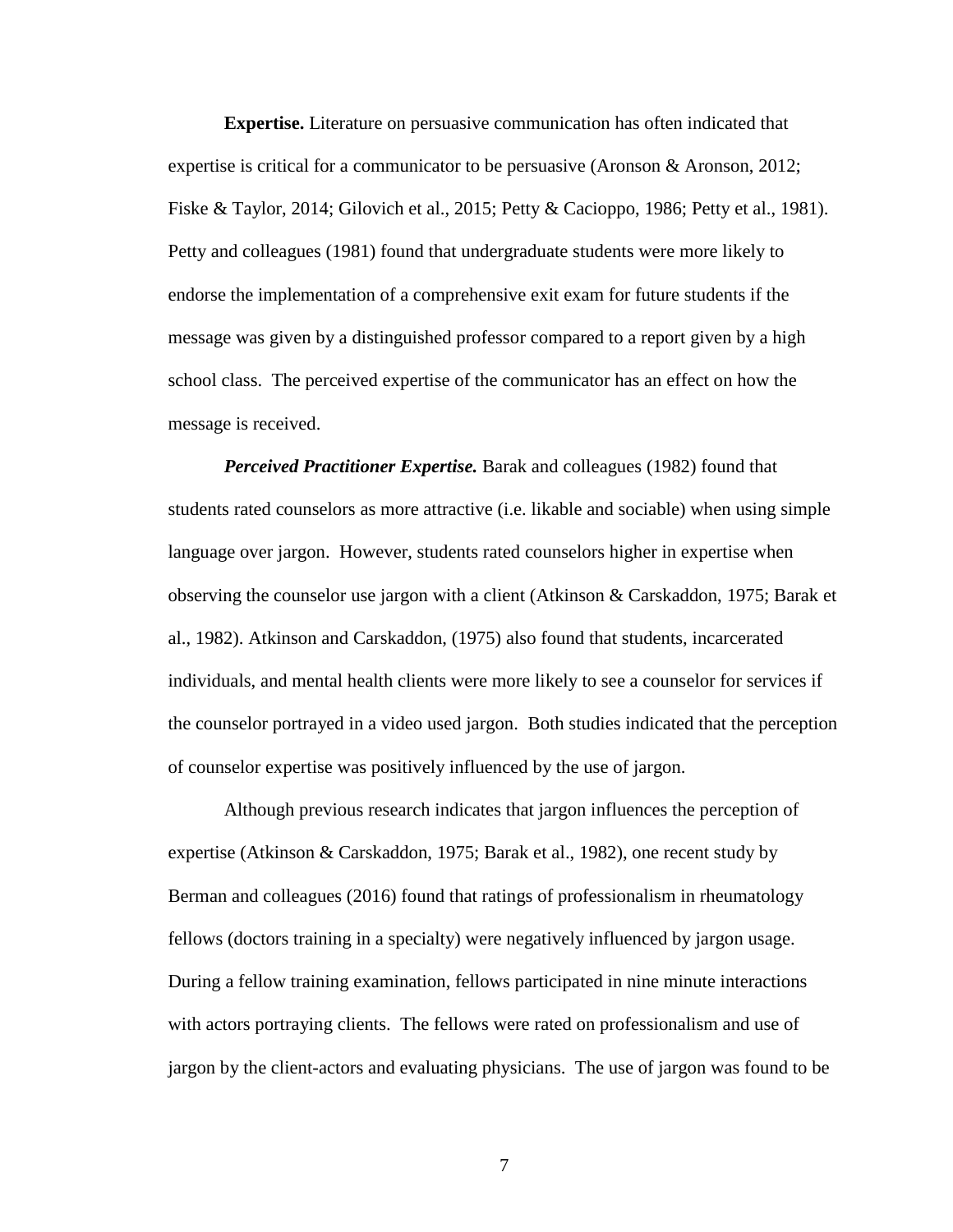related to lower professionalism scores by both the client-actors and physicians. Though this might be an indicator that jargon may have a negative effect on expertise, it is important to remember that the clients were actors rather than naïve clients. The clientactors had been given training on what to look for with professionalism, though the training was not explained. In educational settings, medical professionals are told to avoid the use of jargon (e.g. Bramhall, 2014; Rosdahl & Kowalski, 2008; Townsend, 2011). It is possible that the training received by the client-actors may have influenced the professionalism scores of the fellows and that the scores may not generalize to real clients who have not received the training.

#### **The Use of Text Speak**

Previous research has indicated that using layman language instead of jargon increases perceived attractiveness (e.g. likability, sociability), but lowers the perceived expertness of the practitioner (Atkinson & Carskaddon, 1975; Barak et al., 1982). An extreme form of layman language is the use of colloquialisms, slang, or text speak. Text speak, or net speak, is language that has become affiliated with computer-mediated communication (CMC). Examples of text speak include abbreviations for phrases (e.g. btw for 'by the way,' lol for 'laugh out loud') or single letters or numbers to represent words (e.g. u for 'you,' r for 'are,' 2 for 'to' or 'too'). Though text speak has been used in interventions, the influence of text speak on perceived attractiveness or expertness, to my knowledge has not been examined.

Mason, Benotsch, Way, Kim, and Snipes (2014) examined a text message-based intervention adaptation of an in-person intervention for readiness to change behaviors with substance use. Mason and colleagues (2014) found that the text-based intervention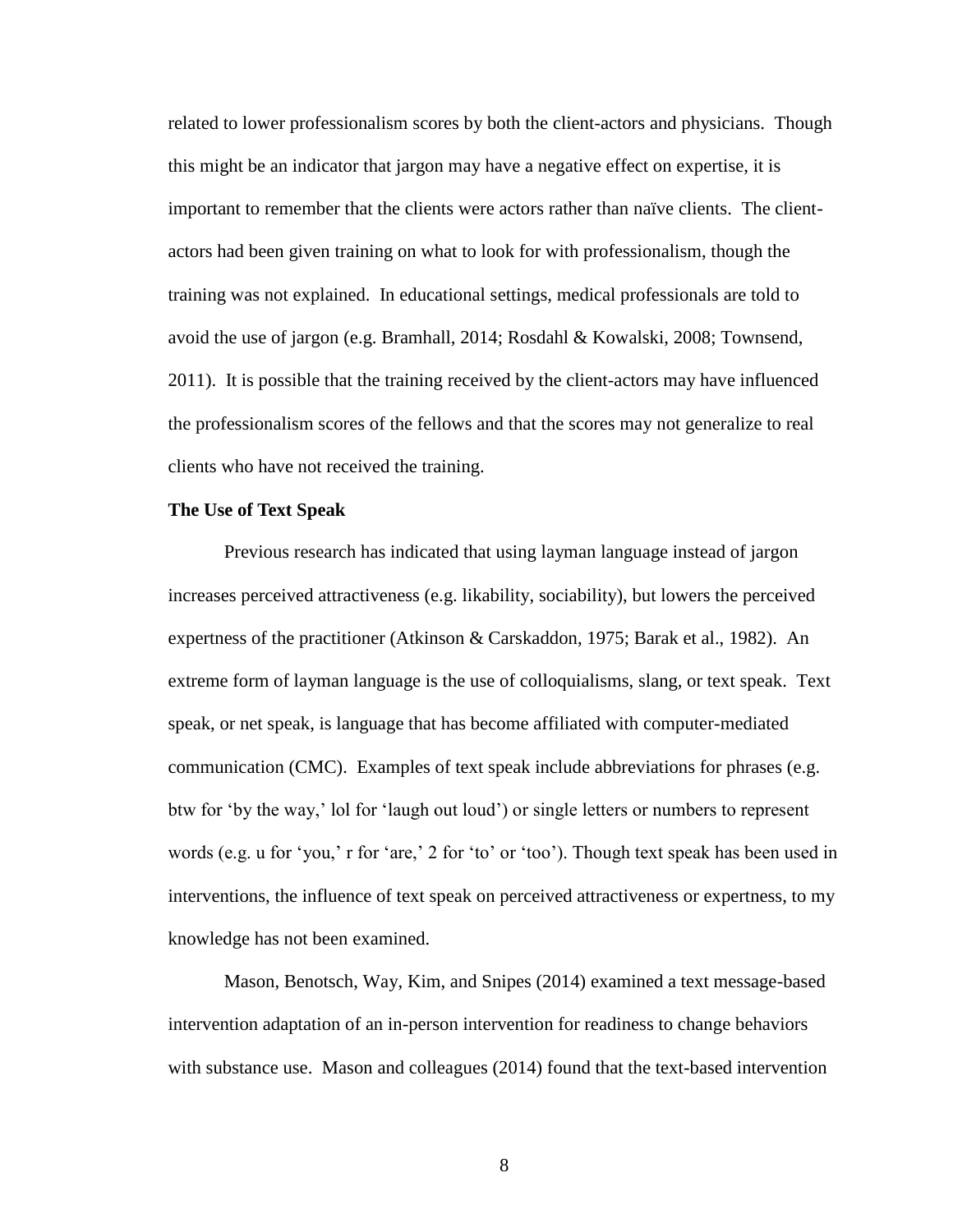was effective, but the language used in the intervention may be perceived as unprofessional. Mason and colleagues (2014) provided 26 of the text messages sent to participants of the study. Of those 26 messages, 25 of the messages used text speak (examples include: "How U feeling today?", "Howz life?", "Thx for ur texts.", Mason et al., 2014, pp. 48-49). It is possible that the use of text speak may negatively affect the perceived authenticity of the therapist (i.e. the therapist is being fake and attempting to mimic a stereotype of a person using text speak). An additional consequence of reduced perceived authenticity could be reduced perceived attractiveness and expertness.

# **Summary**

**CMC and Telepsychology.** The increasing use of communication technology has led to the development of telepsychology. Research suggests that using technology to provide psychological services can be effective (e.g. Barak et al., 2008; Donker et al., 2013; Hall et al., 2015; Rice et al., 2014; Saddichha et al., 2014). Research has also begun to examine the language used in computer-mediated communication (CMC), which has become one of the most prominent ways to communicate (Pew Research Center, 2015; Smith, 2015). The main focus of CMC research has been on the language of clients in therapy or individuals with mental illness symptoms (e.g. Al-Mosaiwi  $\&$ Johnston, 2018; Dirkse et al., 2015; Pennebaker & King, 1999; Tausczik & Pennebaker, 2010), but little research has focused on the use of practitioner language in CMC.

**Text Speak.** The impact of using text speak in CMC interventions has, to my knowledge, not been studied. Text speak has been used in interventions (e.g. Mason et al., 2014), but previous research has not examined how the use of text speak is perceived by individuals.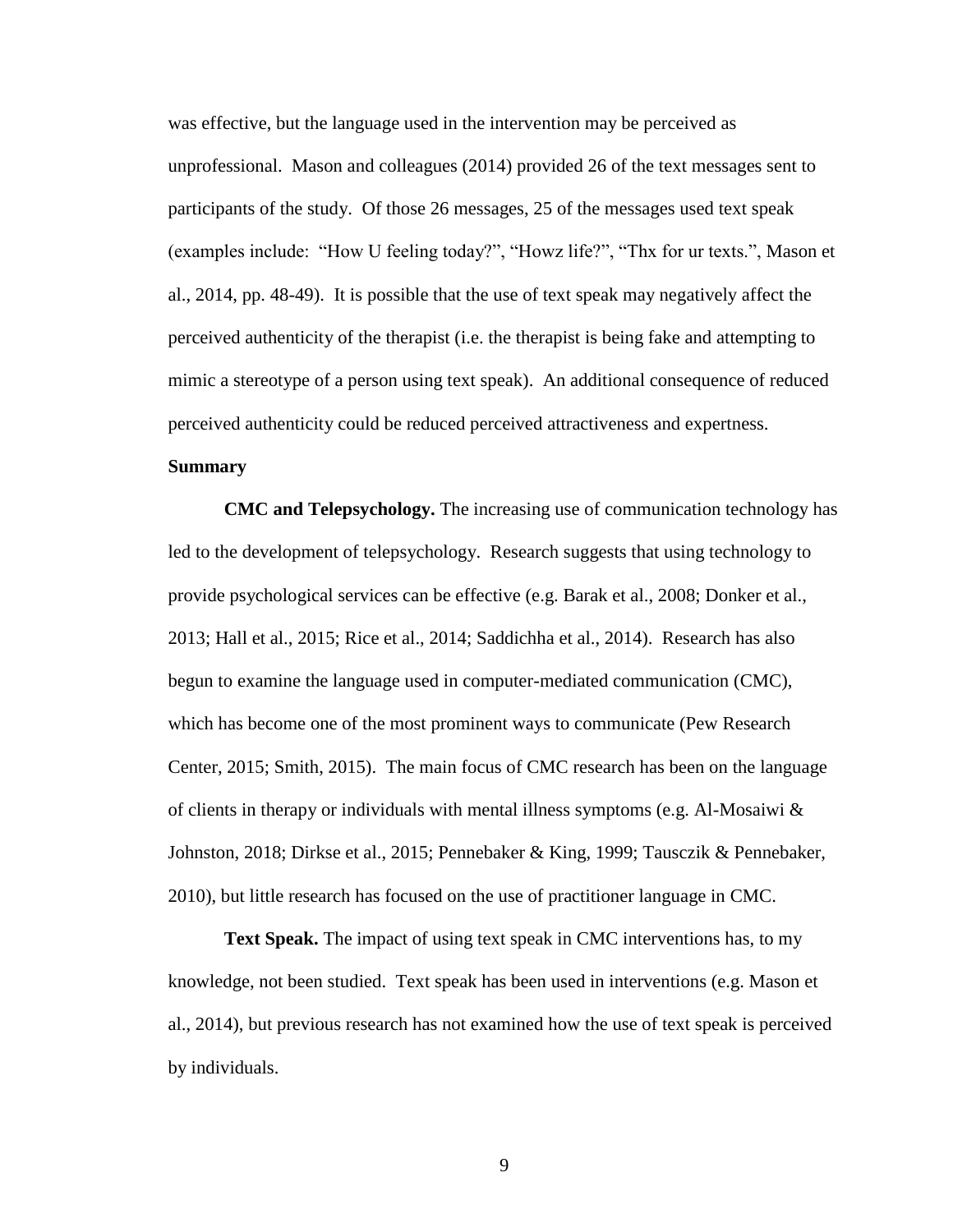**Jargon.** Effective communication between clients and practitioners can have an effect on clients' outcomes (Stewart, 1995). Jargon plays a significant role in effective communication, with both disadvantages and advantages. Because of low literacy and low health literacy in adult clients, jargon may be undesirable for all client-practitioner communication. A lack of understanding and misunderstanding of the technical language may be detrimental to clients' health outcomes. On the other hand, it is possible that jargon helps generate a positive perception of interventions and the practitioner. A more positive view of a practitioner's expertness may increase the likelihood that a client will continue to see the practitioner and will adhere to an intervention.

It is still unclear whether to use jargon in client-practitioner communication focused on mental health. In some instances, jargon may be harmful to clients, but if jargon can be beneficial to clients (such as increasing a client's perception of the practitioner's expertise), then the benefits may outweigh the costs. It is possible that a combined use of jargon with simple language to explain the jargon may increase the perceived expertise of the practitioner and help the client's understanding. Using a method of combining jargon with simple language may be the key to improving effective client-practitioner communication.

#### **Literature Gap**

A gap exists in the CMC literature regarding an individual's perception of a therapist based on the therapist's language use. Previous research (i.e. Atkinson  $\&$ Carskaddon, 1975; Barak et al., 1982) has indicated that a therapist's use of jargon influences an individual's perception of a therapist in FtF conversation. To my knowledge, the effect of jargon on the perception of individuals within the context of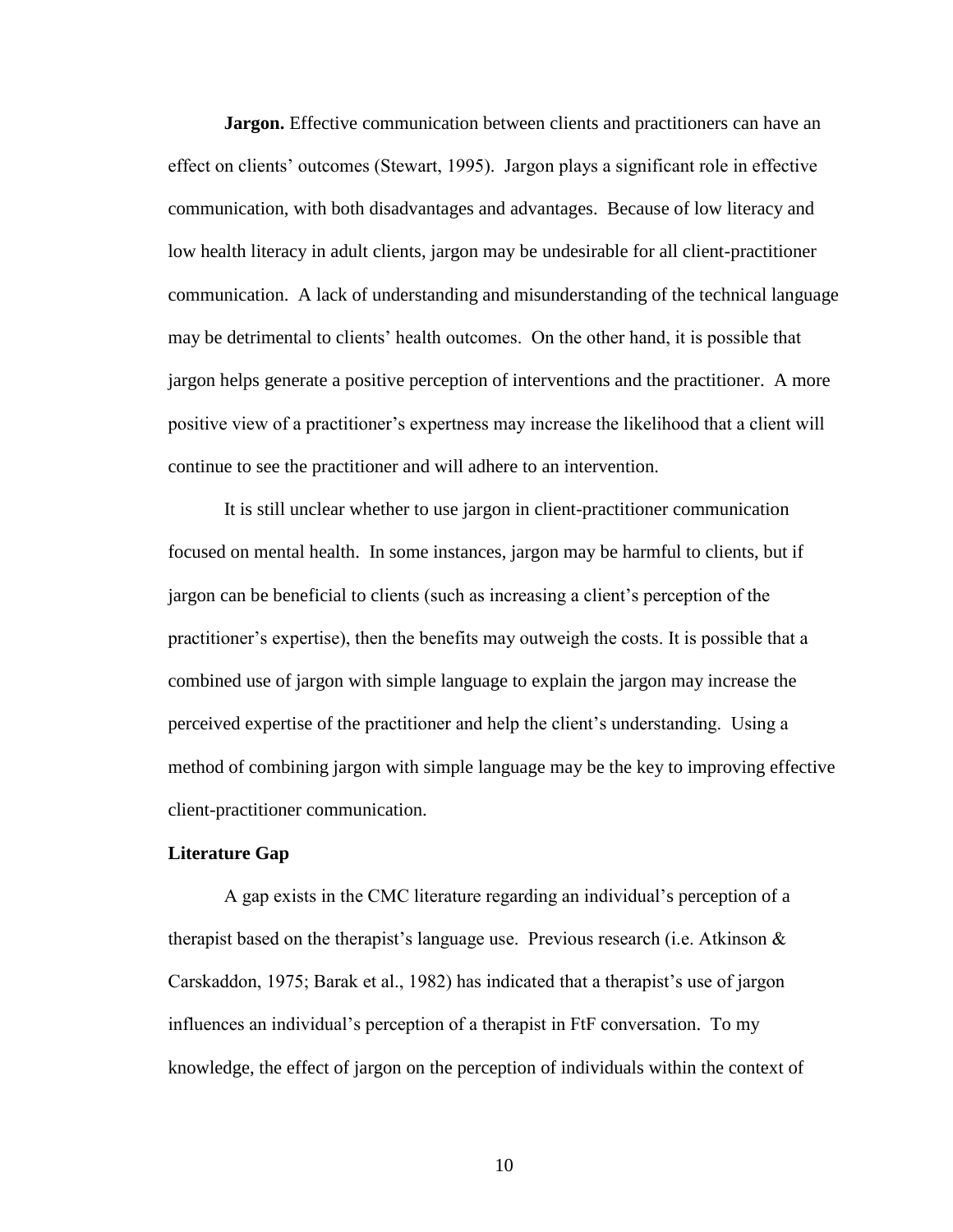CMC has not been examined. Also, research relating to a therapist's use of text speak has not been fully examined for its influences on an individual's perception of a therapist.

#### **Research Question and Hypotheses**

The purpose of this study was to determine how specific types of language used by a therapist in CMC (i.e. text message) influenced an individual's perception of the therapist and if the individual was more or less likely to use the therapist depending on the use of jargon, layman language, or text speak.

It was hypothesized that the use of jargon, layman language, and/or text speak by a therapist in a text message will influence an individual's perception of the expertness and attractiveness (e.g. likability, sociability) of the therapist and influence how likely an individual would be to engage in treatment with the therapist. A therapist using jargon was predicted to be rated higher in expertness than a therapist not using jargon and more likely to have the therapist's services used by the participant when using jargon (Atkinson & Carskaddon, 1975; Barak et al., 1982). Therapists were hypothesized to be rated as more attractive (e.g. likable, sociable) in the conditions using layman language (Barak et al., 1982) than conditions using jargon. The condition using text speak was explored for its influences on individuals' ratings of the therapist and expected to be lower in expertness and use of the therapist's services.

#### **Method**

#### **Participants**

Participants were recruited from a university in the southern United States and Amazon's Mechanical Turk (MTurk). The university participants were recruited from the accessible population of the university students to represent the target population of all college students. University participants received credit through an online system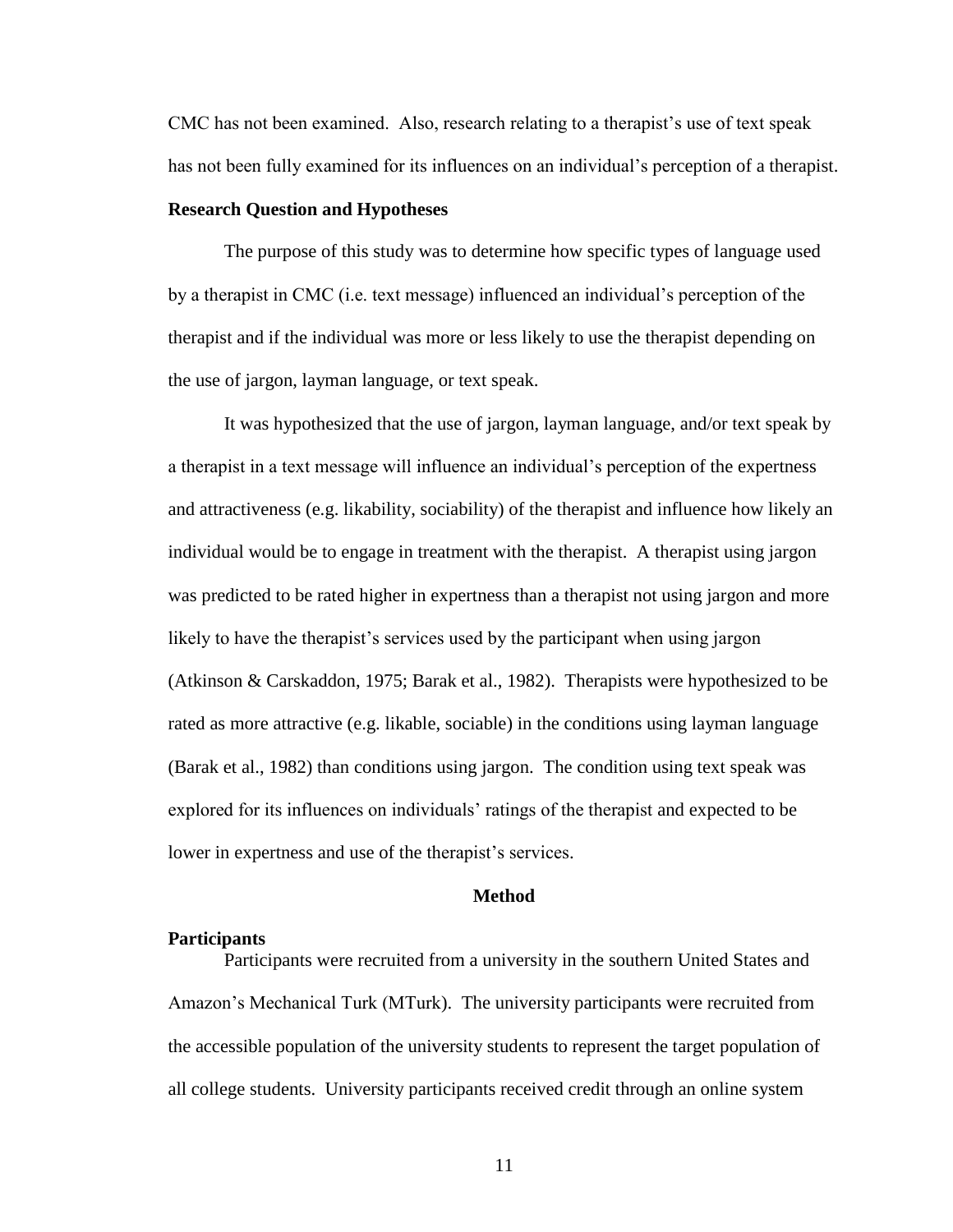used to manage participation in research. The credit received from the online system may have been used for credit in a course or as extra credit in select courses. The university participants also had the option to be entered into a drawing to win a gift card.

The sample of MTurk workers was recruited to represent the target population of the United States from the accessible population of MTurk. MTurk gave workers the opportunity to receive monetary compensation for the participation in studies. MTurk workers were compensated with \$2.50 for participation through MTurk.

Inclusion criteria for the studies were that individuals needed to be: (a) Age 18 or over, (b) Residents of the United States and located in the United States, and (c) Native English speakers.

The demographics of the participants were collected for university participants and MTurk workers. University participants ranged in age from 18 to 34 (*M*=19.55, *SD*=2.15). The university participants identified as 80.4% female, 16.8% male, 0.9% gender variant/non-conforming, and 1.9% preferred not to answer. Ethnically and racially, the university participants were: Black or African American (7.5%), Hispanic or Latina/o (0.9%), White (89.7%), and Other/Mixed (1.9%).

MTurk workers ranged in age from 19 to 71 (*M*=36.40, *SD*=10.78). The genders reported by the MTurk workers were 43.2% female, 55.8% male, 0.4% transgender male, and 0.7% gender variant/non-conforming. The ethnic and racial makeup of the MTurk workers were: American Indian or Native American or Native Alaskan (1.4%), Asian (6.8%), Black or African American (6.5%), Hispanic or Latina/o (4.7), White (76.3%), and Other or Mixed (4.3%). MTurk workers reported their educational background as: Some high school (0.7%), high school graduate or GED (11.9%), some college (17.6%),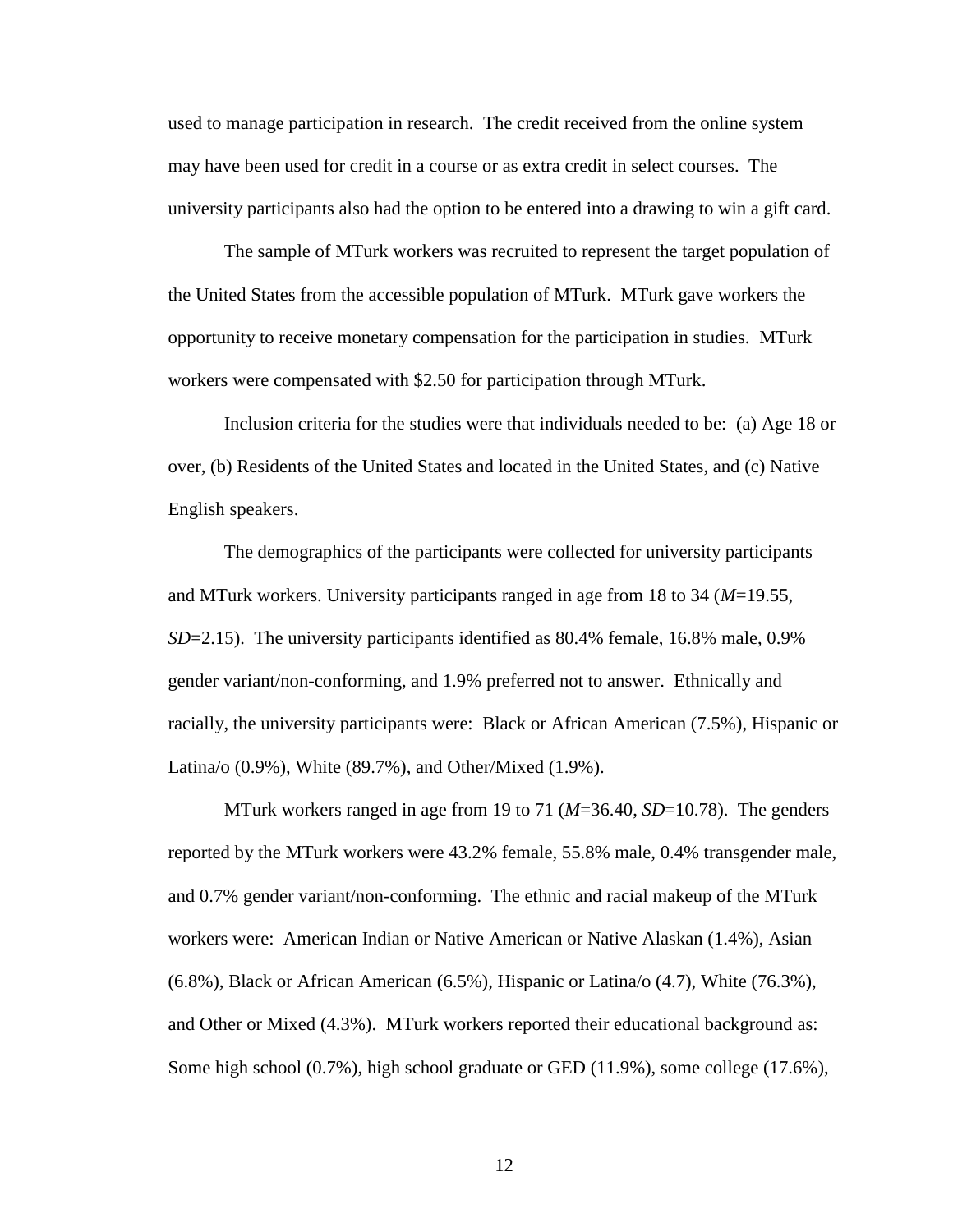trade/technical/vocational school (4.3%), associate's degree (12.2%), bachelor's degree (41.4%), master's degree (9.0%), professional degree (e.g. DDS, JD, MD; 1.4%), and doctorate degree (e.g. PhD, PsyD, EdD; 1.4%).

**Sample Size.** Two hundred and sixteen participants were sampled from the university population and 98 (45%) were excluded from the study. Data of participants were excluded because of failure to follow directions (i.e. missed an attention check) or not finishing the survey. The data of 118 university participants were used in the university participant study.

Four hundred and thirty-two MTurk workers participated in the data collection process. One hundred and fifty-three MTurk workers (35%) were excluded for: attempting to take the survey twice, failing to follow direction (i.e. missed an attention check), not being located in the United States, not being born or raised in the United States (in case of language/dialect differences from home country), and/or having a shared location (shared IP address and/or GPS). Data from a total of 278 participants were used in the MTurk study.

## **Design**

The study was a between-subjects design. Participants were randomly assigned to one of four conditions. The condition was randomly generated when participants began the survey. Each condition had a text message introduction from a therapist to a client (see Appendix A). The introduction varied on language usage for each message: (a) the therapist used *jargon* in the message, (b) the therapist used *jargon and layman* language to explain the jargon, (c) the therapist only used *layman* language, and (d) the therapist used *text speak* in the introduction. Participants were asked to read one of the four text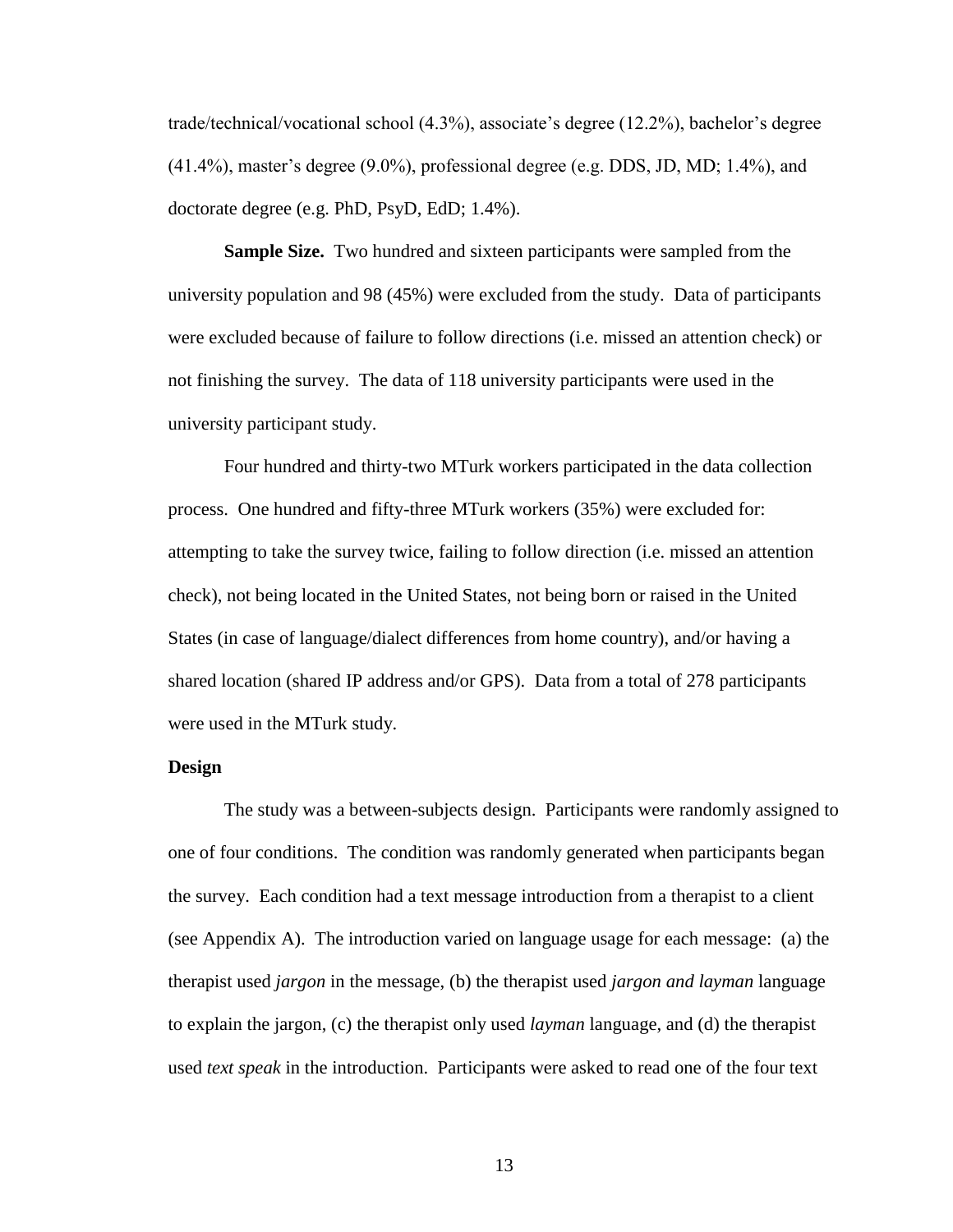message introductions and to rate the therapist on attractiveness (e.g. likability, sociability), expertness, trustworthiness, and how likely the participant would use the services of the therapist. The therapist ratings were compared across the groups.

#### **Measures**

**Counselor Rating Form-Short Version**. The short version of the Counselor Rating Form (CRF-S; Corrigan & Schmidt, 1983) was used to measure attractiveness, expertness, and trustworthiness (see Appendix B). Twelve items were used to measure the constructs. Each construct was measured using four different items. Each item was measured on a seven-point Likert scale from one to seven. The scale used "not very" as the anchor for one and "very" as the anchor for seven (Corrigan & Schmidt, 1983, p. 65). Twenty-eight was the maximum possible score for each construct and four was the minimum possible score. Higher participant scores indicated higher ratings of perception of the therapist on the construct. Lower scores indicated lower ratings of perception of the therapist.

*Attractiveness*. The construct of attractiveness was measured on the four items of friendly, likable, sociable, and warm. A seven-point Likert scale from one to seven was used to measure each item (Corrigan & Schmidt, 1983). The interitem reliability of the CRF-S attractiveness scale is *r*=.91 (Ponterotto & Furlong, 1985).

*Expertness*. The construct of expertness was measured on the four items of experienced, expert, prepared, and skillful. A seven-point Likert scale from one to seven was used to measure each item (Corrigan  $&$  Schmidt, 1983). The interitem reliability of the CRF-S expertness scale is *r*=.90 (Ponterotto & Furlong, 1985).

*Trustworthiness*. The construct of trustworthiness was measured on the four items of honest, reliable, sincere, and trustworthy. A seven-point Likert scale from one to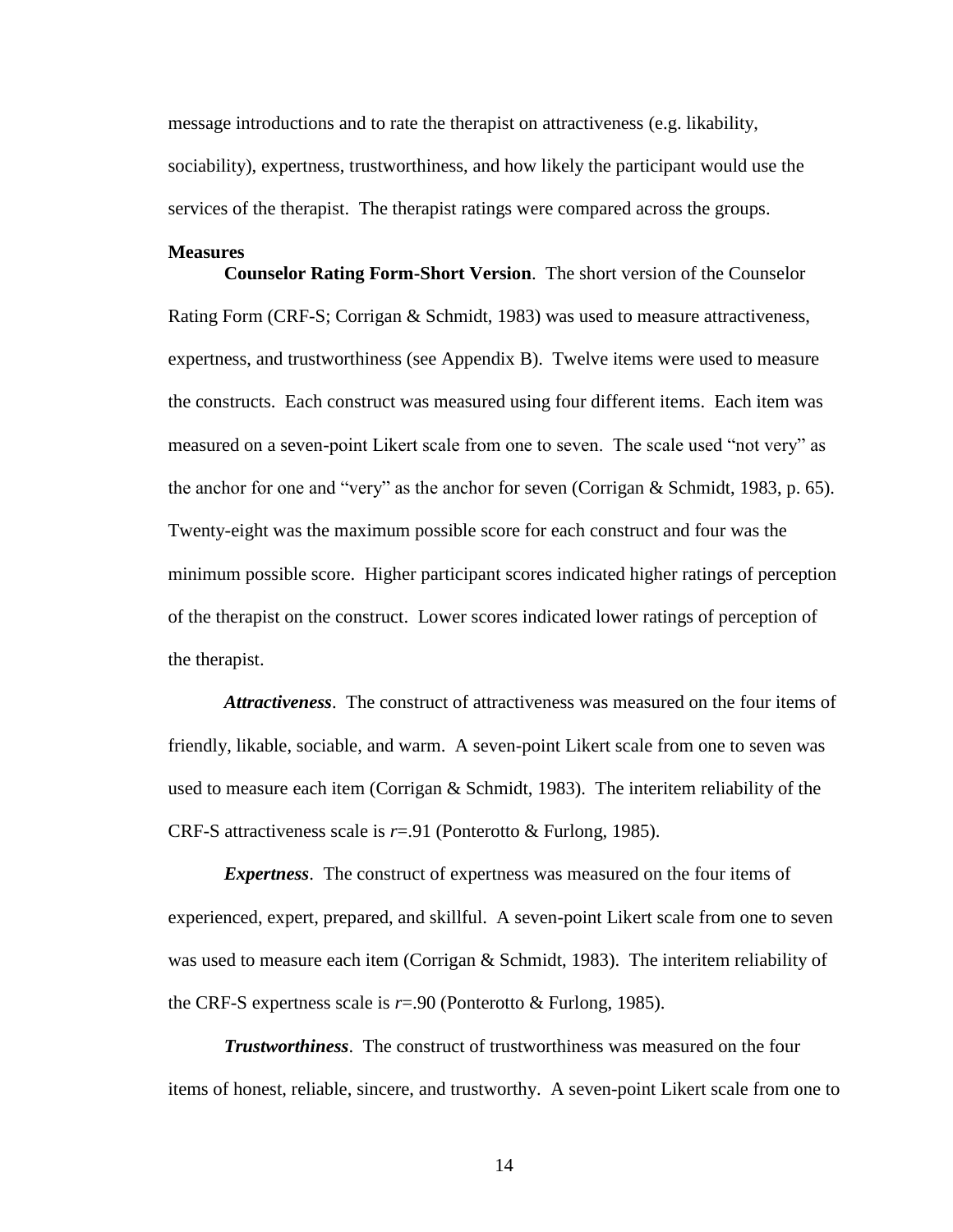seven was used to measure each item (Corrigan  $&$  Schmidt, 1983). The interitem reliability of the CRF-S trustworthiness scale is  $r = .87$  (Ponterotto & Furlong, 1985).

**Use of Therapist's Services**. Participants were asked to rate how likely they would be to use the services of the therapist (see Appendix C). This was done on a seven-point Likert scale from one to seven and used the same anchors as the CRF-S. Lower scores indicated a lesser likelihood of seeking out the therapist for services and higher scores indicated a higher likelihood of seeking out the therapist for services.

**Other Therapist Ratings.** Participants were also asked to rate how relatable they found the therapist and how likely the client in the text message would be to continue using the services of the therapist (see Appendix C). These were measured on sevenpoint Likert scales using the same points and anchors as the CRF-S.

**Manipulation Checks**. Participants were asked if they found anything strange about the study, the text message they read, and asked to rate the message read on level of jargon, layman, and text speak used in the message (see Appendix C). The message ratings were done on a seven-point Likert scale from zero to six. The anchors used were "no" for zero and "all" for six.

**Mental Health and Stigma.** Participants were asked several questions about their mental health, use of mental health services, and stigma regarding mental health (see Appendix D). Participants were asked if they had a mental health disorder diagnosis and what disorder(s) they had been diagnosed. Participants were also asked if they had received mental health services and what types of services they had received.

*Stigma.* Only two items were used to measure stigma in order to help conserve time during the survey. One item was from the Stigma Scale for Receiving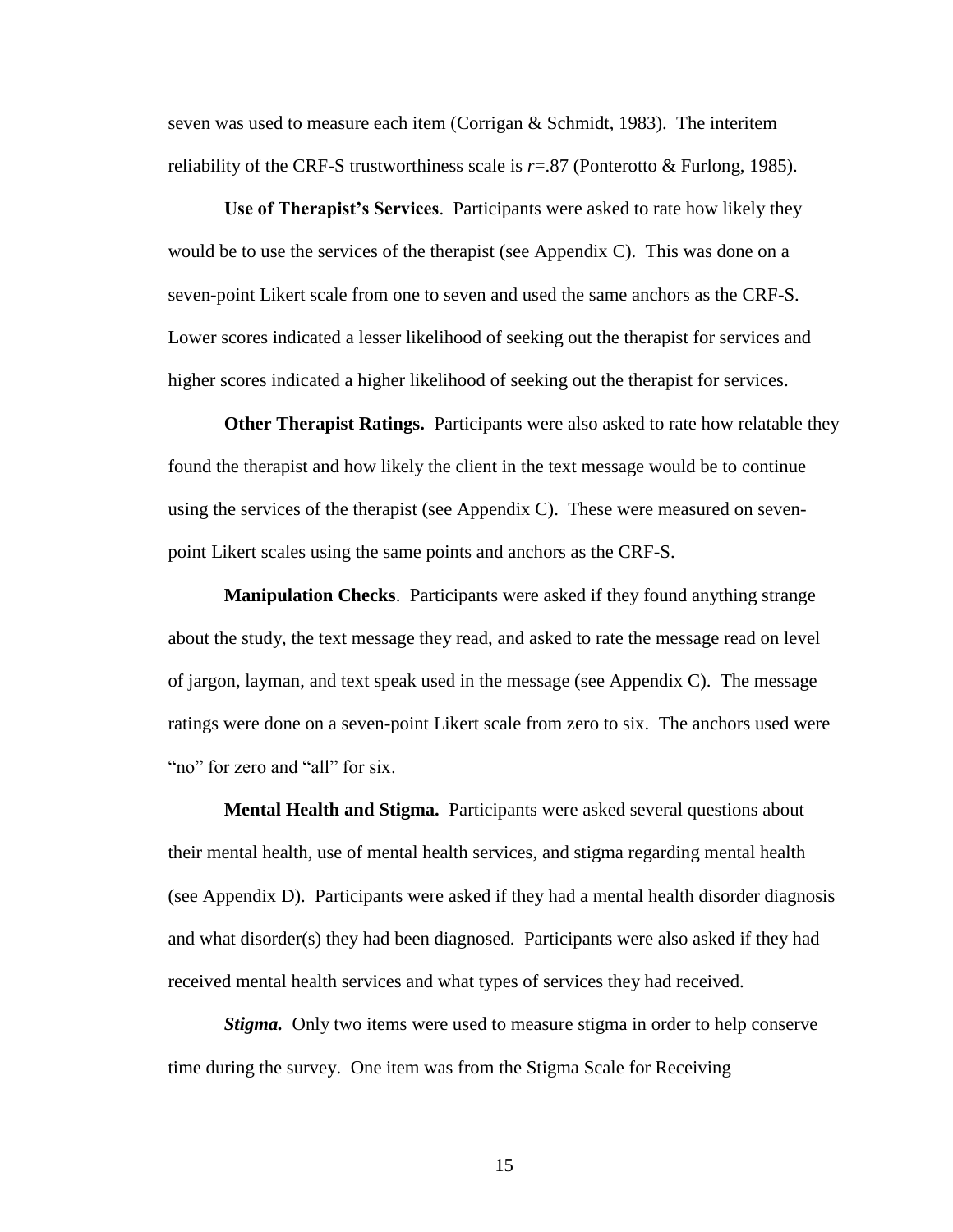Psychological Help (SSRPH; Komiya, Good, & Sherrod, 2000). The other item was from the Self-Stigma of Seeking Help (SSOSH) scale (Vogel, Wade, & Haake, 2006). Each item was chosen from its respective scale based on item-total correlation. "People will see a person in a less favorable way if they come to know that he/she has seen a psychologist" (Komiya et al., 2000, p. 140) was used from the SSRPH and had an itemtotal correlation of  $r=0.64$ . "It would make me feel inferior to ask a therapist for help" (Vogel et al., 2006, p. 327) was used from the SSOSH scale and had an item-total correlation of *r*=.80. Each item was measured on a five-point Likert scaled used from the SSOSH. One was "strongly disagree," three was labeled with "agree and disagree equally," and "strongly agree" was five (Vogel et al., 2006, p. 327). Higher scores indicated higher levels of stigma and lower scores were related with lower levels of stigma toward mental health services.

**Demographics.** Several demographics questions were asked of the participants (See Appendix E). Participants were asked to state their age, their identified gender, level of education, and ethnicity origin (or race).

#### **Procedure**

The surveys were created using Qualtrics. Each Qualtrics survey contained a prescreening questionnaire (see Appendix F), questions about mental health and stigma (see Appendix D), demographic questions (see Appendix E), a fictitious text message introduction (see Appendix A), and scales to rate the therapist in the introduction (see Corrigan & Schmidt, 1983 and Appendix B and C).

Participation in this study took approximately 15 minutes and the study was available online. Participants were first presented with a pre-screening questionnaire (see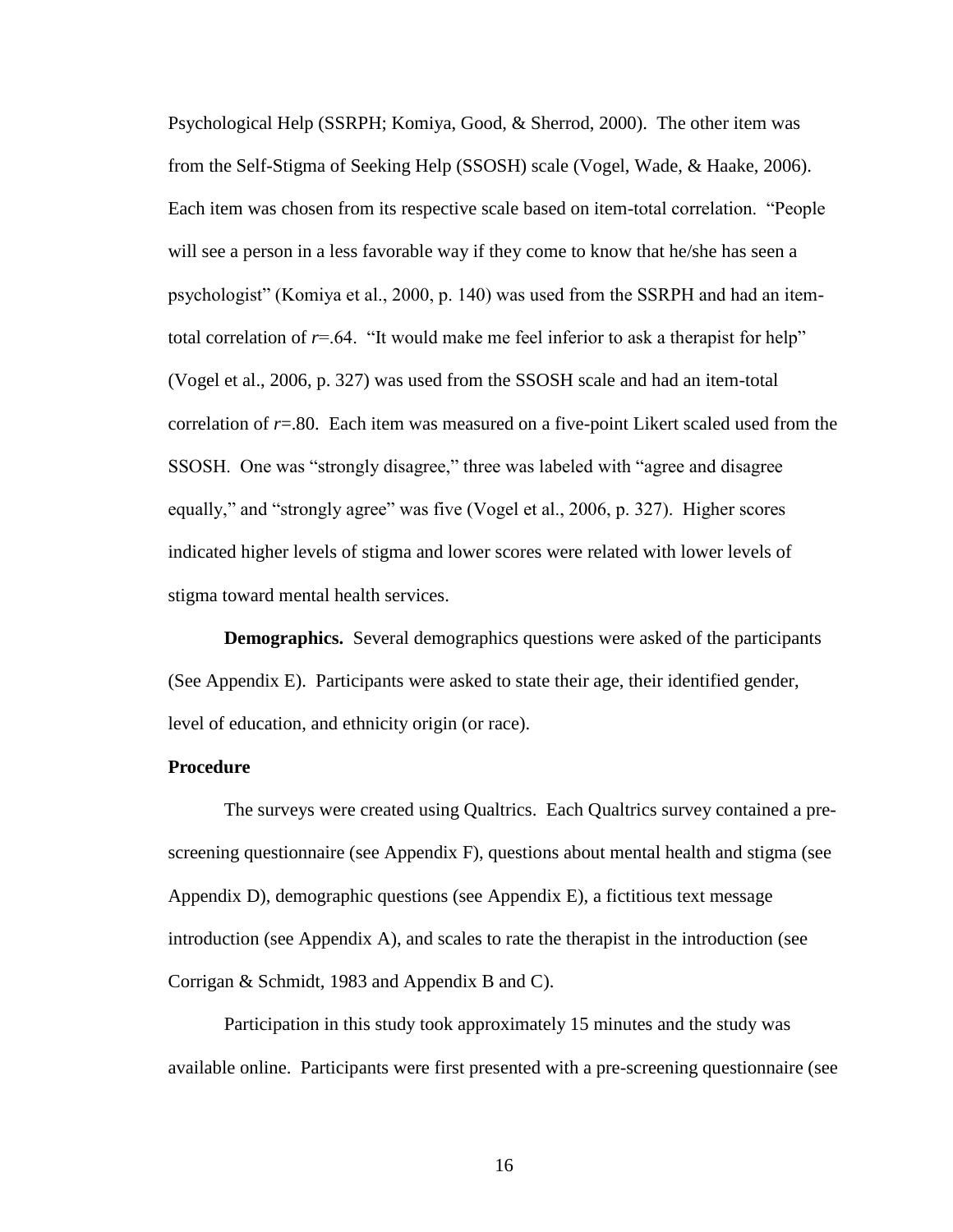Appendix F) that asked the participants to complete a captcha, answer if they were a resident of the United States, answer if they were a native English speaker, answer an attention check, and answer on which type of device the participant was taking the survey. MTurk Workers were also asked to provide their MTurk ID during the prescreen. Once the pre-screen was completed, participants were presented with an implied consent document (see Appendix G). After reading the document, the participant was prompted with a question asking if they want to proceed with the study. If the participant chose "I do NOT wish to participate," the study was terminated for the participant. If the participant chose "I wish to participate," the participant began the study.

Participants were presented with a description of the study and instructions for how to proceed. After continuing past the study description and instruction, participants were provided with one of the four fictitious text message introductions by the therapist to the client (see Appendix A). The therapist's portion of the conversation was composed using one of four different styles:

- 1. Psychological jargon (technical and profession language used in psychology),
- 2. Jargon with layman explanations (technical language with simple explanations),
- 3. Layman language (simple and nontechnical),
- 4. Text speak (i.e. lol, txt, ur).

Participants rated the therapists using scales that were similar to those used in previous research (e.g. Atkinson & Carskaddon, 1975; Barak et al., 1982). These included the CRF-S (see Appendix B), the rating of using the therapist's services (see Appendix C), and the other therapist ratings (see Appendix C). After reading the text message and rating the therapist, participants were given a chance to respond to the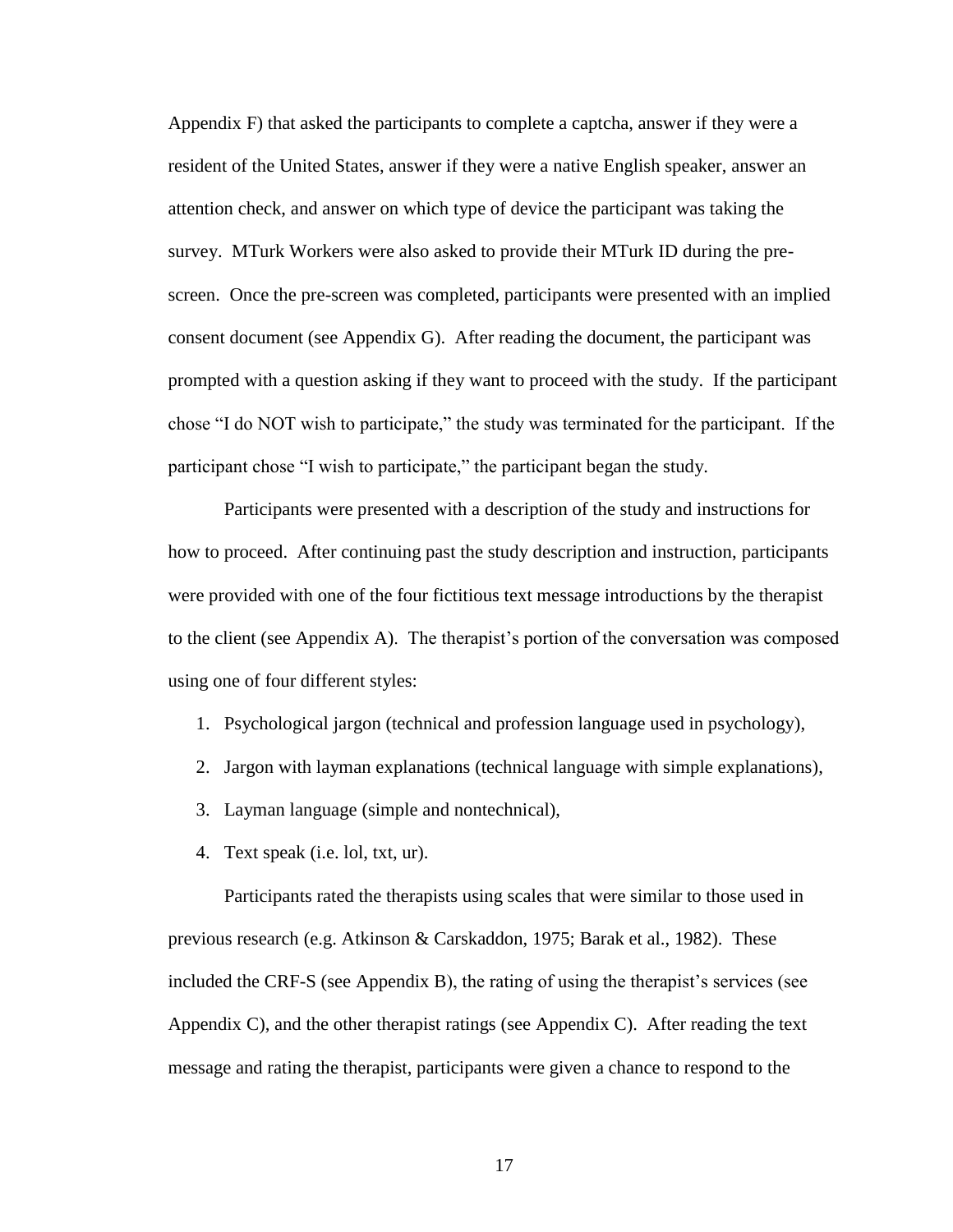manipulation check questions (see Appendix C), asked questions relating to mental health and stigma (see Appendix D), and given the demographics questions.

Participants rated the therapists using scales that were similar to those used in previous research (e.g. Atkinson & Carskaddon, 1975; Barak et al., 1982). These included the CRF-S (see Appendix B), the rating of using the therapist's services (see Appendix C), and the other therapist ratings (see Appendix C). After reading the text message and rating the therapist, participants were given a chance to respond to the manipulation check questions (see Appendix C), asked questions relating to mental health and stigma (see Appendix D), and given the demographics questions.

Once the participant finished the demographic questions, the participant was debriefed with a full description of the study, asked not to share anything about the task completed, and thanked for their time. The university participants were shown a message with instructions to enter a lottery to win a \$20 gift card and then redirected to their website of origin. MTurk workers were provided with a survey code and directed back to their website of origin. Compensation was administered upon completion of the study.

#### **Analysis**

The analysis of all data in the study was conducted using SPSS and jamovi. Analysis of variance was used to examine mean difference across the four conditions (jargon message, jargon with layman explanation message, layman message, and text speak message). The national (MTurk) sample and the university sample were examined separately from each other. Planned comparisons were also conducted. Attractiveness between the layman messages (layman and jargon with layman explanations) and the jargon only message was examined using a planned comparison because of the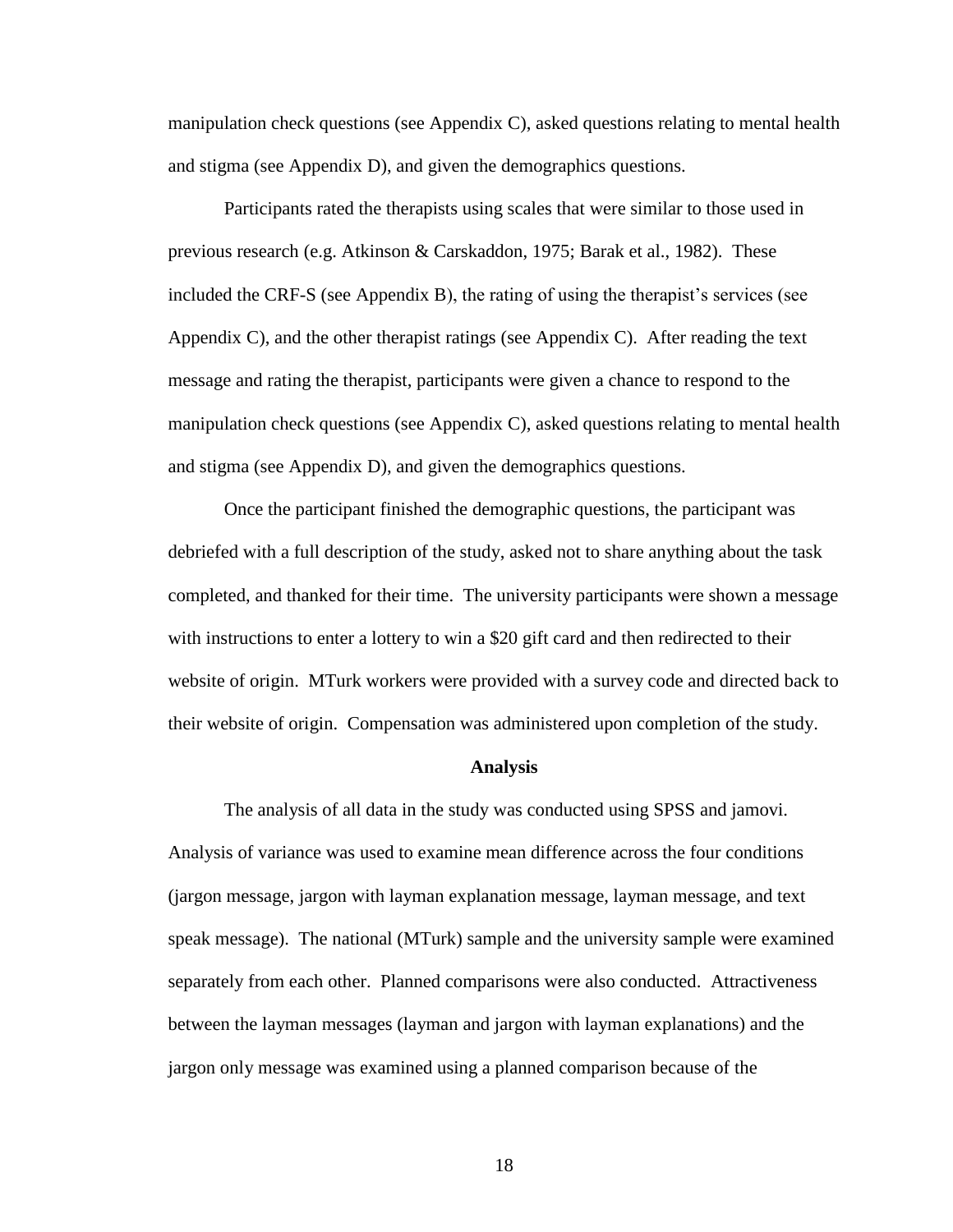hypothesis that therapists using layman language will be perceived higher in attractiveness than when using only jargon. Expertness was examined in two contexts: 1) jargon messages (jargon and jargon with layman explanations) compared to no jargon in message (layman and text speak) and 2) text speak message compared to the other three messages. The comparison of expertness for jargon messages to no jargon messages was planned because of the hypothesis that the conditions using jargon will have higher perceived expertness for the therapist than when not using jargon. The planned comparison of expertness between the text speak condition to the other three conditions was done because of the hypothesis that text speak was expected to be lower in expertness and use of services when compared to the other conditions.

#### **Results**

# Table 1

| Sample       | Condition         | Mean  | <b>SD</b> | Lower Bound | <b>Upper Bound</b> |
|--------------|-------------------|-------|-----------|-------------|--------------------|
| <b>MTurk</b> | Jargon            | 20.73 | 5.91      | 19.36       | 22.10              |
|              | Jargon/Layman     | 20.98 | 5.22      | 19.67       | 22.30              |
|              | Layman            | 22.67 | 4.62      | 21.57       | 23.77              |
|              | <b>Text Speak</b> | 16.58 | 5.35      | 15.28       | 17.89              |
| University   |                   |       |           |             |                    |
|              | Jargon            | 20.04 | 5.79      | 17.75       | 22.33              |
|              | Jargon/Layman     | 19.38 | 6.15      | 16.90       | 21.87              |
|              | Layman            | 23.72 | 3.77      | 22.16       | 25.28              |
|              | <b>Text Speak</b> | 15.70 | 5.06      | 13.70       | 17.71              |

#### *Ratings on Attractiveness by Sample and Condition*

*Note*: The means, SDs, and 95% CIs are listed from the National and University samples for attractiveness on the CRF-S

## **Attractiveness**

The means, SDs, and CIs for the participants' ratings on attractiveness from the CRF-S were obtained (see Table 1).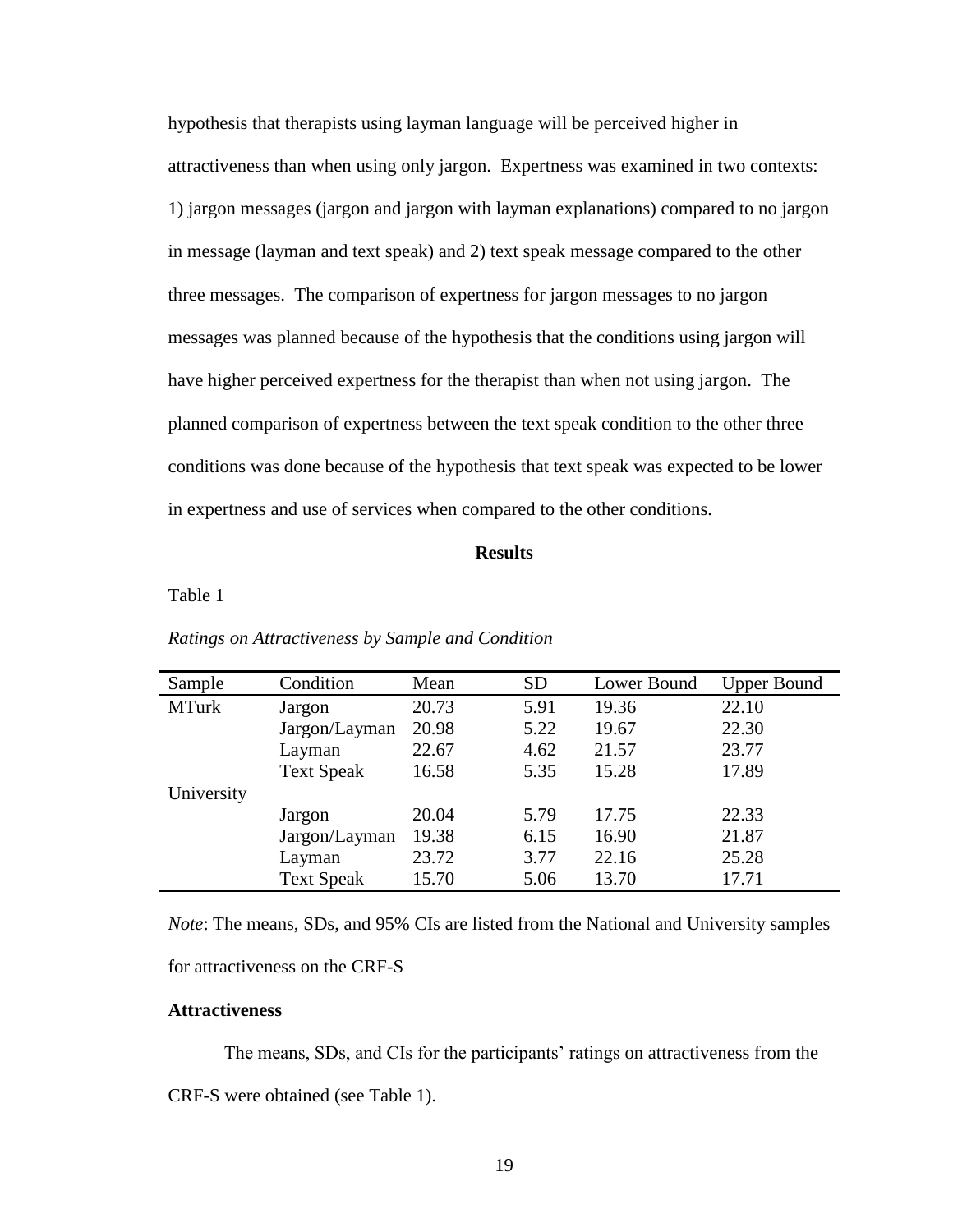

*Figure 1.* The participants' mean ratings with 95% confidence intervals on attractiveness for the National and University Sample

**National Sample (MTurk).** A significant difference for attractiveness was found across the four message conditions  $(F(3, 270)=16.1, p<.001, \eta^2=0.15$ ; see Figure 1). A post hoc analysis indicated that the text speak condition was significantly lower on attractiveness from the jargon  $(p<.001, 95\% \text{ CI}$  [-6.68,-1.61]), jargon with layman explanations ( $p$ <.001, 95% CI [-6.88,-1.92]), and the layman conditions ( $p$ <.001, 95% CI [-8.38,-3.80]). The planned comparison of attractiveness for the messages containing layman (layman and jargon with layman explanations) and the jargon-only message produced *t*(206)=1.47, *p*=0.07.

**University Sample.** A significant difference for attractiveness was found across the four message conditions  $(F(3, 55.4)=14.1, p<.001, \eta^2=0.23$ ; see Figure 1). A post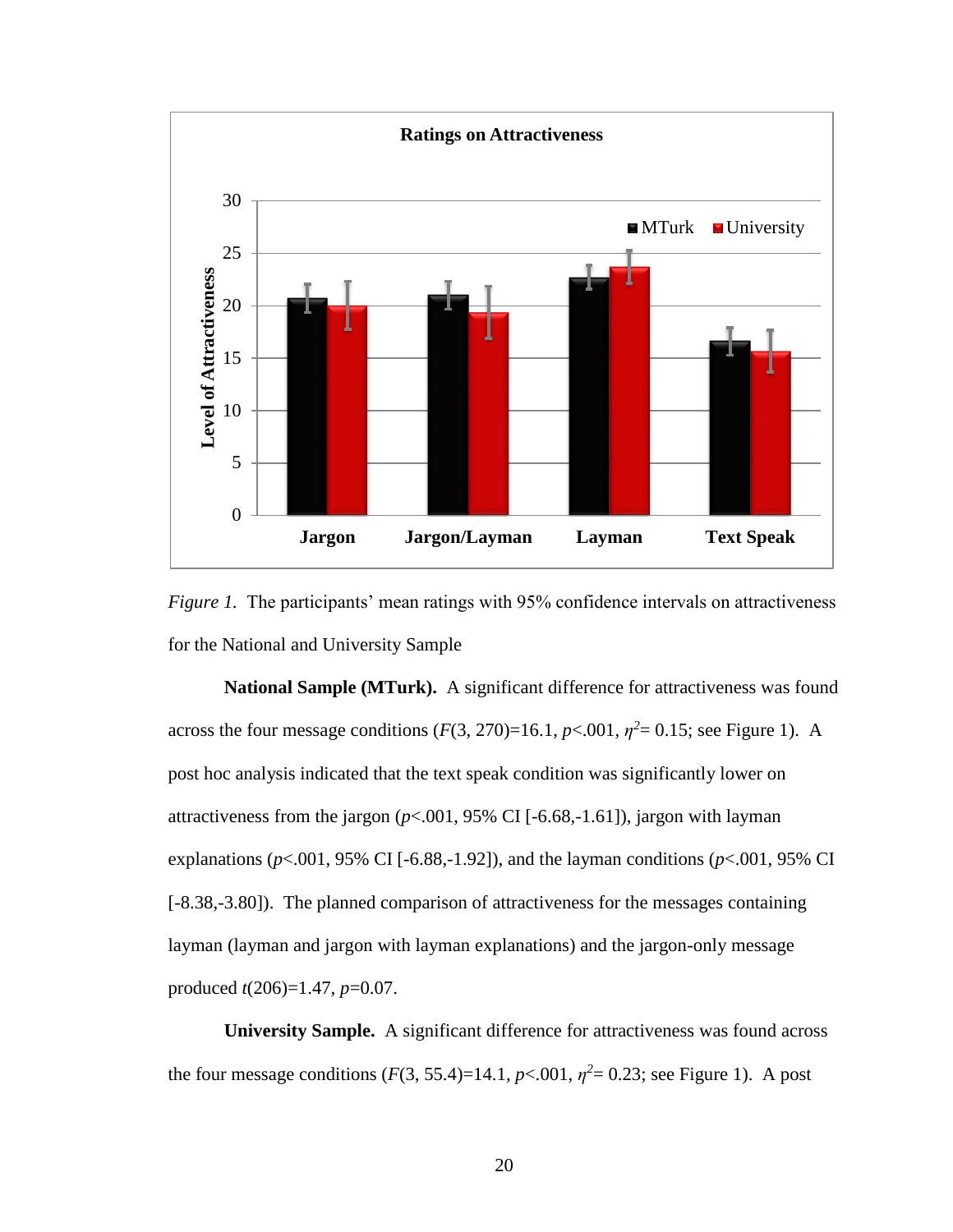hoc analysis (see Figure 2) indicated that the layman condition was significantly higher in attractiveness from the jargon  $(p=.04, 95\% \text{ CI} [0.10, 7.27])$ , jargon with layman explanations (*p*=.02, 95% CI [0.53, 8.14]), and the text speak (*p*<.001, 95% CI [4.74, 11.29]) conditions and that the jargon condition was significantly lower in attractiveness from the layman condition  $(p=.04, 95\% \text{ CI}$  [-7.27,-0.10]) and significantly higher in attractiveness from the text speak condition  $(p=.03, 95\% \text{ CI} [0.40, 8.26])$ . The planned comparison of the layman messages and the jargon-only message produced *t*(79)=1.20, *p*=0.88.



*Figure 2*. The mean ratings on attractiveness with Games-Howell Post-Hoc mean differences and probabilities for the University Sample

# **Expertness**

The means, SDs, and CIs for the participants' ratings on expertness from the CRF-S were obtained (see Table 2).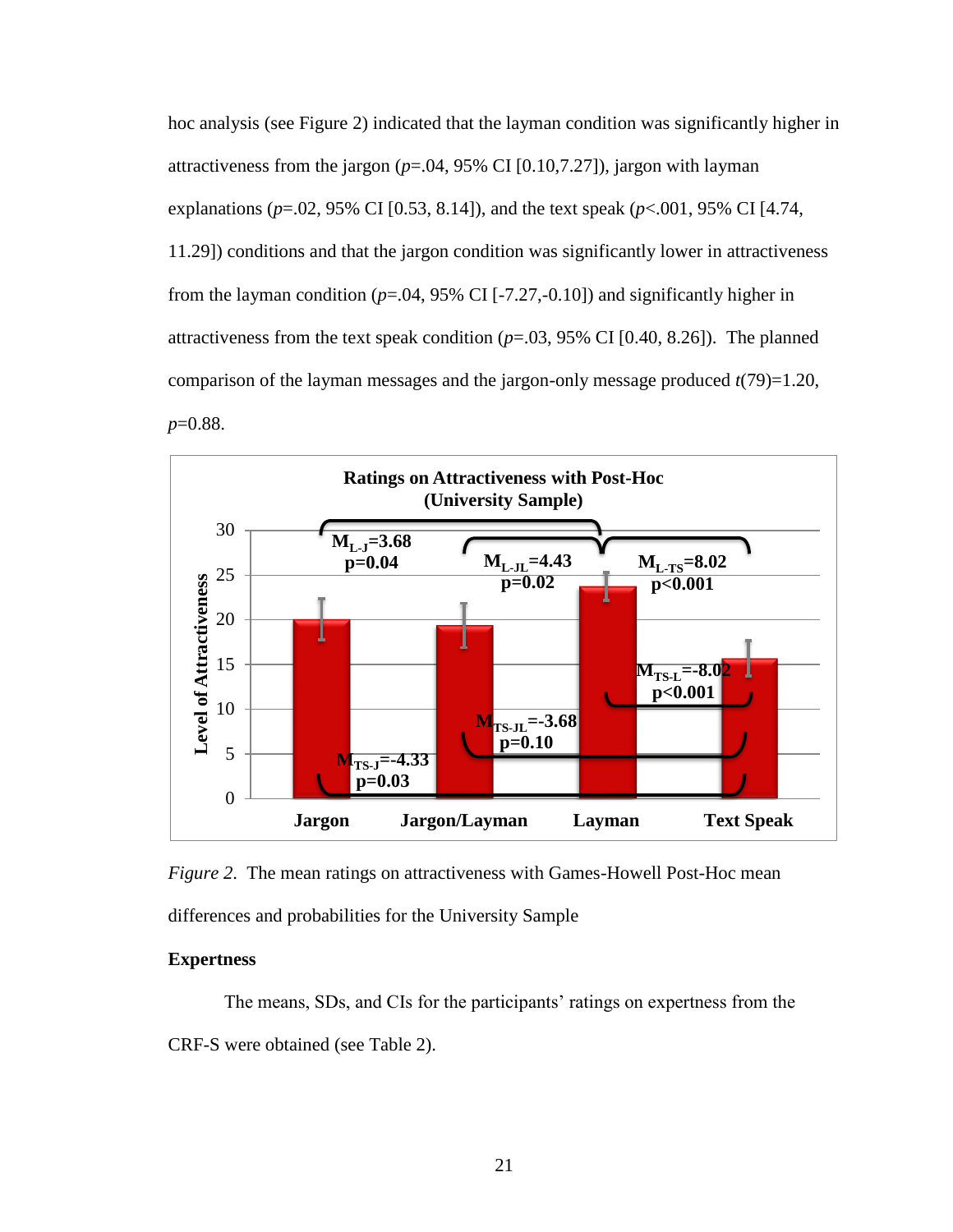# Table 2

| Sample       | Condition         | Mean  | <b>SD</b> | Lower Bound | <b>Upper Bound</b> |
|--------------|-------------------|-------|-----------|-------------|--------------------|
| <b>MTurk</b> | Jargon            | 23.61 | 3.89      | 22.71       | 24.51              |
|              | Jargon/Layman     | 23.41 | 3.68      | 22.49       | 24.34              |
|              | Layman            | 23.26 | 4.29      | 22.23       | 24.28              |
|              | <b>Text Speak</b> | 11.67 | 6.33      | 10.15       | 13.19              |
| University   |                   |       |           |             |                    |
|              | Jargon            | 23.37 | 5.12      | 21.35       | 25.39              |
|              | Jargon/Layman     | 23.12 | 4.56      | 21.24       | 25.00              |
|              | Layman            | 22.85 | 4.87      | 20.88       | 24.81              |
|              | <b>Text Speak</b> | 9.08  | 4.27      | 7.35        | 10.80              |

*Ratings on Expertness by Sample and Condition*

*Note*: The means, SDs, and 95% CIs are listed from the National and University samples

for expertness on the CRF-S



*Figure 3.* The participants' mean ratings with 95% confidence intervals on expertness for the National and University Sample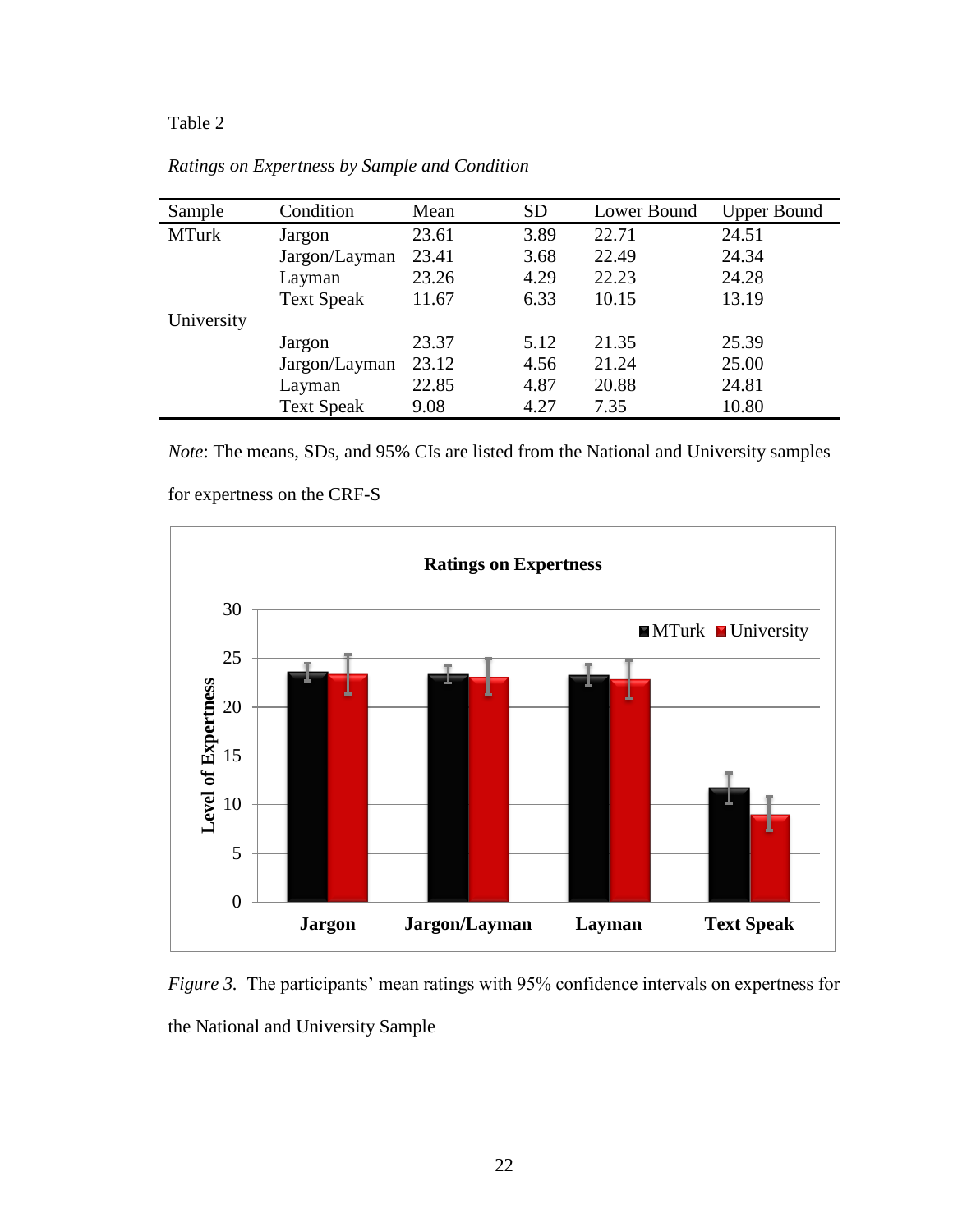**National Sample.** A significant difference for expertness was found across the four message conditions  $(F(3, 149)=70.0, p<.001, \eta^2=0.55$ ; see Figure 3). The text speak condition was indicated in a post hoc analysis to have a significantly lower expertness mean from the three other conditions (vs. Jargon:  $p<.001$ , 95% CI [-14.25,-9.63]; vs. Jargon/Layman: *p*<.001, 95% CI [-14.07,-9.42]; vs. Layman: *p*<.001, 95% CI [-13.98, -9.20]). The planned comparison of jargon messages (jargon and jargon with layman explanation) and the non-jargon messages (layman and text speak) produced *t*(275)=10.65, *p*<.001. A *t*(275)=-18.04 (*p*<.001) was obtained from the planned comparison examining the text speak message and the other three messages.

**University Sample.** A significant difference for expertness was found across the four message conditions  $(F(3, 100)=57.5, p<.001, \eta^2=0.63$ ; see Figure 3). The text speak condition was indicated in a post hoc analysis to have a significantly lower expertness mean from the three other text message conditions (vs. Jargon: *p*<.001, 95% CI [-17.68, -10.90]; vs. Jargon/Layman: *p*<.001, 95% CI [-17.50, -10.59]; vs. Layman: *p*<.001, 95% CI [-17.19, -10.35]). The planned comparison of jargon messages (jargon and jargon with layman explanation) and the non-jargon messages (layman and text speak) produced *t*(103)=7.86, *p*<.001. A *t*(103)=-13.12, *p*<.001, was obtained from the planned comparison examining the text speak message and the other three messages.

#### **Participant's Use of Therapist**

The means, SDs, and CIs for the participants' ratings on using the therapist's services were obtained (see Table 3).

**National Sample.** A significant difference for the participant's likelihood of using the services of the therapist was found across the four message conditions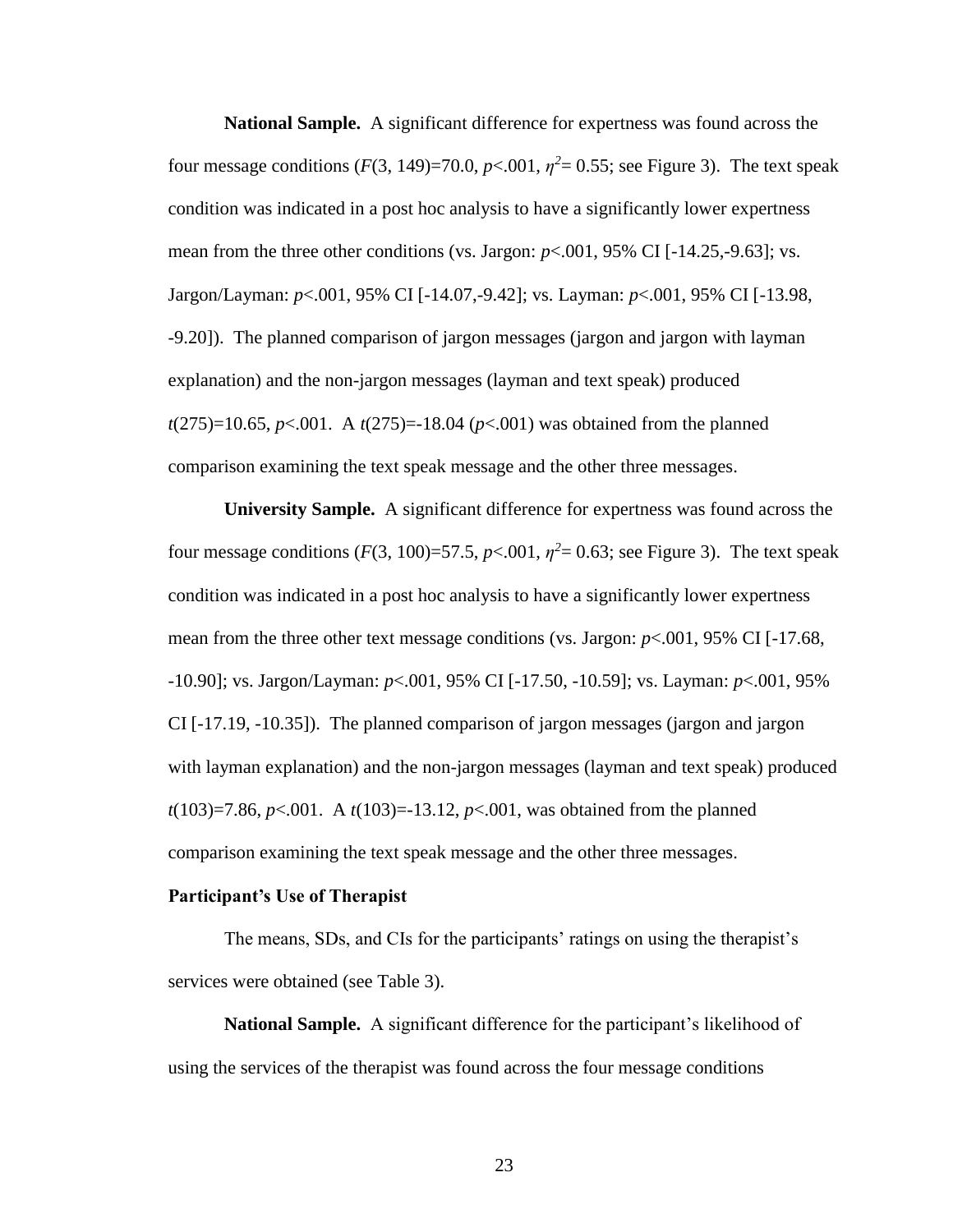$(F(3,151)=39.9, p<.001, \eta^2=0.28$ ; see Figure 4). A post hoc analysis indicated that the text speak condition had a significantly lower use of services mean when compared to the three other conditions (vs. Jargon: *p*<.001, 95% CI [-3.60,-1.99]; vs. Jargon/Layman: *p*<.001, 95% CI [-3.39, -1.65]; vs. Layman: *p*<.001, 95% CI [-3.53,-2.01]).

Table 3

| Sample       | Condition         | Mean | <b>SD</b> | Lower Bound | <b>Upper Bound</b> |
|--------------|-------------------|------|-----------|-------------|--------------------|
| <b>MTurk</b> | Jargon            | 4.88 | 1.95      | 4.43        | 5.33               |
|              | Jargon/Layman     | 4.61 | 2.08      | 4.09        | 5.13               |
|              | Layman            | 4.86 | 1.72      | 4.45        | 5.27               |
|              | <b>Text Speak</b> | 2.09 | 1.75      | 1.67        | 2.51               |
| University   |                   |      |           |             |                    |
|              | Jargon            | 3.71 | 1.68      | 3.06        | 4.36               |
|              | Jargon/Layman     | 3.77 | 1.93      | 2.99        | 4.55               |
|              | Layman            | 4.46 | 2.10      | 3.61        | 5.31               |
|              | <b>Text Speak</b> | 1.37 | 0.69      | 1.10        | 1.64               |

*Ratings on Use of Therapist's Services by Sample and Condition*

*Note*: The means, SDs, and 95% CIs are listed from the National and University samples for the use of therapist's services

**University Sample.** A significant difference for the participant's likelihood of using the services of the therapist was found across the four message conditions (*F*(3, 50.4)=35.3,  $p<.001$ ,  $\eta^2$ = 0.33; see Figure 4). A post hoc analysis indicated that the text speak condition had a significantly lower use of services mean when compared to the three other conditions (vs. Jargon:  $p<.001$ , 95% CI [-3.47, -1.42]; vs. Jargon/Layman: *p*<.001, 95% CI [-3.48, -1.31]; vs. Layman: *p*<.001, 95% CI [-4.27, -1.91]).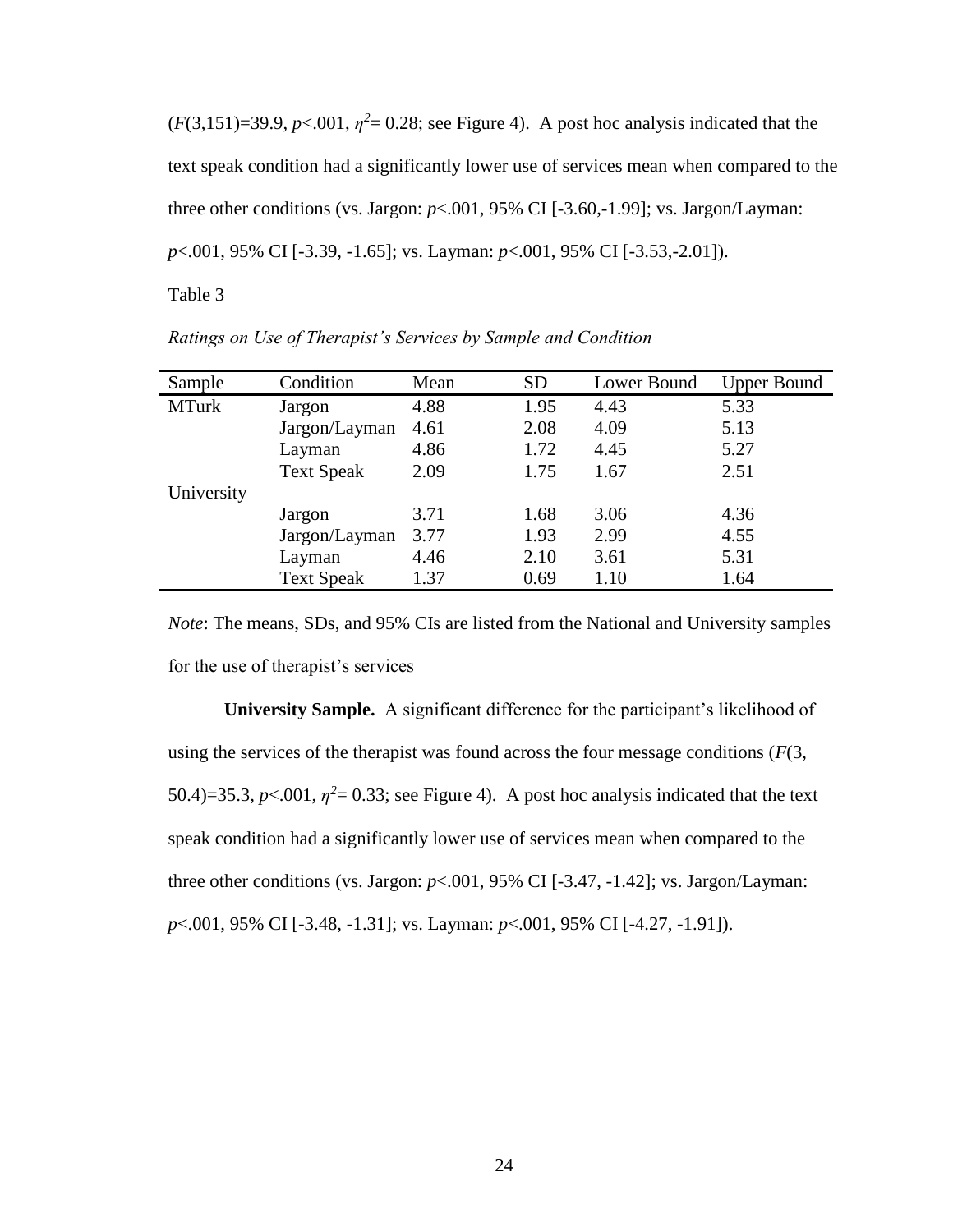

*Figure 4.* The participants' mean ratings with 95% confidence intervals on likelihood to use the services of the therapist for the National and University Sample

# **Trustworthiness**

A hypothesis was not made for trustworthiness, but an exploratory analysis was conducted because the CRF-S measured it. The means, SDs, and CIs for the participants' ratings on using the therapist's services were obtained (see Table 4).

**National Sample.** An analysis of variance was conducted on the trustworthiness component of the CRF-S. A significant difference was found across the means of the four conditions  $(F(3, 148)=37.2, p<.001, \eta^2=0.35$ ; see Figure 5) with a post hoc indicating that the text speak message condition was significantly different from the three other conditions (vs. Jargon: *p*<.001, 95% CI [-9.65, -5.25]; vs. Jargon/Layman: *p*<.001, 95% CI [-9.28, -4.83]; vs. Layman: *p*<.001, 95% CI [-10.26, -6.05]).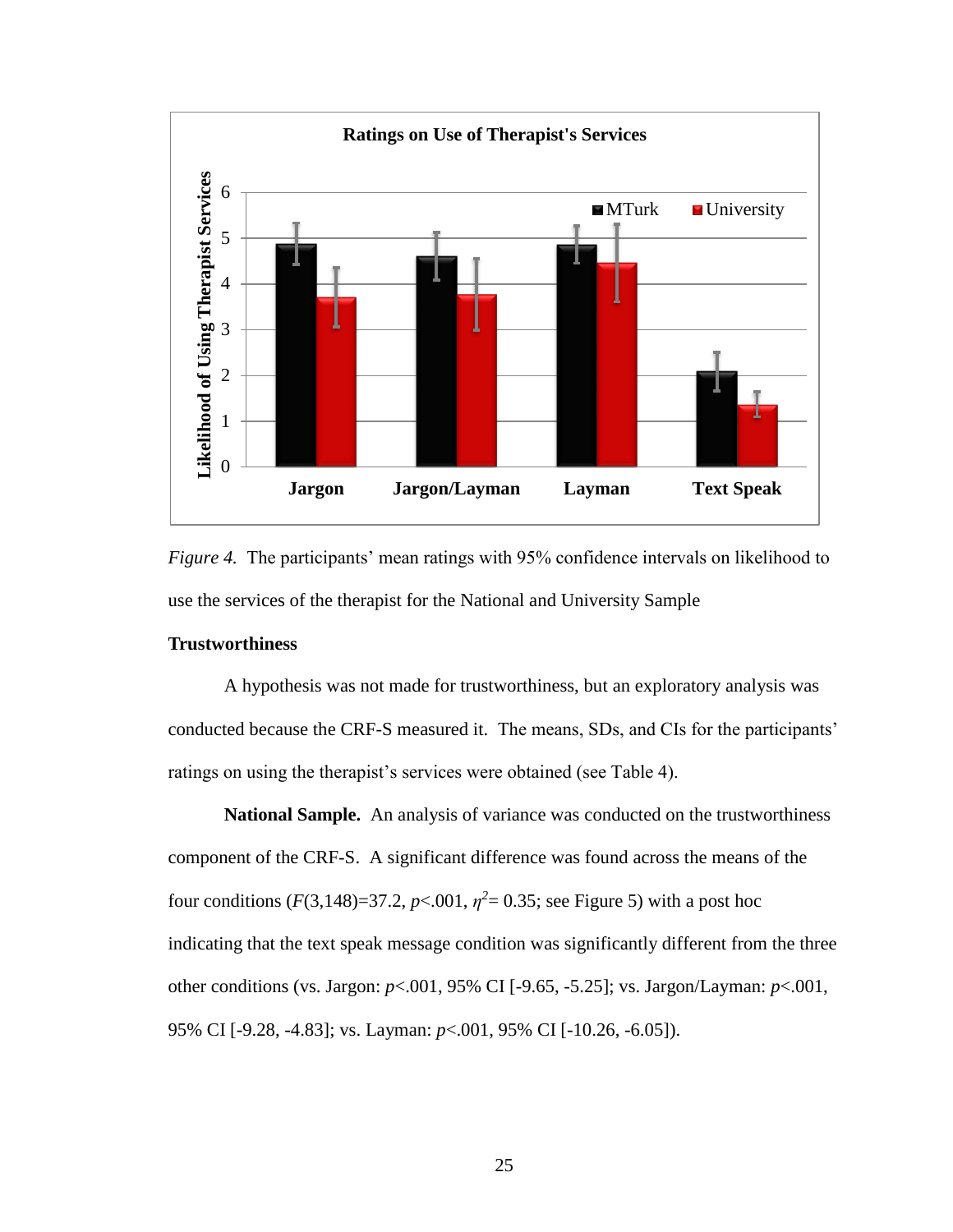# Table 4

| Sample       | Condition         | Mean  | <b>SD</b> | Lower Bound | <b>Upper Bound</b> |
|--------------|-------------------|-------|-----------|-------------|--------------------|
| <b>MTurk</b> | Jargon            | 22.51 | 4.36      | 21.47       | 23.54              |
|              | Jargon/Layman     | 22.11 | 4.23      | 21.05       | 23.18              |
|              | Layman            | 23.21 | 3.81      | 22.31       | 24.12              |
|              | <b>Text Speak</b> | 15.06 | 5.54      | 13.73       | 16.39              |
| University   |                   |       |           |             |                    |
|              | Jargon            | 21.68 | 4.60      | 19.89       | 23.46              |
|              | Jargon/Layman     | 21.27 | 4.88      | 19.30       | 23.24              |
|              | Layman            | 23.28 | 4.46      | 21.44       | 25.12              |
|              | <b>Text Speak</b> | 13.22 | 4.54      | 11.43       | 15.02              |

*Ratings on Trustworthiness by Sample and Condition*

*Note*: The means, SDs, and 95% CIs are listed from the National and University samples



for trustworthiness on the CRF-S



**University Sample.** Trustworthiness was also examined using analysis of variance for the university sample and a significant difference for trustworthiness was found across the four message conditions  $(F(3,102)=25.3, p<.001, \eta^2=0.43$ ; see Figure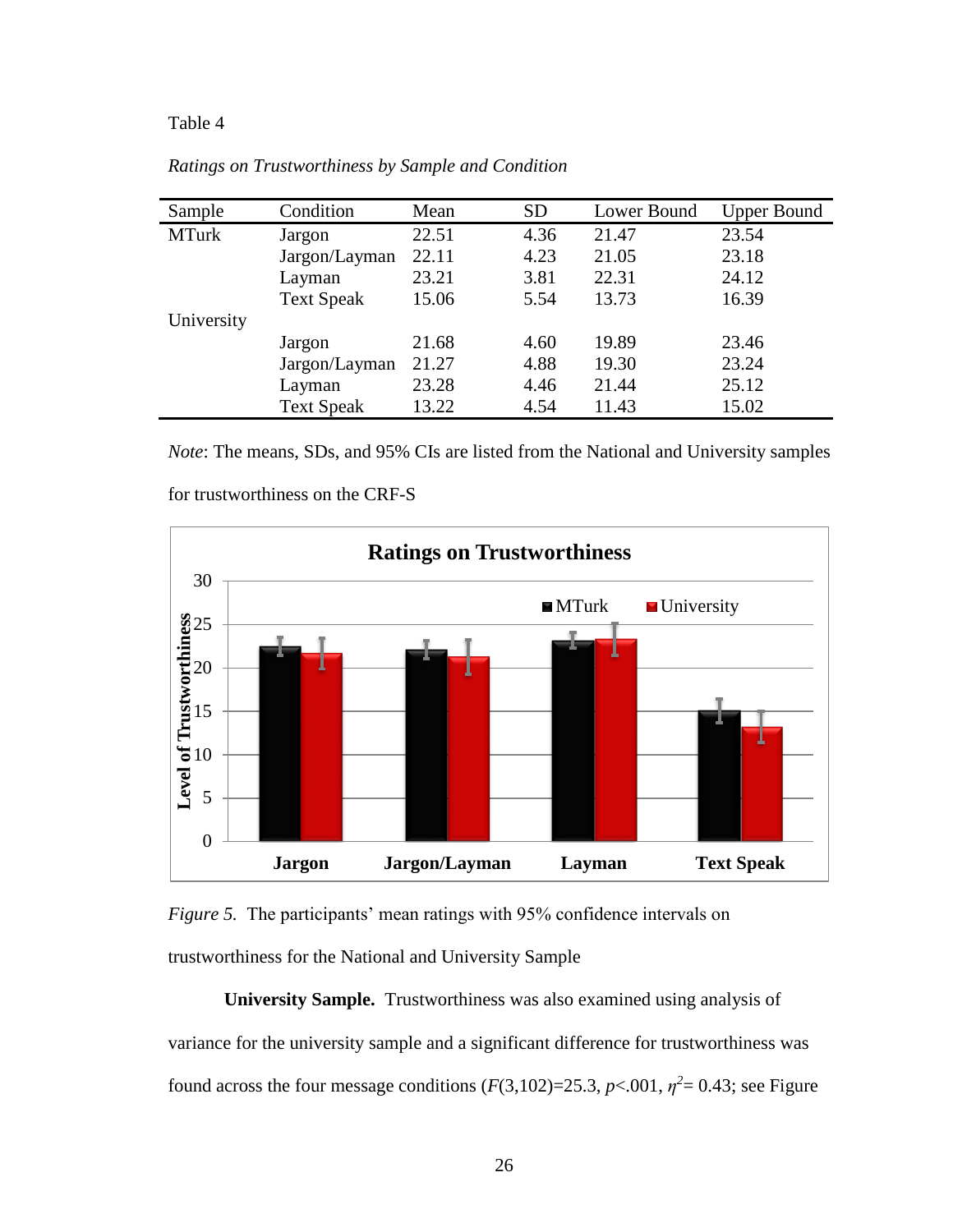5). A post hoc analysis indicated that the text speak message condition was significantly different from the jargon (*p*<.001, 95% CI [-11.71, -5.20]), jargon with layman (*p*<.001, 95% CI [-11.37, -4.73]), and layman (*p*<.001, 95% CI [-13.41, -6.71]) conditions.

#### **Discussion**

With advances in technology and its use in psychological interventions, understanding the language used in technology-based interventions, like text messages, has become critical. Most research to date has focused on the language of clients, and has typically overlooked the language of the therapist conducting the intervention. Previous research has indicated that the language of the therapist in face-to-face (FtF) interventions affects the therapist's perception by individuals. Atkinson and Carskaddon (1975) and Barak et al. (1982) indicated that a therapist's language in FtF interventions influences an individual's perception of the therapists. Jargon usage increases a therapist's perceived expertness and layman language usage increases the therapist's perceived attractiveness (i.e. likability). But, the effects of a therapist's language in computer-mediated communication (CMC) have yet to fully be explored. The purpose of this study was to examine how the use of jargon, jargon with layman explanations, layman, and text speak influenced the perception of a therapist in CMC.

#### **Attractiveness**

The attractiveness results indicated that there was no significant difference between the use of jargon, jargon with layman explanations, and layman language for the national (MTurk) sample. The university sample did have significantly higher ratings of attractiveness in the layman condition compared to the jargon and jargon with layman conditions. Both samples had rated the text speak condition significantly lower on attractiveness compared to the jargon and layman condition. The text speak condition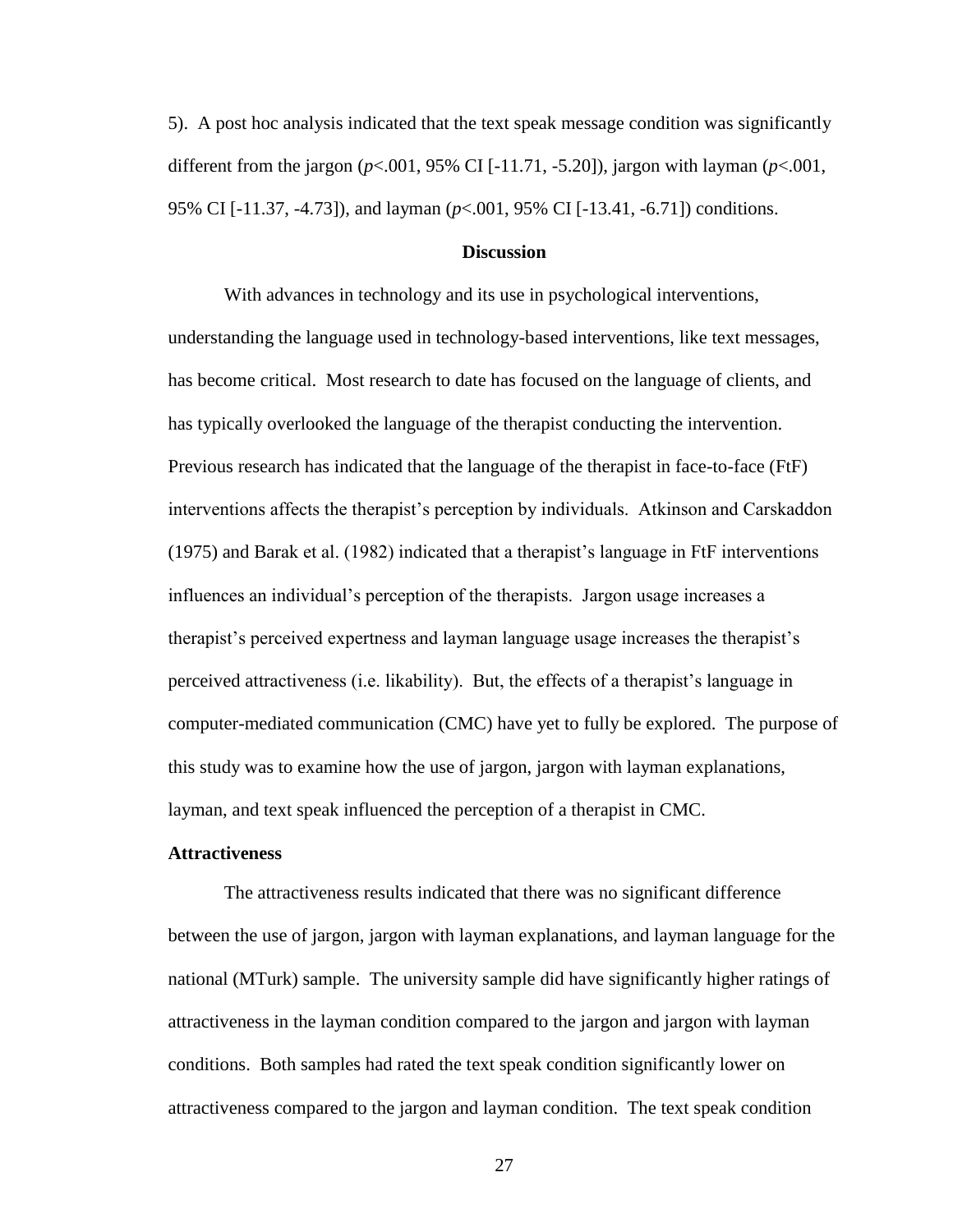was rated lower in attractiveness when compared to the jargon with layman explanations condition only be the national sample.

An individual's perception of attractiveness appears to be influenced by the use of text speak and layman language. A college student's perception of therapist's attractiveness seems to increase when the therapist uses layman language. The use of text speak appears to decrease the perceived attractiveness of the therapist for a college population and the general population.

#### **Expertness**

The expertness results indicated that no significant difference existed among the means of the jargon, jargon with layman explanations, and layman conditions for both samples. The text speak condition was found to be significantly lower in expertness compared to the other three conditions. These findings indicate that the perceived expertness of the therapist appears to diminish if the therapist uses text speak.

#### **Participant's Use of Therapist**

The ratings from the participants' use of the therapist's services suggested that no significant difference existed among the jargon, jargon with layman explanations, and layman conditions for both samples. The use of services was found to be significantly lower for participants in the text speak condition from both samples. The use of text speak by the therapist appears to decrease the likelihood that an individual will seek out the therapist for services.

# **Trustworthiness**

Though a hypothesis was not made regarding trustworthiness, the results were examined for exploratory means. No significant difference was found for trustworthiness when comparing the jargon, jargon with layman explanations, and layman conditions for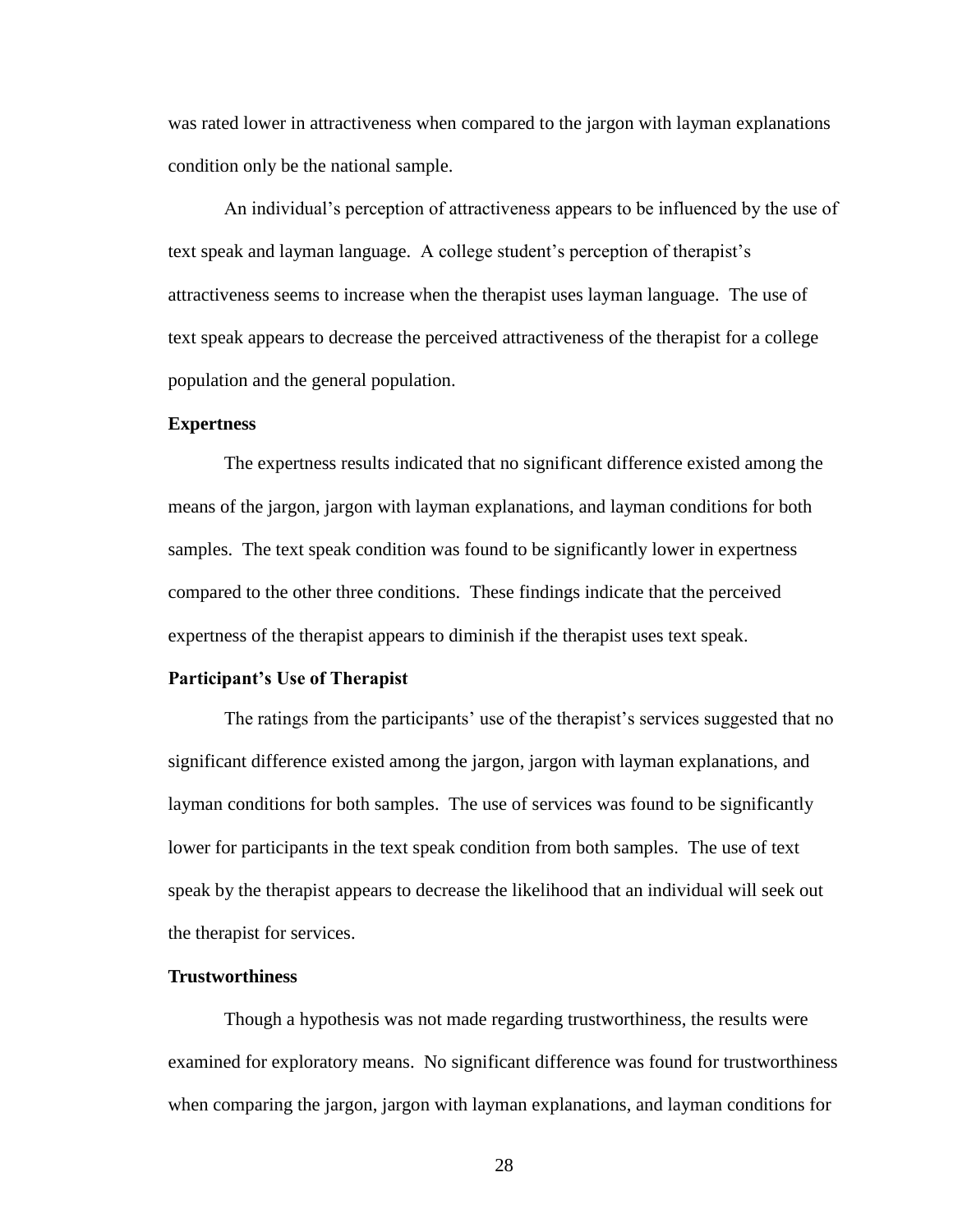both samples. Trustworthiness was found to be significantly lower for the text speak condition when compared to the other three conditions for both samples. Based on these results, it can be inferred that the use of text speak appears to diminish the perceived trustworthiness of the therapist, but further research needs to explore the influence of text speak on trustworthiness.

#### **Text Speak**

The results of the text speak condition on attractiveness, expertness, trustworthiness, and the likelihood the participant would use the services of the therapist are the most noteworthy. In the national sample, using text speak reduced the attractiveness, expertness, and the likelihood the participant would use the services of the therapist. The analysis of the university sample produced similar results to the national sample, with the exception of the text speak condition not being significantly different from the jargon with layman explanations condition. An exploratory examination of trustworthiness indicated that the perception of trustworthiness was significantly reduced in the text speak condition when compared to the jargon, jargon with layman explanations, and layman only conditions. These findings indicate that the use of text speak appears to diminish the overall perception of a therapist.

#### **Implications**

The results of this study can be used to help develop guidelines for language usage in CMC-based interventions. Within the university sample, perceived attractiveness was higher when the therapist used layman language. Thus, using layman language with college students should be encouraged because it increases perceived likability and sociability of a therapist. Though the national sample did not produce the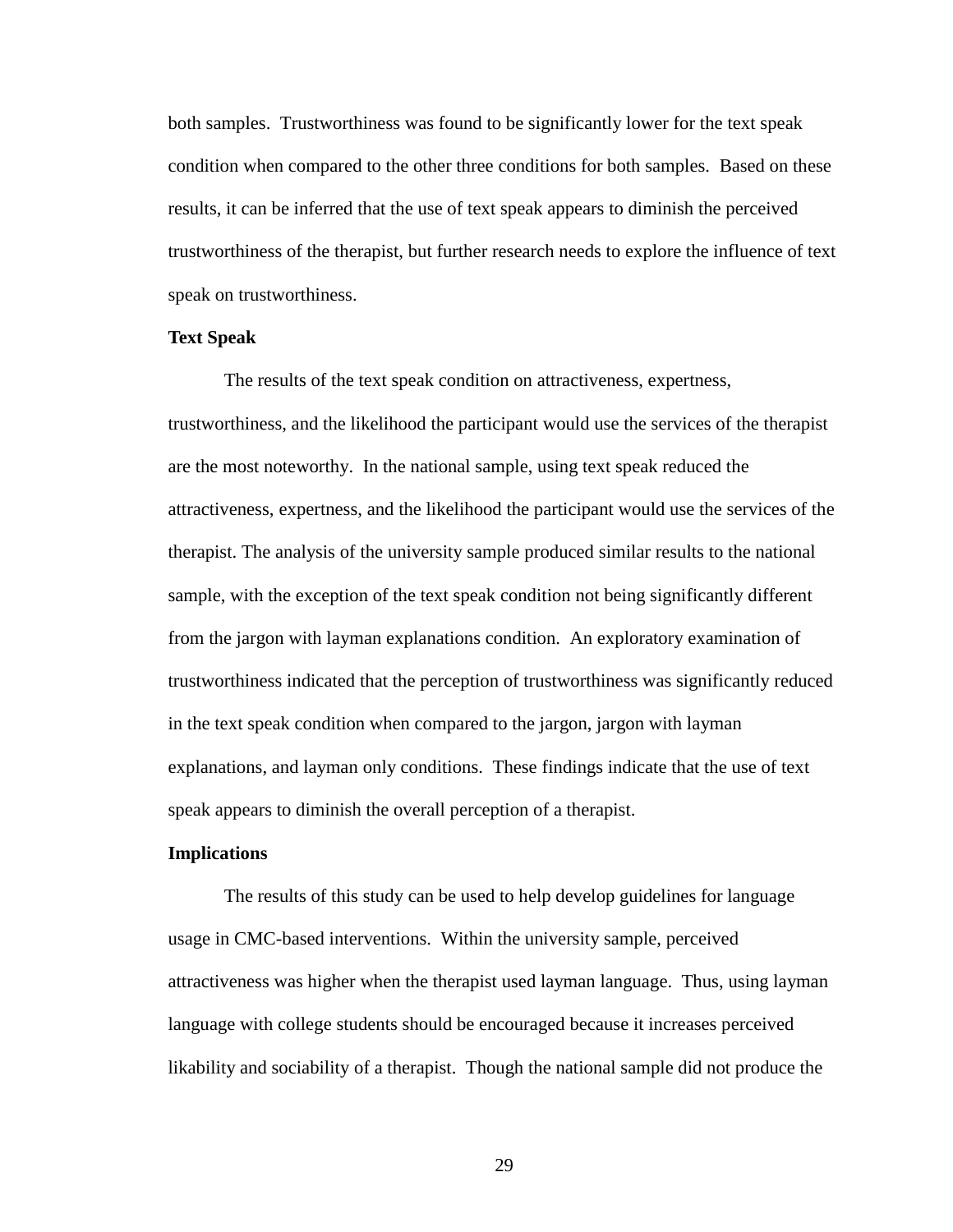same results regarding the perception of attractiveness between the jargon, jargon with layman, and the layman conditions, avoiding text speak appears to be a good general rule based on the overall pattern of results.

#### **Limitations**

An important limitation to this study was the sample of college students and MTurk workers. Just as with most studies, college students may not be truly representative of the general population. As indicated by the lack of diversity in ethnicity/race and gender, a college student sample is not representative of the general population. Though the addition of MTurk workers helps to increase the generalizability of the study, it is possible that those who work for MTurk may also not be a true representation of the general population. Hitlin (2016) reported that MTurk workers differ from the general population in level of education and age. To generalize the findings of this study, the assumption must be made that the university student sample and MTurk workers who participated were similar enough to other college students and other CMC users.

The possibility of the sample not being representative of the population may hinder the ability to generalize to the greater population. The external validity of the study may be weakened by the assumed similarities of the university students in the study, MTurk workers in the study, and the general population.

**Concerns with Mechanical Turk Data.** Recently, concerns have arisen about the quality of data obtained from MTurk (Dreyfuss, 2018; Stokel-Walker, 2018). Some have reported concerns that MTurk workers are using bots to complete surveys on MTurk. These stories are currently supported by anecdotal evidence and not empirical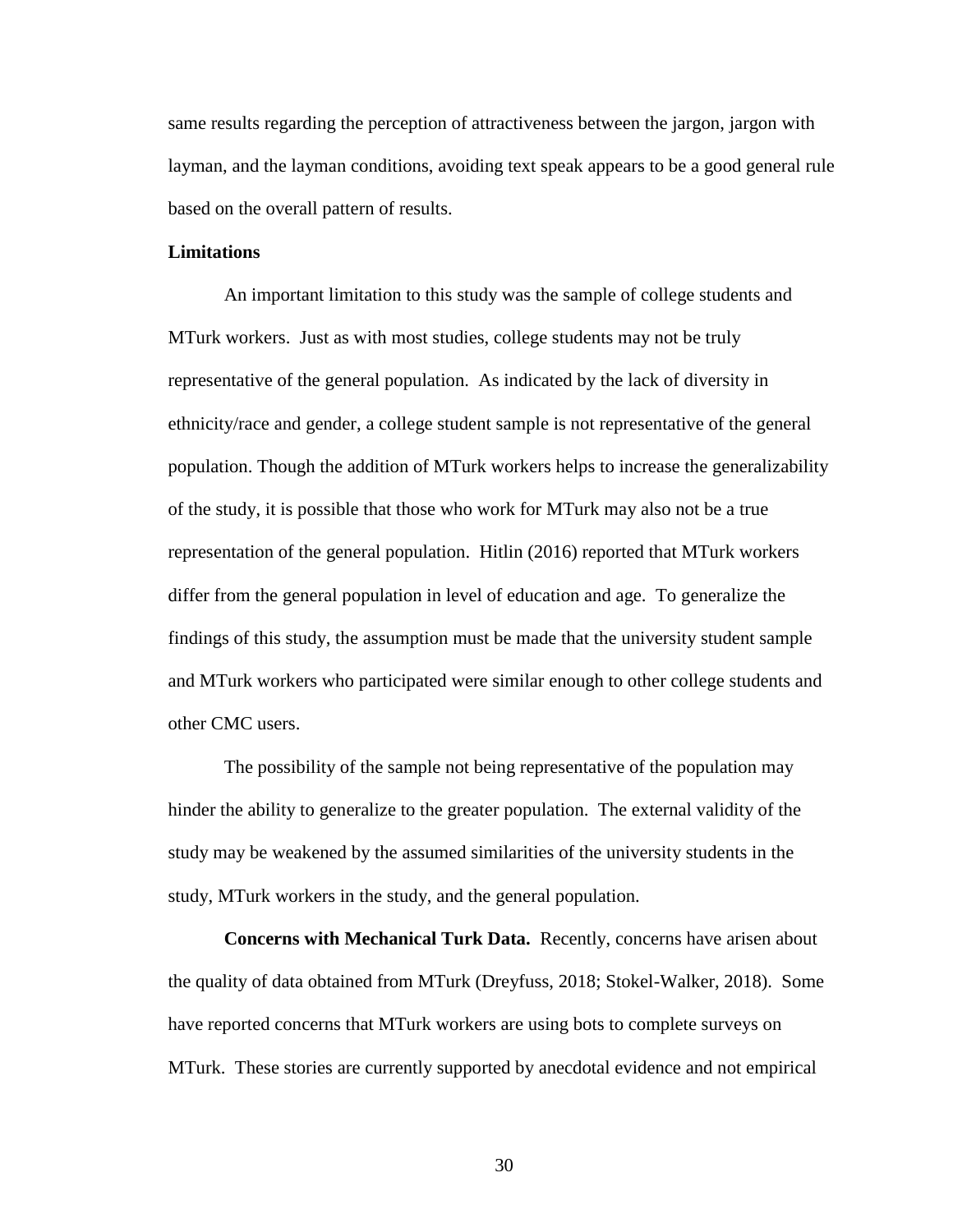evidence, but must be taken seriously when collecting data through MTurk. To help insure that data used was completed by a human, certain safeguards were set in place throughout the survey. These safeguards (see Appendix F) included a captcha, an attention check question that provided the participant with a passage to read with specific instructions of how to answer the question in the passage, and a question that asks the participant to fill in a text box with what type of device the participant was taking the survey. It should also be noted that previous research (e.g. Buhrmester, Kwang, & Gosling, 2011) indicated that the reliability of MTurk data was similar to that of data collected in more traditional ways.

**Conflicting Results.** The conflicting results of the two samples and previous research (e.g. Atkinson & Carskaddon, 1975; Barak et al., 1982) may be attributed to a few factors. The lack of a significant difference in expertness between the jargon conditions and layman condition does not necessarily indicate a conflict with Atkinson and Carskaddon (1975) or Barak and colleagues (1982). The current study used a different medium (text message compared to video) to provide participants with the differences in language. It is possible that a difference exists in hearing jargon or layman compared to reading it.

Though the university sample had findings consistent with previous research (e.g. Barak et al., 1982) regarding attractiveness, the national sample did not indicate a significant difference between the use of jargon and layman on attractiveness. It is possible that those who use MTurk may be different regarding how they perceive likability and sociability.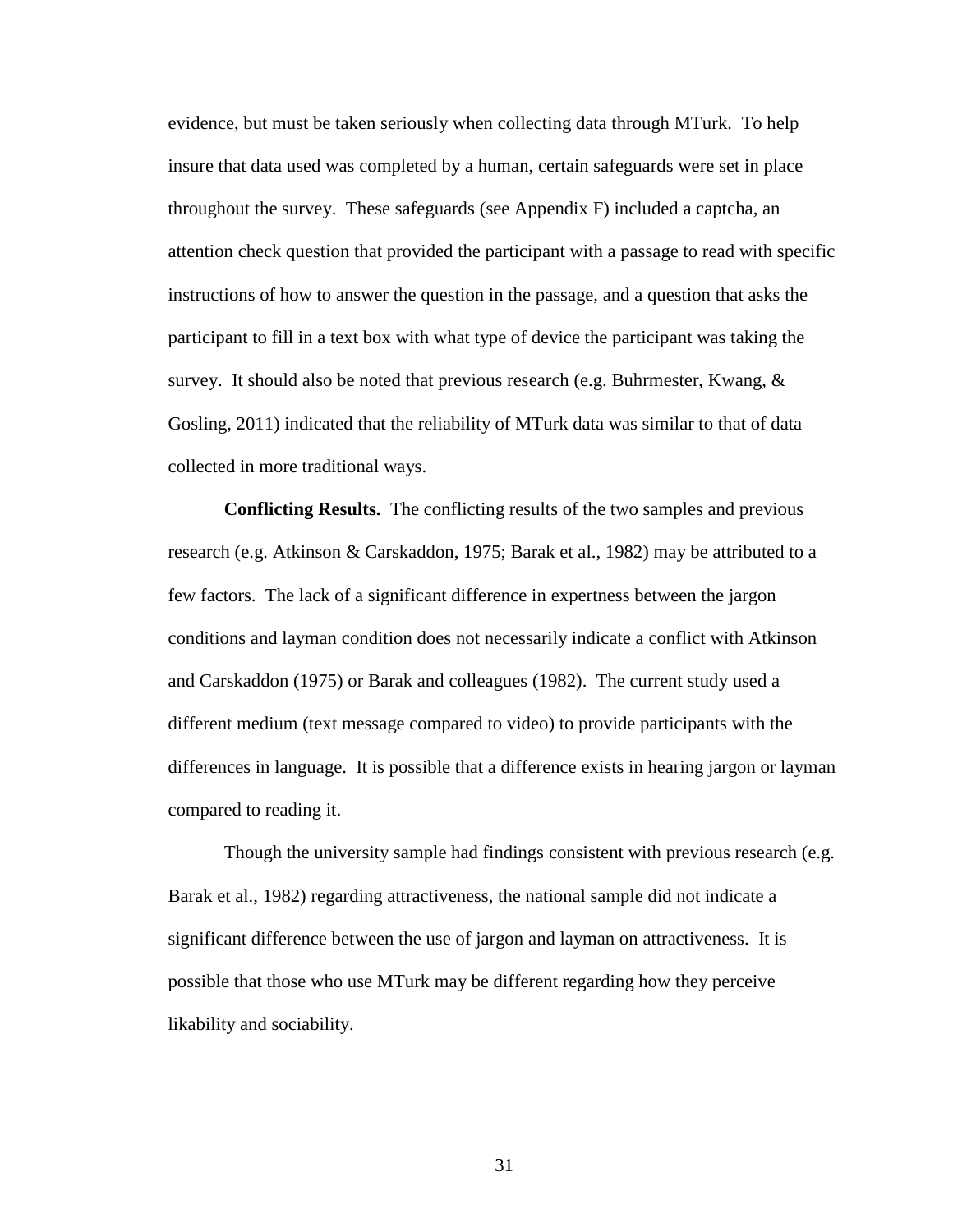The national sample and the university sample also had conflicting results regarding the text speak condition and attractiveness. The national sample participants in the text speak condition rated the attractiveness of the therapist significantly lower than the other three conditions, but the university sample text speak condition participants only rated the therapist lower in attractiveness when compared to the jargon condition and the layman conditions, but not the jargon with layman explanations. It is possible that the length of the jargon with layman condition contributed to non-significant difference when compared to the text message condition (it was longer than the other conditions, see Appendix A) or the smaller size of the university sample may play a role in the non-significant difference. A larger sample of university students may find a significant increase for attractiveness in the jargon with layman condition when compared to the text speak condition.

It is possible that the difference between the national sample and the university sample stem from a difference in age distribution in the samples (see Figure 6). The university sample had a smaller range compared to the national sample. The university sample also had a lower mean age, with the majority of university participants being under 20 years old. This difference in distributions made it difficult to compare and control for age between the two samples.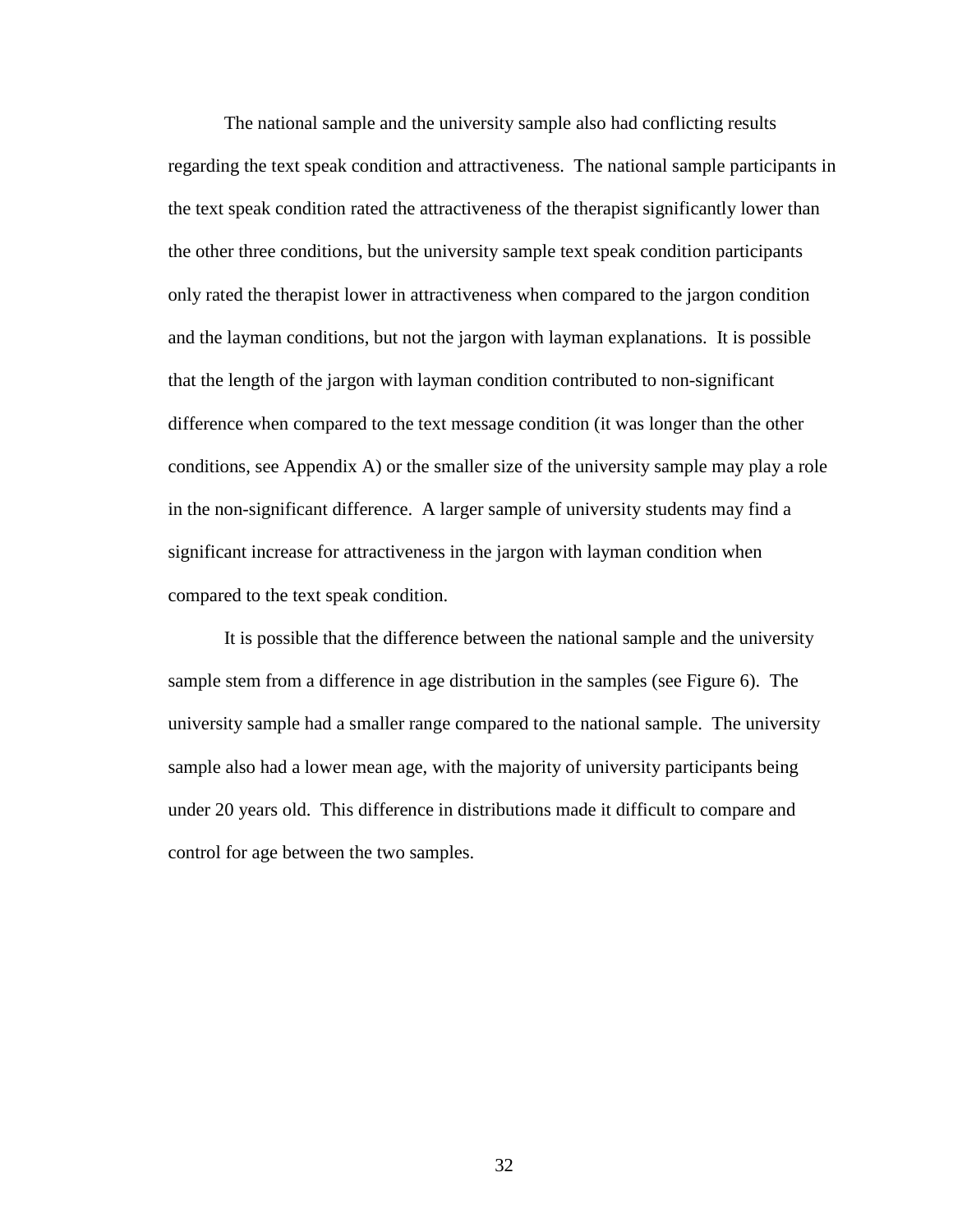

*Figure 6.* The distribution of age for the National and University Sample

**Planned Comparisons.** The planned comparison examining the effect of jargon use on expertness indicated that using jargon increases perceived expertness, but that finding is misleading because it is primarily due to the reduced perceived expertness associated with the text message condition included in the non-jargon conditions (see Figure 3). The layman condition is only significantly different from the text message condition and is not significantly different from the jargon messages in regards to expertness.

# **Future Research**

Based on the outcomes of this study, future research would want to examine different populations, a comparison of mediums, different forms of CMC-based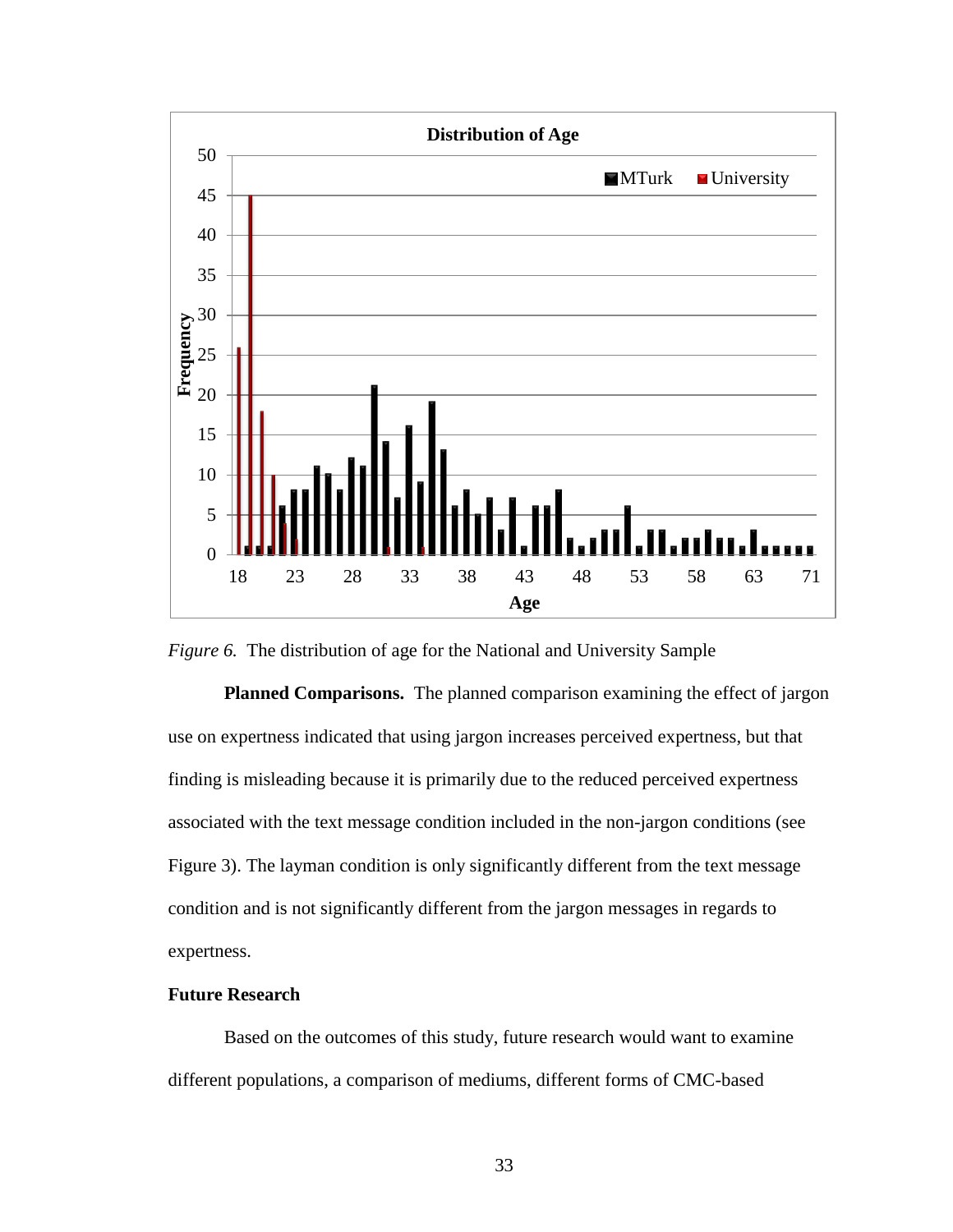interventions, and trustworthiness. Because of the mixed results in the samples between the jargon condition and the layman condition, future research should examine if differences exist between a college population and non-college population. There is the possibility that the use of a text message intervention influences the perception of the language in the messages. Future research should then examine if a difference exists between reading a text message and reading a transcript from a FtF intervention. The examination of different forms of CMC-based interventions would also be advisable for future research. Online chat and email may be perceived differently than a text message. The perception of trustworthiness is also something that needs to be further explored because previous research has not been found to examine the influence of language on the perception of trustworthiness in CMC.

#### **Conclusion**

With text messaging becoming the most popular way to communicate for people (Pew Research Center, 2015; Smith, 2015), therapists need to understand how to better communicate with clients. Though no exact statement can be made about jargon or layman regarding expertise, the use of layman language with college students can help to increase the perceived attractiveness (e.g. likability and sociability) of a therapist. Taken together these findings suggest that the use of text speak has a significant negative influence on individuals seeking services from a therapist and the perception of the therapist as a whole (attractiveness, expertness, and trustworthiness). Therapists should avoid the use of text speak in messages with clients. Avoiding text speak may be a way to help create stronger effective communication and therapeutic relationship.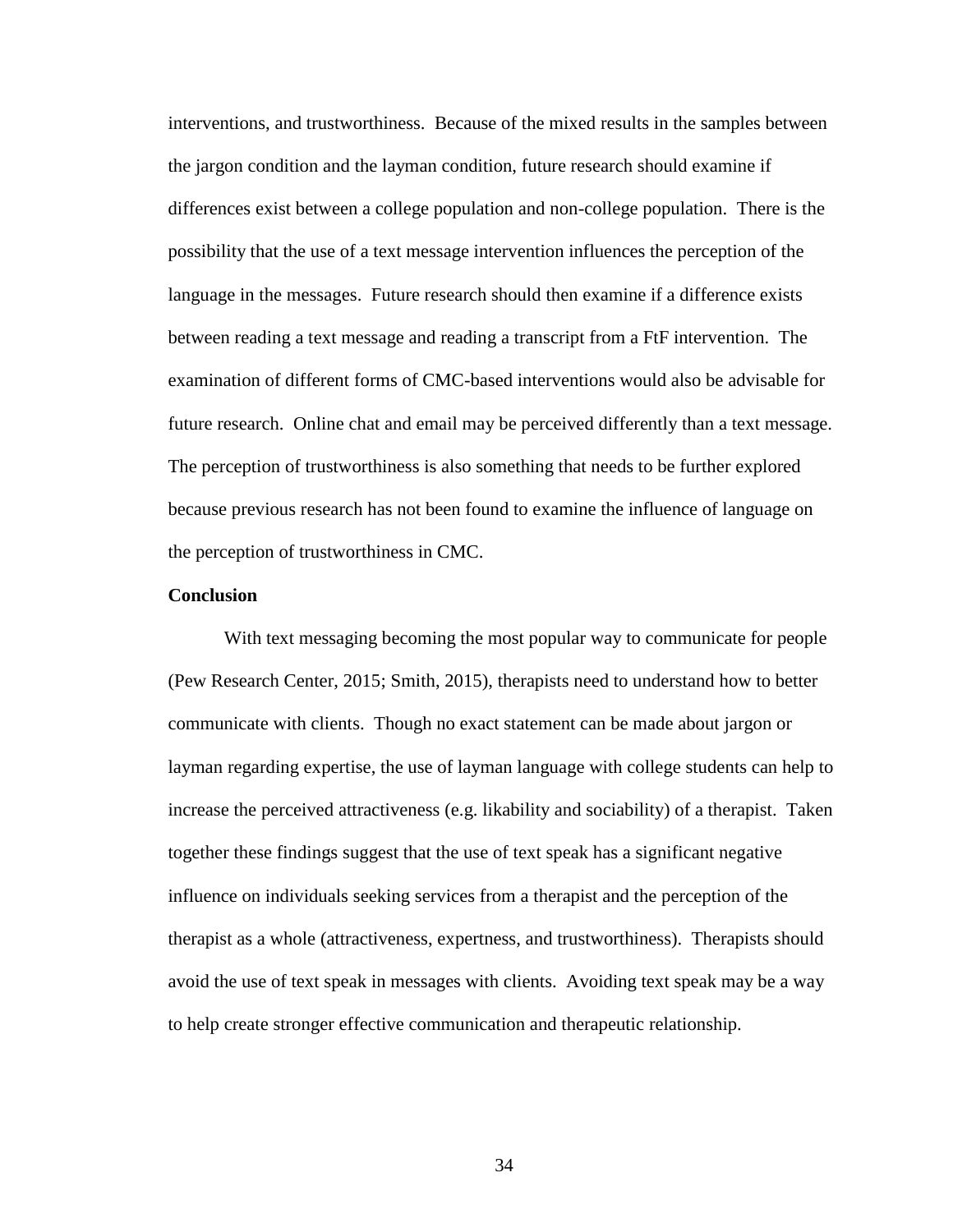#### References

Al-Mosaiwi, M., & Johnstone, T. (2018). In an absolute state: Elevated use of absolutist words is a marker specific to anxiety, depression, and suicidal ideation. *Clinical Psychological Science*, *6*, 529-542. doi: 10.1177/2167702617747074

Alvarez-Jimenez, M., Alcazar-Corcoles, M. A., Gonzalez-Blanch, C.G., Bendall, S., McGorry, P. D., & Gleeson, J. F. (2014). Online, social media and mobile technologies for psychosis treatment: A systematic review on novel user-led interventions. *Schizophrenia Research, 156*, 96-106. doi: 10.1016/j.schres.2014.03.021

- American Psychological Association. (2013). Guidelines for the practice of telepsychology. *American Psychologist, 68*, 791-800. doi: 10.1037/a0035001
- Aronson, S. & Aronson, J. (2012). *The social animal* (11th ed.). New York, NY: Worth Publishing.
- Atkinson, D. R., & Carskaddon, G. (1975). A prestigious introduction, psychological jargon, and perceived counselor credibility. *Journal of Counseling Psychology*, *22*, 180-186. doi: 10.1037/h0076711
- Barak, A., Hen, L., Boniel-Nissim, M., & Shapira, N. A. (2008). A comprehensive review and a meta-analysis of the effectiveness of internet-based psychotherapeutic interventions. *Journal of Technology in Human services*, *26*, 109-160. doi: 10.1080/15228830802094429
- Barak, A., Patkin, J., & Dell, D. M. (1982). Effects of certain counselor behaviors on perceived expertness and attractiveness. *Journal of Counseling Psychology*, *29*, 261-267. doi: 10.1037/0022-0167.29.3.261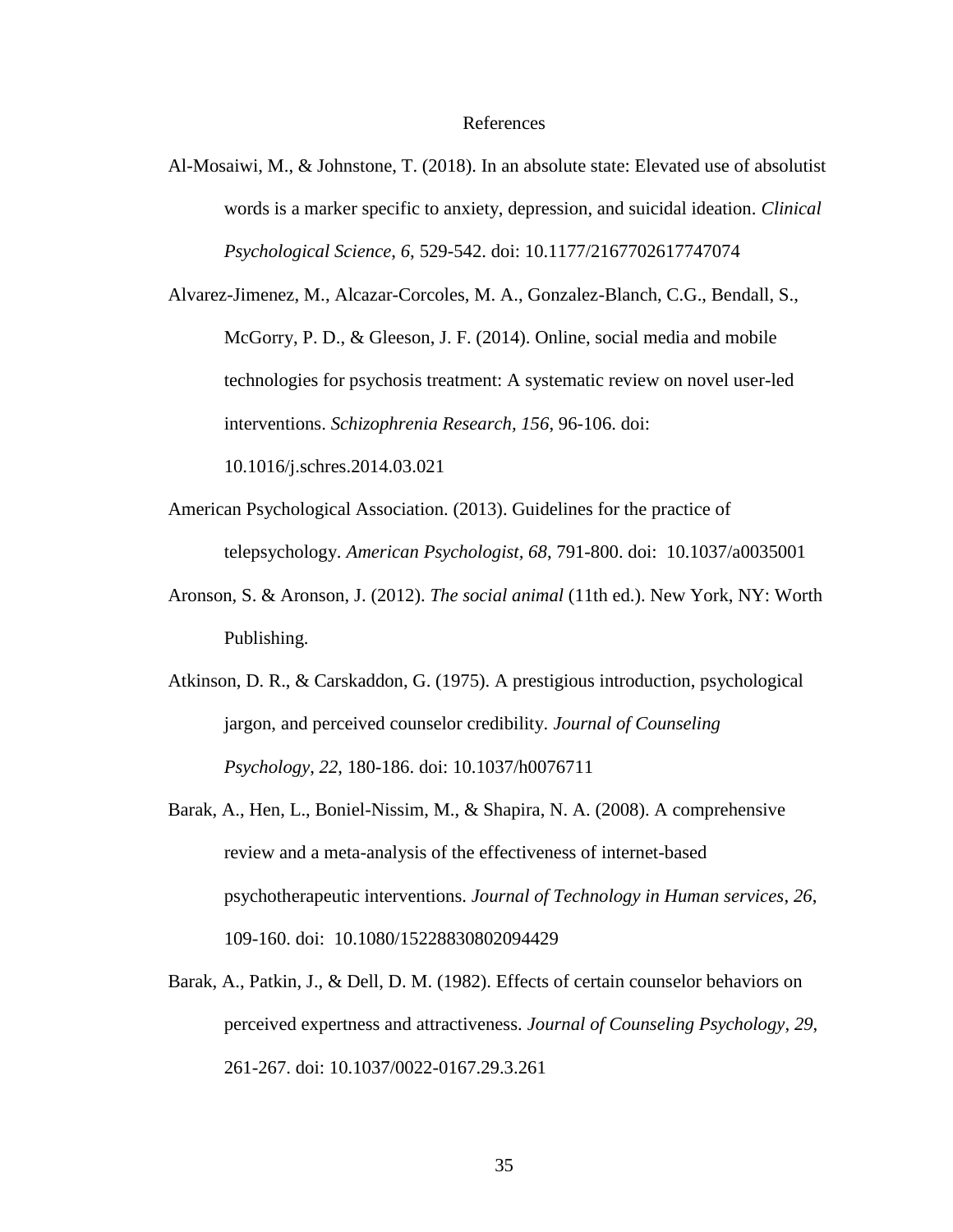- Berman, J. R., Aizer, J., Bass, A. R., Blanco, I., Davidson, A., Dwyer, E., ... & Krasnokutsky-Samuels, S. (2016). Fellow use of medical jargon correlates inversely with patient and observer perceptions of professionalism: results of a rheumatology OSCE (ROSCE) using challenging patient scenarios. *Clinical Rheumatology, 35*, 2093-2099. doi: 10.1007/s10067-015-3113-9
- Boyle, C. M. (1970). Difference between patients' and doctors' interpretation of some common medical terms. *British Medical Journal*, *2*, 286-289. doi: 10.1136/bmj.2.5704.286
- Bramhall, E. (2014). Effective communication skills in nursing practice. *Nursing Standard*, *29*, 53-59. doi: 10.7748/ns.29.14.53.e9355
- Buhrmester, M., Kwang, T., & Gosling, S. D. (2011). Amazon's Mechanical Turk: A new source of inexpensive, yet high-quality, data? *Perspectives on Psychological Science, 6*, 3-5. doi: 10.1177/1745691610393980
- Collins, S. (2009). Good communication helps to build a therapeutic relationship. *Nursing Times*, *105*, 11. Retrieved from

https://www.nursingtimes.net/roles/nurse-educators/good-communication-helpsto-build-a-therapeutic-relationship/5003004.article

- Corrigan, J. D., & Schmidt, L. D. (1983). Development and validation of revisions in the Counselor Rating Form. *Journal of Counseling Psychology, 30*, 64-75. doi: 10.1037/0022-0167.30.1.64
- Dirkse, D., Hadjistavropoulos, H. D., Hesser, H., & Barak, A. (2015). Linguistic analysis of communication in therapist-assisted internet-delivered cognitive behavior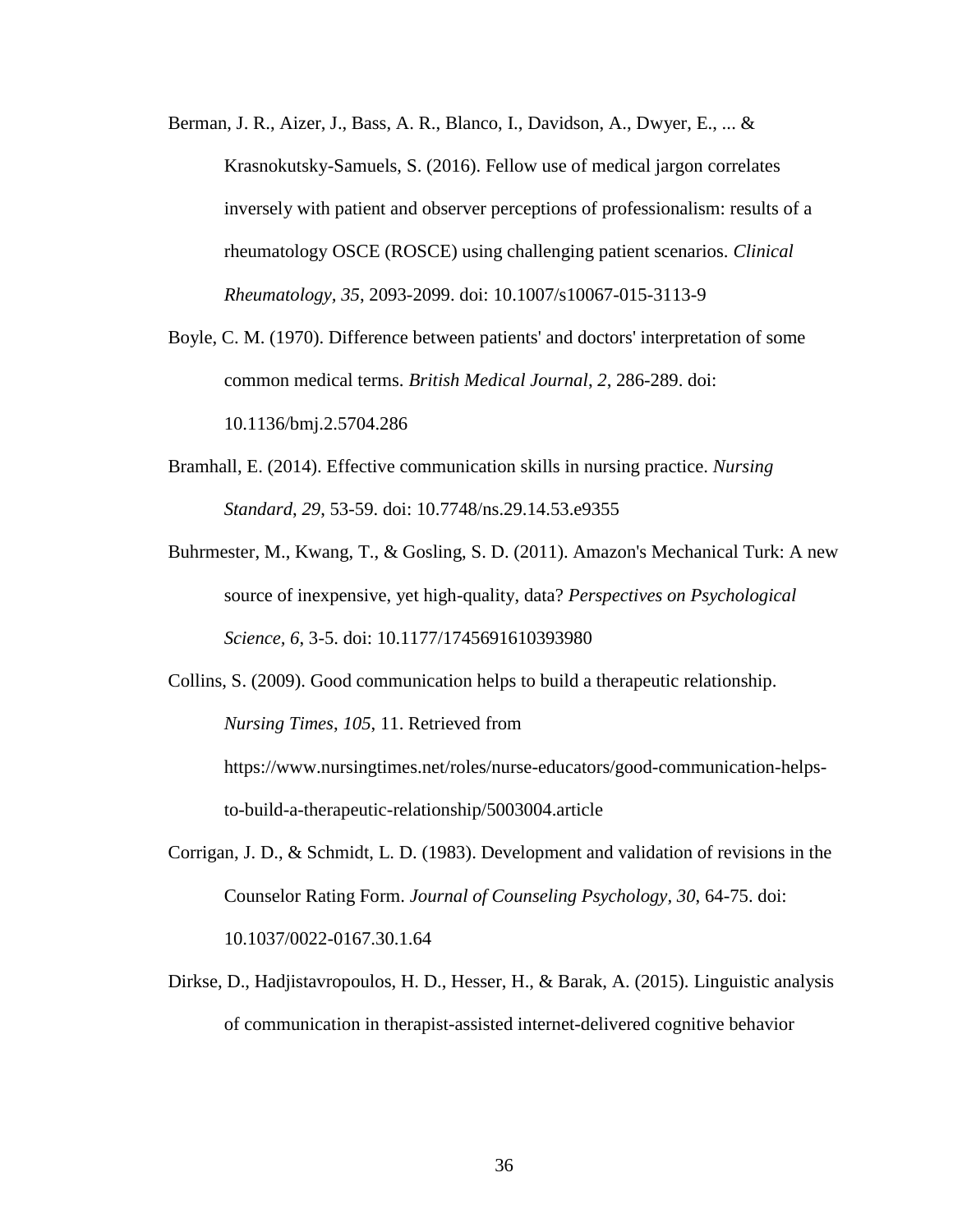therapy for generalized anxiety disorder. *Cognitive Behaviour Therapy*, *44*, 21-32. doi: 10.1080/16506073.2014.952773

- Donker, T., Petrie, K., Proudfoot, J., Clarke, J., Birch, M. R., & Christensen, H. (2013). Smartphones for smarter delivery of mental health programs: A systematic review. *Journal of Medical Internet Research, 15*, e247. doi: 10.2196/jmir.2791
- Dreyfuss, E. (2018, August 18). A bot panic hits Amazon's Mechanical Turk. *Wired*. Retrieved from https://www.wired.com/story/amazon-mechanical-turk-bot-panic/
- Fiske, S. T. & Taylor, S. E. (2014). *Social cognition: From brains to culture* (2nd ed.). Los Angeles, CA: Sage.
- Gilovich, T., Keltner, D., Chen, S., & Nisbett, R. E. (2015). *Social psychology* (4th ed.). New York, NY: W. W. Norton & Company.
- Gulliver, A., Griffiths, K. M., & Christensen, H. (2010). Perceived barriers and facilitators to mental health help-seeking in young people: A systematic review. *BMC Psychiatry*, *10*, 1-9. doi: 10.1186/1471-244X-10-113
- Hadlow, J., & Pitts, M. (1991). The understanding of common health terms by doctors, nurses and patients. *Social Science and Medicine*, *32*, 193-196. doi: 10.1016/0277-9536(91)90059-L
- Hall, A. K., Cole-Lewis, H., & Bernhardt, J. M. (2015). Mobile text messaging for health: A systematic review of reviews. *Annual Review of Public Health, 36*, 393- 415. doi: 10.1146/annurev-publhealth-031914-122855
- Hironaka, L. K. & Paasche-Orlow, M. K. (2007). The implications of health literacy on patient-provider communication. *Archives of Disease in Childhood, 93*, 4285-432. doi: 10.1136/adc.2007.131516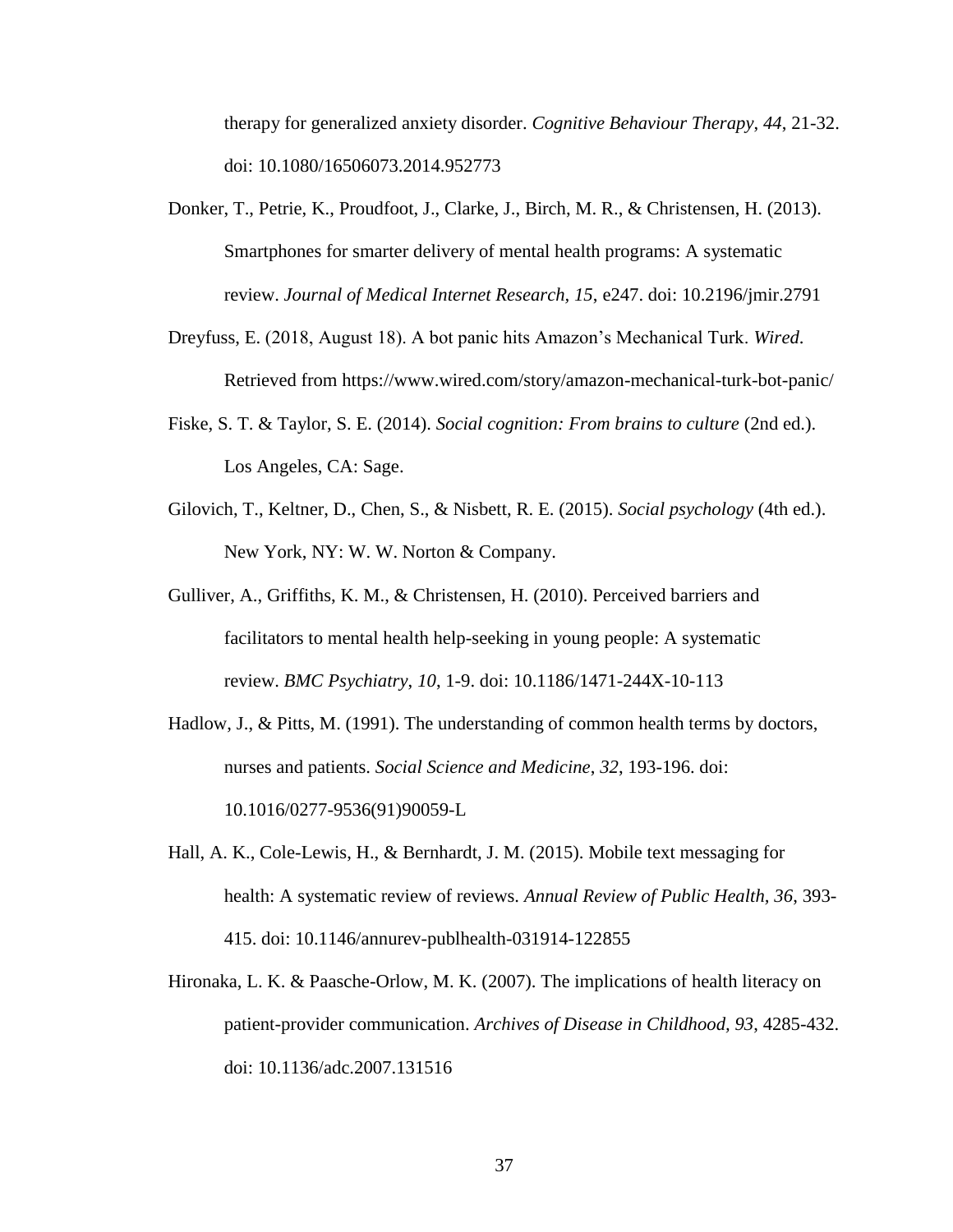- Hitlin, P. (2016, July 11). Research in the crowdsourcing age, a case study: How scholars, companies and workers are using Mechanical Turk, a 'gig economy' platform, for tasks computers can't handle. Retrieved from http://www.pewinternet.org/2016/07/11/research-in-the-crowdsourcing-age-acase-study/
- Howard, T., Jacobson, K. L., & Kripalani, S. (2013). Doctor talk: Physicians' use of clear verbal communication. *Journal of Health Communication*, *18*, 991-1001. doi: 10.1080/10810730.2012.757398
- Hyatt, S. P., Tingstrom, D. H., & Edwards, R. (1991). Jargon usage in intervention presentation during consultation: Demonstration of a facilitative effect. *Journal of Educational and Psychological Consultation*, *2*, 49-58. doi: 10.1207/s1532768xjepc0201\_3
- Komiya, N., Good, G. E., & Sherrod, N. B. (2000). Emotional openness as a predictor of college students' attitudes toward seeking psychological help. *Journal of Counseling Psychology, 47*, 138-143. doi: 10.1037/AJ022-0167,47.1.138
- Korsch, B. M., Gozzi, E. K., & Francis, V. (1968). Gaps in doctor-patient communication: I. Doctor-patient interaction and patient satisfaction. *Pediatrics*, *42*, 855-871. Retrieved from http://pediatrics.aappublications.org/
- Mason, M., Benotsch, E. G., Way, T., Kim, H., & Snipes, D. (2014). Text messaging to increase readiness to change alcohol use in college students. *The Journal of Primary Prevention, 35*, 47-52. doi: 10.1007/s10935-013-0329-9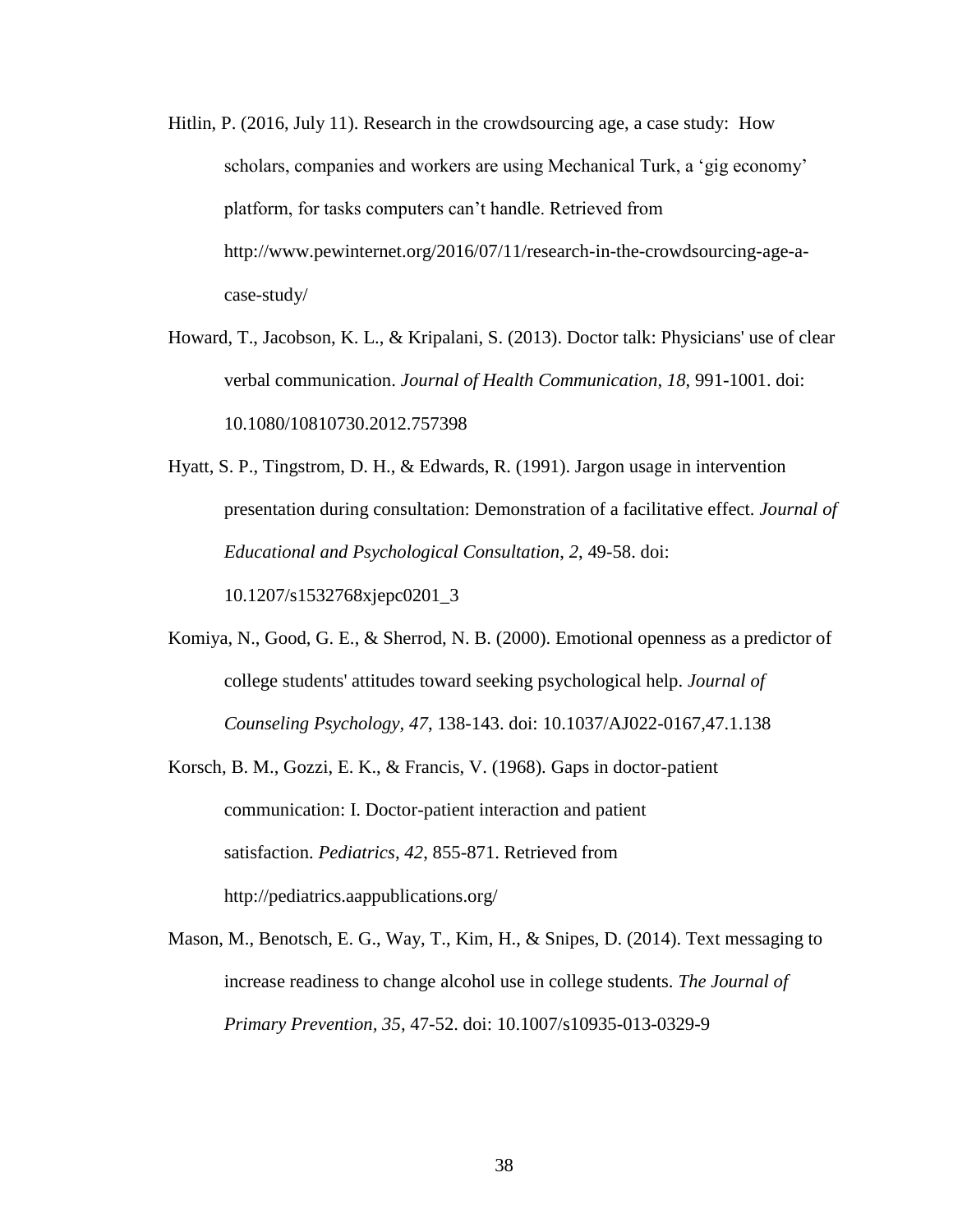- Mojtabai, R., Olfson, M., Sampson, N. A., Jin, R., Druss, B., Wang, P. S., ... & Kessler, R. C. (2011). Barriers to mental health treatment: results from the National Comorbidity Survey Replication. *Psychological Medicine*, *41*, 1751-1761. doi: 10.1017/S0033291710002291
- National Institute of Mental Health (2017, November). *Mental health information: Statistics.* Retrieved from https://www.nimh.nih.gov/health/statistics/mentalillness.shtml
- Pennebaker, J. W., (2013). *The secret life of pronouns: What our words say about us.*  New York, NY: Bloomsbury Press.
- Pennebaker, J. W. & King, L. A. (1999) Linguistic Style: Language use as an individual difference. *Journal of Personality and Social Psychology, 77*, 1296-1312. doi: http://dx.doi.org/10.1037/0022-3514.77.6.1296
- Petty, R. E. & Cacioppo, J. T. (1986). The elaboration likelihood model of persuasion. *Advances in Experimental Social Psychology, 19*, 123-205. doi: 10.1016/S0065- 2601(08)60214-2
- Petty, R. E., Cacioppo, J. T., & Goldman, R. (1981). Personal involvement as a determinant of argument-based persuasion. *Journal of Personality and Social Psychology, 41*, 847-855. doi: 10.1037/0022-3514.41.5.847

Pew Research Center (2015, March 31). Some features are popular with a broadspectrum of smartphone owners; social networking, watching video, and music/podcasts are especially popular among young users. Retrieved from http://www.pewinternet.org/2015/04/01/us-smartphone-use-in-2015/pi\_2015-04- 01\_smartphones\_05/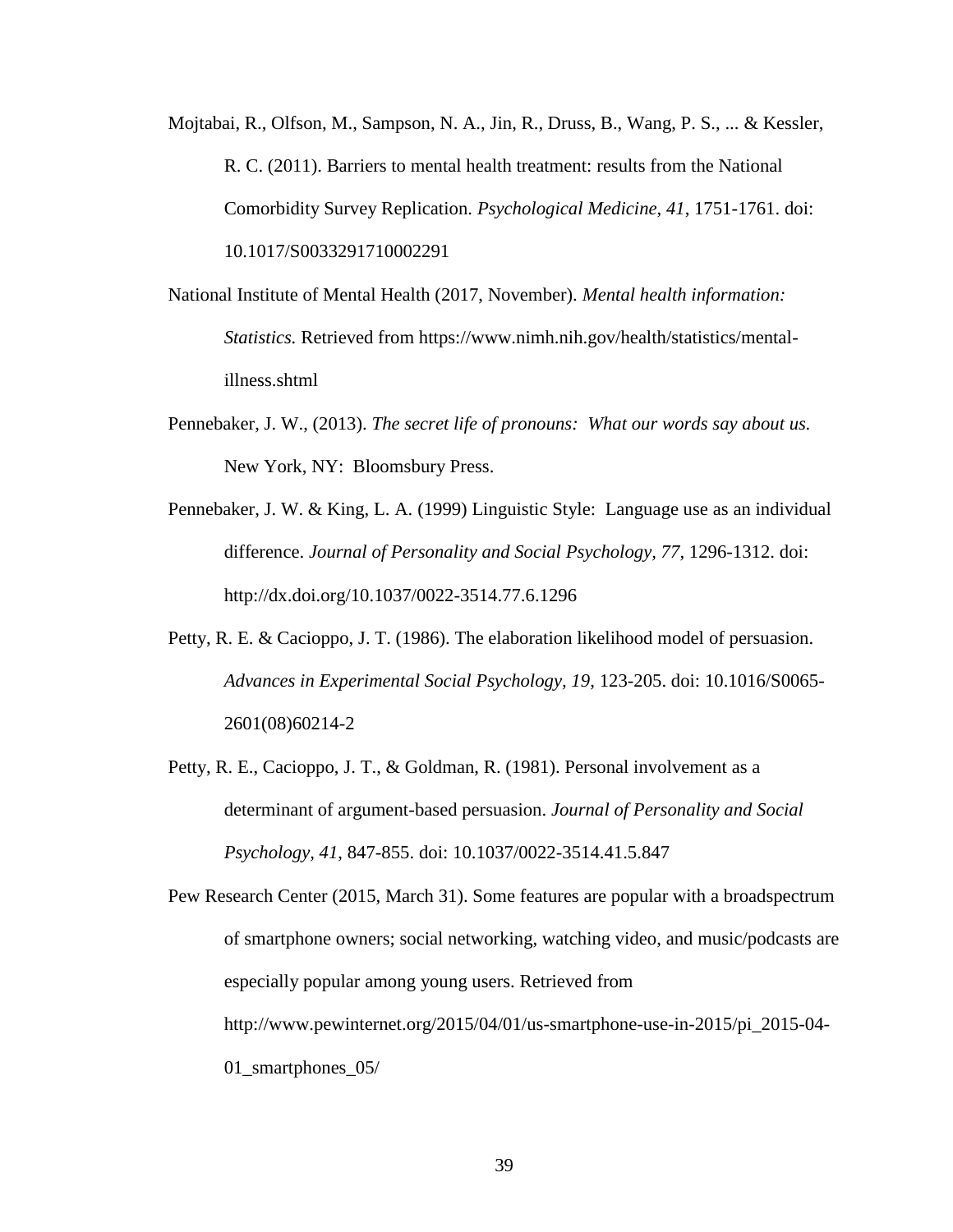- Ponterotto, J. G., & Furlong, M. J. (1985). Evaluating counselor effectiveness: A critical review of rating scale instruments. *Journal of Counseling Psychology, 32*, 597- 616. doi: 10.1037/0022-0167.32.4.597
- Redlich, F. C. (1945). The patient's language: An investigation into the use of medical terms. *The Yale Journal of Biology and Medicine*, *17*, 427-453. Retrieved from https://www.ncbi.nlm.nih.gov/pmc/articles/PMC2601551/
- Rice, S. M., Goodall, J., Hetrick, S. E., Parker, A. G., Gilbertson, T., Amminger, G. P., ... & Alvarez-Jimenez, M. (2014). Online and social networking interventions for the treatment of depression in young people: A systematic review*. Journal of Medical Internet Research, 16*, e206. doi: 10.2196/jmir.3304
- Romano, J. (1941). Patients' attitudes and behavior in ward round teaching. *Journal of the American Medical Association*, *117*, 664-667. doi:

10.1001/jama.1941.02820350004002

- Rosdahl, C. B. & Kowalski, M. T. (2008). *Textbook of basic nursing* (9th ed.). Philadelphia, PA: Wolters Kluwer Health, Lippincott Williams & Wilkins
- Rowan, K., McAlpine, D. D., & Blewett, L. A. (2013). Access and cost barriers to mental health care, by insurance status, 1999–2010. *Health Affairs*, *32*, 1723-1730. doi: 10.1377/hlthaff.2013.0133
- Safeer, R. S., & Keenan, J. (2005). Health literacy: the gap between physicians and patients. *American Family Physician*, *72*, 463-468. Retrieved from https://pdfs.semanticscholar.org/a3f4/0e46aef4dc293b3f291e228c731956640f48. pdf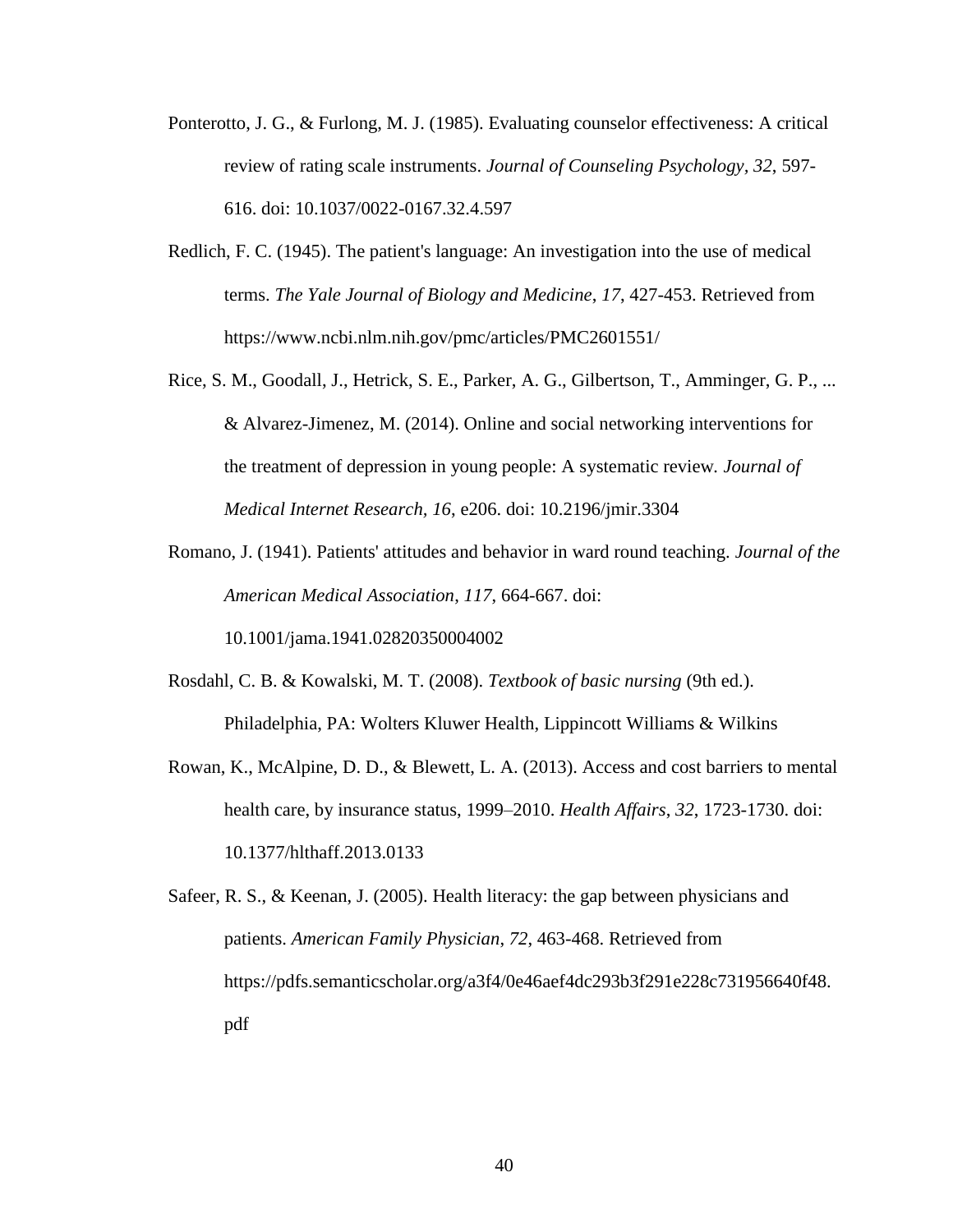Saddichha, S., Al-Desouki, M., Lamia, A., Linden, I. A., & Krausz, M. (2014). Online interventions for depression and anxiety – A systematic review. *Health Psychology & Behavioral Medicine, 2*, 841-881. doi: 10.1080/21642850.2014.945934

- Salaheddin, K., & Mason, B. (2016). Identifying barriers to mental health help-seeking among young adults in the UK: A cross-sectional survey. *British Journal General Practice*, *66*, e686-e692. doi: 10.339/bjgp16X687313
- Schillinger, D., Piette, J., Grumbach, K., Wang, F., Wilson, C., Daher, C., ... & Bindman, A. B. (2003). Closing the loop: Physician communication with diabetic patients who have low health literacy. *Archives of Internal Medicine*, *163*, 83-90. doi: 10.1001/archinte.163.1.83
- Smith, A. (2015, April 1). U.S. smartphone use in 2015. Retrieved from http://www.pewinternet.org/2015/04/01/us-smartphone-use-in-2015/
- Stewart, M. A. (1995). Effective physician-patient communication and health outcomes: A review. *Canadian Medical Association Journal*, *152*, 1423-1433. Retrieved from https://www.ncbi.nlm.nih.gov/pmc/articles/PMC1337906/
- Stokel-Walker, C. (2018, August 10). Bots on Amazon's Mechanical Turk are ruining psychological studies. *New Scientist*. Retrieved from https://www.newscientist.com/article/2176436-bots-on-amazons-mechanical-turkare-ruining-psychology-studies/
- Tausczik, Y. R. & Pennebaker, J. W. (2010). The psychological meaning of words: LIWC and computerized text analysis methods. *Journal of Language and Social Psychology, 29,* 24-54. doi: http://dx.doi.org/10.1177/0261927X09351676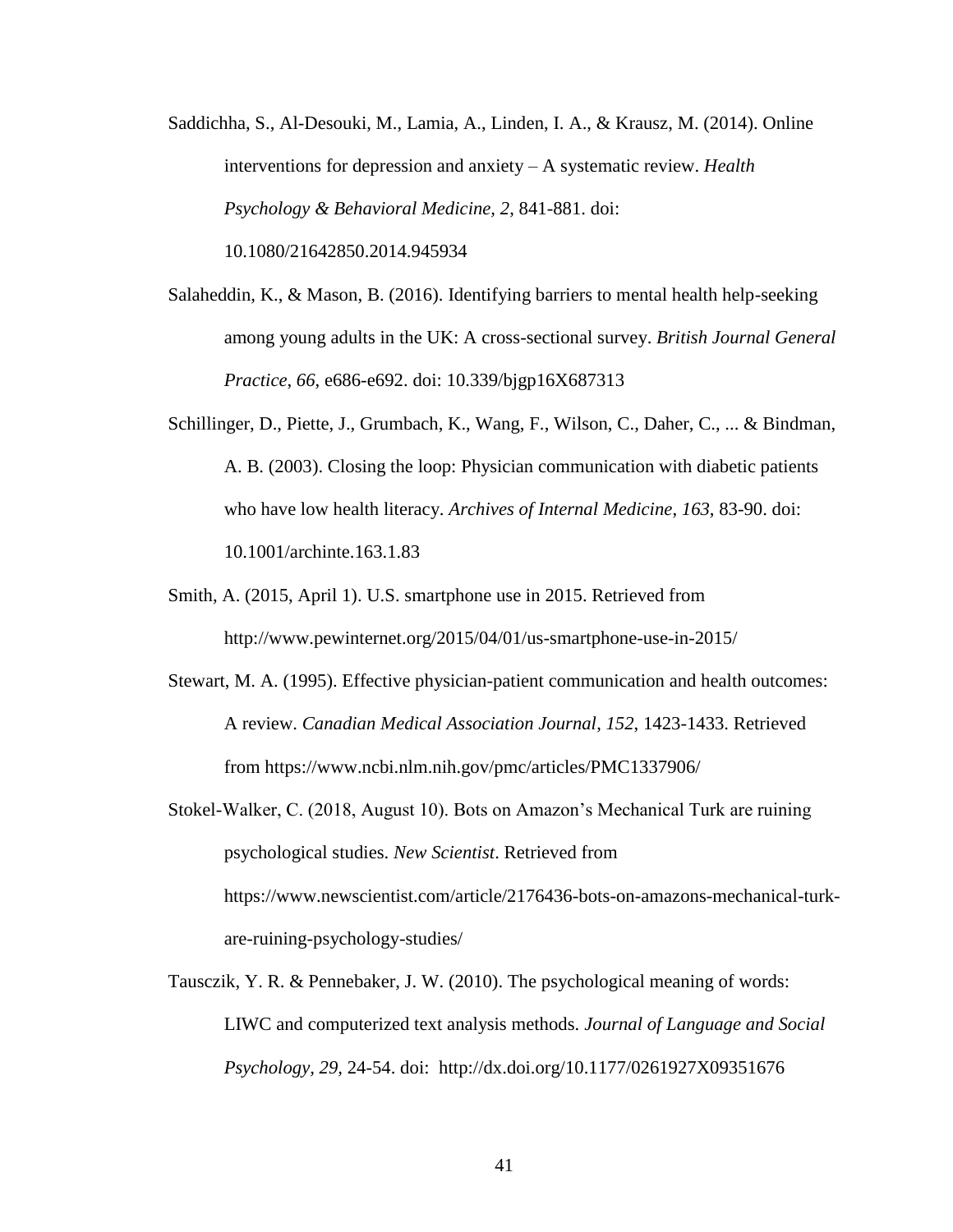- Townsend, M. C. (2011). *Essentials of psychiatric mental health nursing* (5th ed.). Philadelphia, PA: F. A. David Company.
- Vogel, D. L., Wade, N. G., & Haake, S. (2006). Measuring the self-stigma associated with seeking psychological help. *Journal of Counseling Psychology, 53*, 325-337. doi: 10.1037/0022-0167.53.3.325
- White, A., Kavanagh, D., Stallman, H., Klein, B., Kay-Lambkin, F., Proudfood, J., … & Young, R. (2010). Online Alcohol Interventions: A Systematic Review. *Journal of Medical Internet Research, 12*(5). doi: 10.2196/jmir.1479
- Wright, E. B., Holcombe, C., & Salmon, P. (2004). Doctors' communication of trust, care, and respect in breast cancer: qualitative study. *British Medical Journal*, *328*, 1-5. doi: 10.1136/bmj.38046.771308.7C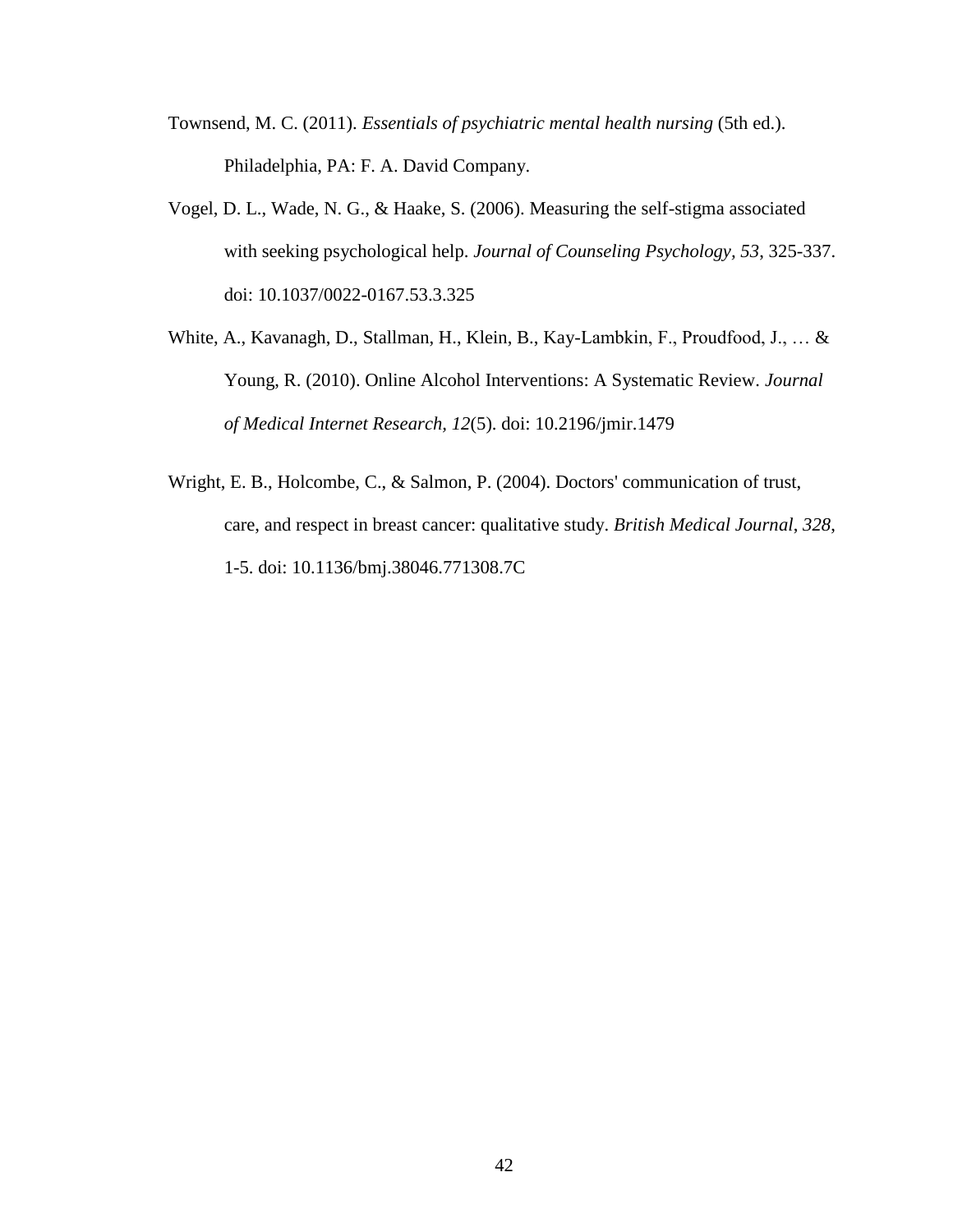### Appendix A

#### Therapist Text Messages

Jargon:

Hi Jamie, my name is Dr. Smith. I hope you are having a good day. I'm the clinical psychologist you met during your intake at the counseling center. Because of your interest in using computer-mediated communication as how you would like counseling, we scheduled this first session. During your intake, you had expressed discomfort with your social anxiety/phobia. To address your social anxiety, we'll approach this from a cognitive-behavioral view. We'll use systematic desensitization to help reduce your anxiety. How's that sound to you?

Jargon/Lay Explanations:

Hi Jamie, my name is Dr. Smith. I hope you are having a good day. I'm the clinical psychologist, or therapist, you met during your intake, or our first in-person meeting, at the counseling center. Because of your interest in using computer-mediated communication (such as text and email) as how you would like counseling, we scheduled this first session. During your intake, you had expressed discomfort with your social anxiety/phobia, or fear of being judged in social situations. To address your social anxiety, we'll approach this from a cognitive-behavioral view, which focuses on your behaviors, emotions, and thoughts. We'll use systematic desensitization (slowly expose you to social situations) to help reduce your anxiety and fear. How's that sound to you? Layman:

Hi Jamie, my name is Dr. Smith. I hope you are having a good day. I'm the therapist you met during your first in-person meeting at the counseling center. Because of your interest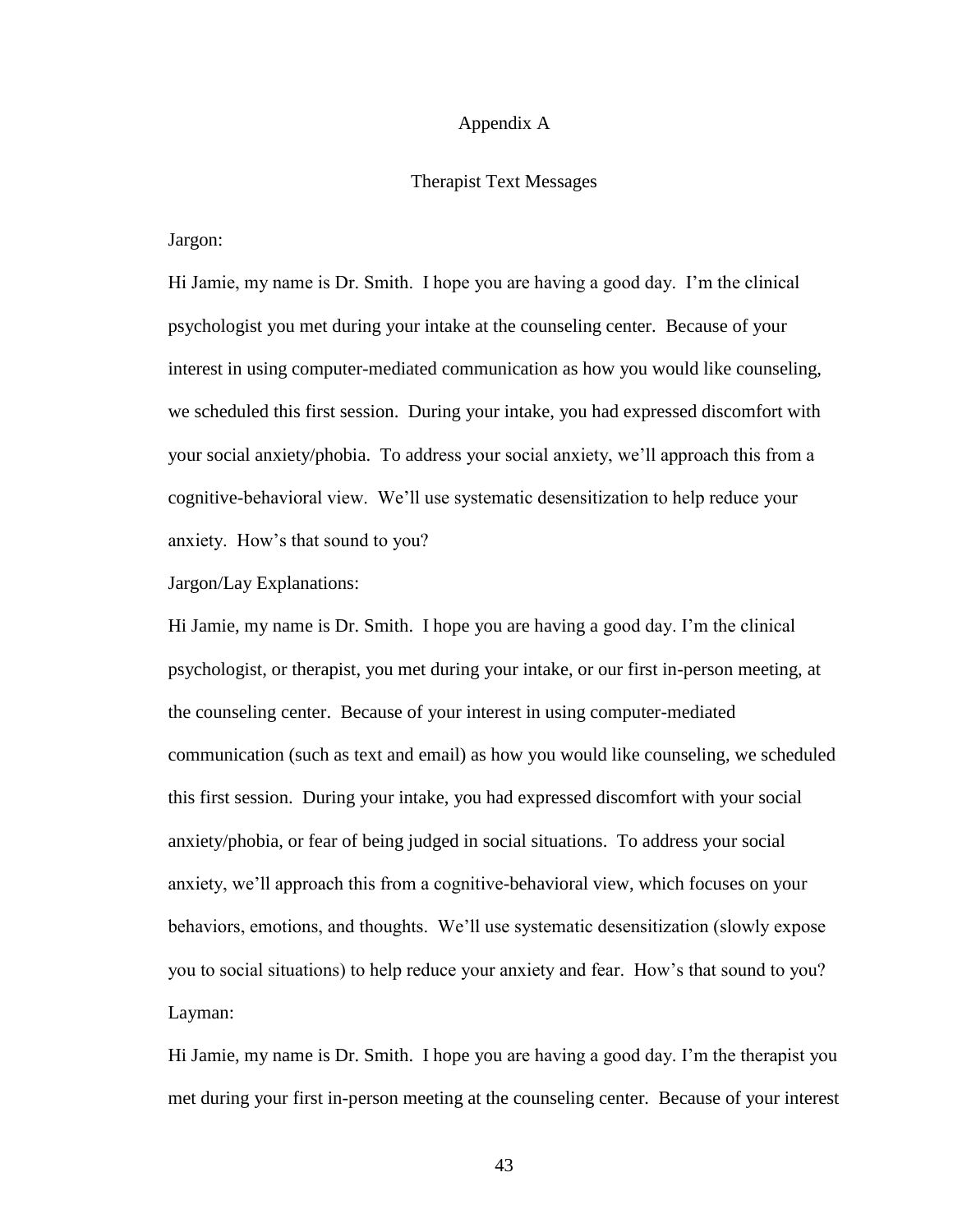in using text and email as how you would like counseling, we scheduled this first session. During our in-person meeting, you had expressed discomfort with your fear of being judged in social situations. To address your fear, we'll approach this from a view that focuses on your behaviors, emotions, and thoughts. We'll slowly expose you to social situations to help reduce your fear. How's that sound to you?

# Text Speak:

Hi Jamie, my name is Dr. Smith. I hope u r having a good day. I'm the therapist u met during ur first in-person meeting @ the counseling center. Cuz of ur interest in using txt n email as how u wud like counseling, we scheduled this first session. During our inperson meeting, u had expressed discomfort with ur fear of being judged in social situations. 2 address ur fear, we'll approach this from a view that focuses on ur behaviors, emotions, and thoughts. We'll slowly expose u to social situations 2 help reduce ur fear. Howz that sound 2 u?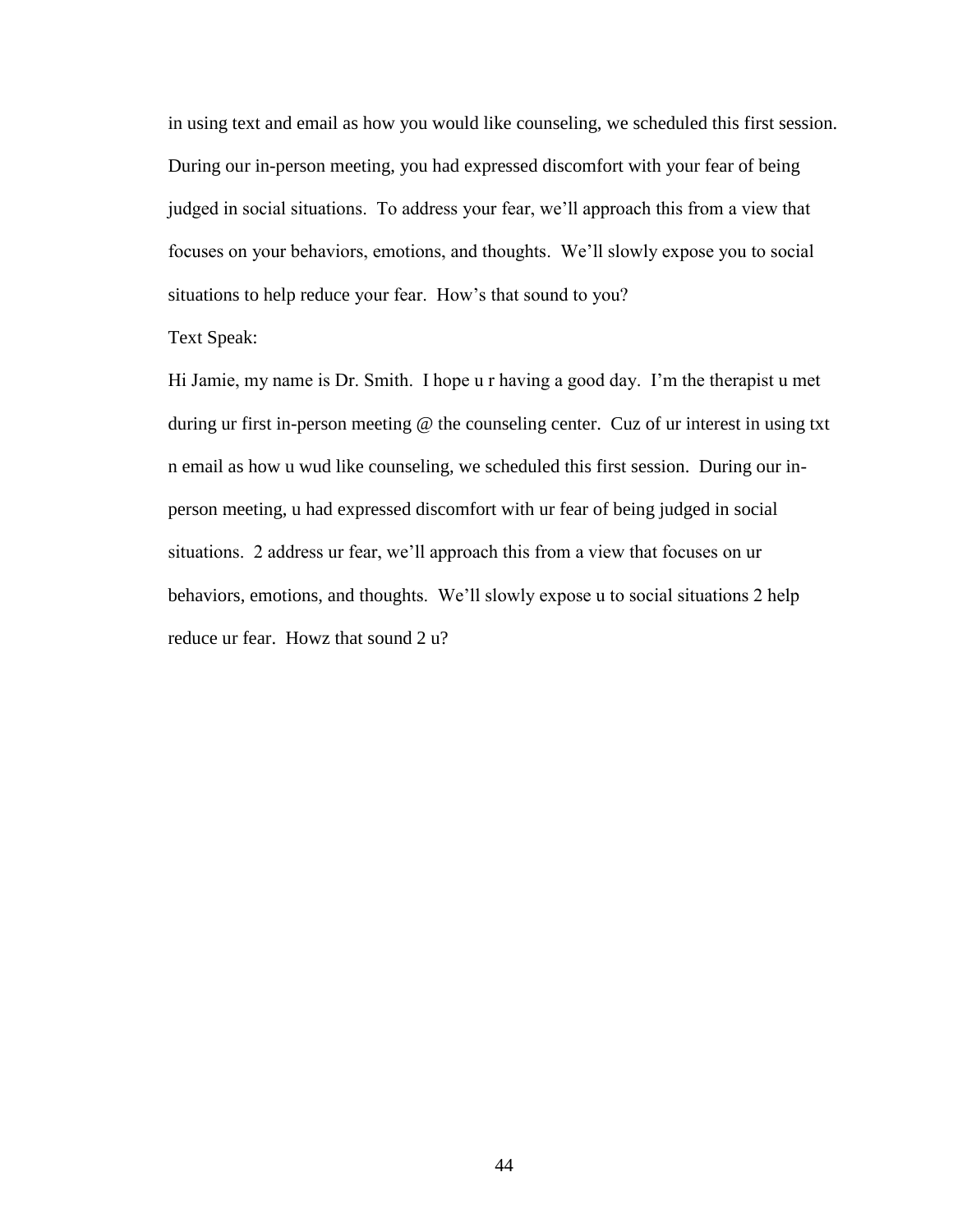# Appendix B

# Counselor Rating Form-Short Version

# (Corrigan & Schmidt, 1983)

On the following pages, each characteristic is followed by a seven-point scale that ranges from "not very" to "very". Though all of the following characteristics we ask you to rate are desirable, therapists may differ in their strengths. We are interested in knowing how you view these differences.

| 1.       | <b>SINCERE</b>                                                                                                                                                                                                                                                                                                                                                                                                                                                                                                                                                                                                                                                                                                                                                                                                    |      |
|----------|-------------------------------------------------------------------------------------------------------------------------------------------------------------------------------------------------------------------------------------------------------------------------------------------------------------------------------------------------------------------------------------------------------------------------------------------------------------------------------------------------------------------------------------------------------------------------------------------------------------------------------------------------------------------------------------------------------------------------------------------------------------------------------------------------------------------|------|
| not very | $\sim 10^4$ and $\sim 10^4$<br>$\mathcal{L}^{\mathcal{L}}(\mathcal{L}^{\mathcal{L}}(\mathcal{L}^{\mathcal{L}}(\mathcal{L}^{\mathcal{L}}(\mathcal{L}^{\mathcal{L}}(\mathcal{L}^{\mathcal{L}}(\mathcal{L}^{\mathcal{L}}(\mathcal{L}^{\mathcal{L}}(\mathcal{L}^{\mathcal{L}}(\mathcal{L}^{\mathcal{L}}(\mathcal{L}^{\mathcal{L}}(\mathcal{L}^{\mathcal{L}}(\mathcal{L}^{\mathcal{L}}(\mathcal{L}^{\mathcal{L}}(\mathcal{L}^{\mathcal{L}}(\mathcal{L}^{\mathcal{L}}(\mathcal{L}^{\mathcal{L$                                                                                                                                                                                                                                                                                                                          | very |
| 2.       | <b>SKILLFUL</b>                                                                                                                                                                                                                                                                                                                                                                                                                                                                                                                                                                                                                                                                                                                                                                                                   |      |
| not very | $\mathcal{L}^{\mathcal{L}}(\mathcal{L}^{\mathcal{L}}(\mathcal{L}^{\mathcal{L}}(\mathcal{L}^{\mathcal{L}}(\mathcal{L}^{\mathcal{L}}(\mathcal{L}^{\mathcal{L}}(\mathcal{L}^{\mathcal{L}}(\mathcal{L}^{\mathcal{L}}(\mathcal{L}^{\mathcal{L}}(\mathcal{L}^{\mathcal{L}}(\mathcal{L}^{\mathcal{L}}(\mathcal{L}^{\mathcal{L}}(\mathcal{L}^{\mathcal{L}}(\mathcal{L}^{\mathcal{L}}(\mathcal{L}^{\mathcal{L}}(\mathcal{L}^{\mathcal{L}}(\mathcal{L}^{\mathcal{L$<br>$\frac{1}{2}$ $\frac{1}{2}$ $\frac{1}{2}$ $\frac{1}{2}$ $\frac{1}{2}$ $\frac{1}{2}$ $\frac{1}{2}$ $\frac{1}{2}$ $\frac{1}{2}$ $\frac{1}{2}$ $\frac{1}{2}$ $\frac{1}{2}$ $\frac{1}{2}$ $\frac{1}{2}$ $\frac{1}{2}$ $\frac{1}{2}$ $\frac{1}{2}$ $\frac{1}{2}$ $\frac{1}{2}$ $\frac{1}{2}$ $\frac{1}{2}$ $\frac{1}{2}$<br>$\mathbf{1}$ and $\mathbf{1}$ | very |
| 3.       | <b>HONEST</b>                                                                                                                                                                                                                                                                                                                                                                                                                                                                                                                                                                                                                                                                                                                                                                                                     |      |
| not very | $\mathbf{1} \qquad \qquad \mathbf{1} \qquad \qquad \mathbf{1} \qquad \qquad \mathbf{1} \qquad \qquad \mathbf{1} \qquad \qquad \mathbf{1} \qquad \qquad \mathbf{1} \qquad \qquad \mathbf{1} \qquad \qquad \mathbf{1} \qquad \qquad \mathbf{1} \qquad \qquad \mathbf{1} \qquad \qquad \mathbf{1} \qquad \qquad \mathbf{1} \qquad \qquad \mathbf{1} \qquad \qquad \mathbf{1} \qquad \qquad \mathbf{1} \qquad \qquad \mathbf{1} \qquad \qquad \mathbf{1} \qquad \qquad \mathbf{$                                                                                                                                                                                                                                                                                                                                      | very |
| 4.       | <b>EXPERT</b>                                                                                                                                                                                                                                                                                                                                                                                                                                                                                                                                                                                                                                                                                                                                                                                                     |      |
| not very | $\mathbf{1}$ and $\mathbf{1}$ and $\mathbf{1}$ and $\mathbf{1}$ and $\mathbf{1}$                                                                                                                                                                                                                                                                                                                                                                                                                                                                                                                                                                                                                                                                                                                                  | very |
| 5.       | <b>LIKABLE</b>                                                                                                                                                                                                                                                                                                                                                                                                                                                                                                                                                                                                                                                                                                                                                                                                    |      |
| not very | $\frac{1}{2}$ ( $\frac{1}{2}$ ) ( $\frac{1}{2}$ ) ( $\frac{1}{2}$ ) ( $\frac{1}{2}$ ) ( $\frac{1}{2}$ ) ( $\frac{1}{2}$ ) ( $\frac{1}{2}$ ) ( $\frac{1}{2}$ ) ( $\frac{1}{2}$ ) ( $\frac{1}{2}$ ) ( $\frac{1}{2}$ ) ( $\frac{1}{2}$ ) ( $\frac{1}{2}$ ) ( $\frac{1}{2}$ ) ( $\frac{1}{2}$ ) (                                                                                                                                                                                                                                                                                                                                                                                                                                                                                                                     | very |
| 6.       | <b>SOCIABLE</b>                                                                                                                                                                                                                                                                                                                                                                                                                                                                                                                                                                                                                                                                                                                                                                                                   |      |
| not very |                                                                                                                                                                                                                                                                                                                                                                                                                                                                                                                                                                                                                                                                                                                                                                                                                   | very |
| 7.       | <b>WARM</b>                                                                                                                                                                                                                                                                                                                                                                                                                                                                                                                                                                                                                                                                                                                                                                                                       |      |
| not very | $\sim 10^{11}$ MeV and $\sim 10^{11}$<br>$\mathbf{1}$ and $\mathbf{1}$ and $\mathbf{1}$                                                                                                                                                                                                                                                                                                                                                                                                                                                                                                                                                                                                                                                                                                                           | very |
| 8.       | <b>TRUSTWORTHY</b>                                                                                                                                                                                                                                                                                                                                                                                                                                                                                                                                                                                                                                                                                                                                                                                                |      |
| not very |                                                                                                                                                                                                                                                                                                                                                                                                                                                                                                                                                                                                                                                                                                                                                                                                                   | very |
| 9.       | <b>EXPERIENCED</b>                                                                                                                                                                                                                                                                                                                                                                                                                                                                                                                                                                                                                                                                                                                                                                                                |      |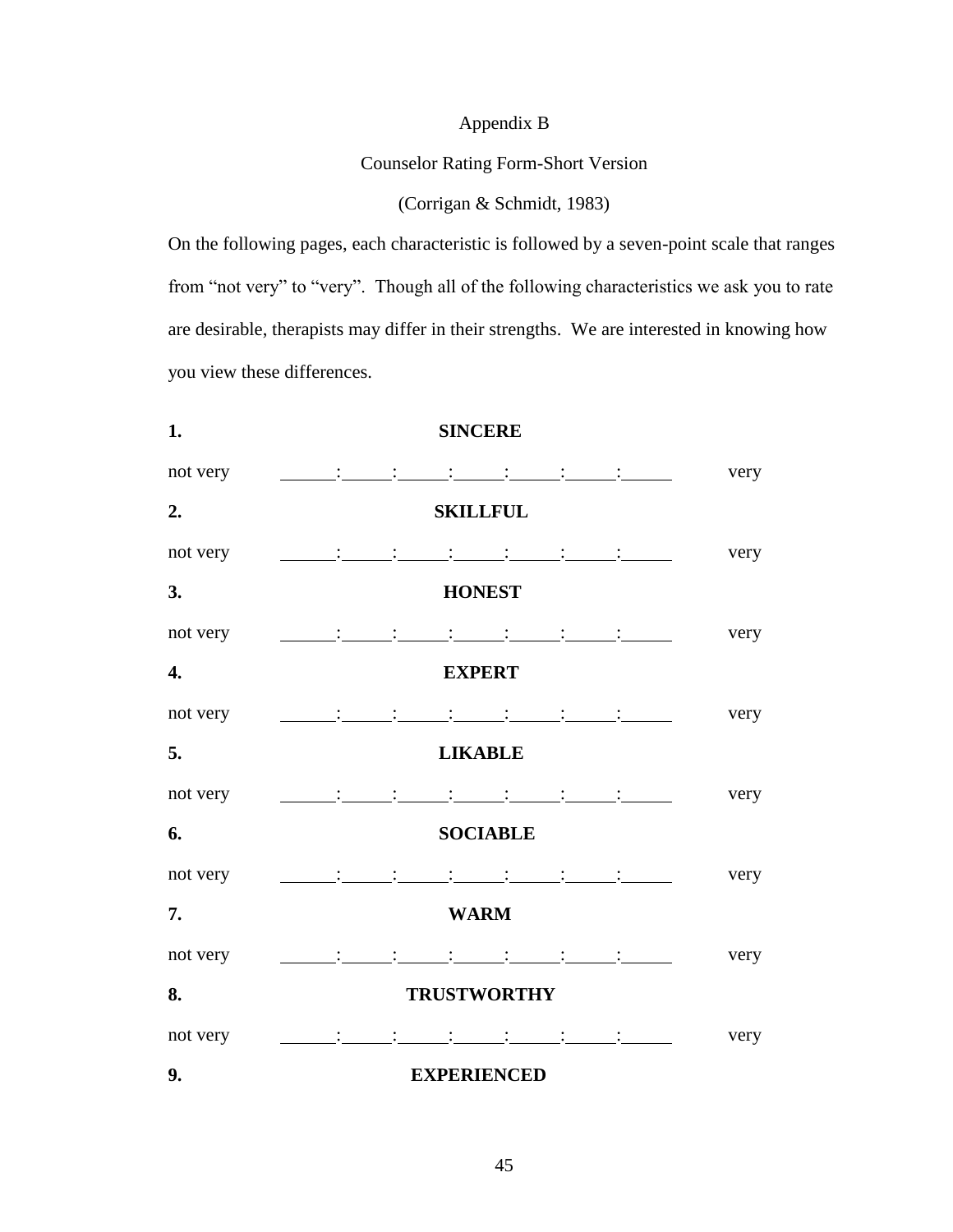| not very | $\mathcal{L} = \{1, \ldots, n-1\}$                                                                                    |                   |                 |                                                                                 | $\sim$ 100 $\sim$ | very |
|----------|-----------------------------------------------------------------------------------------------------------------------|-------------------|-----------------|---------------------------------------------------------------------------------|-------------------|------|
| 10.      |                                                                                                                       |                   | <b>RELIABLE</b> |                                                                                 |                   |      |
| not very |                                                                                                                       |                   |                 |                                                                                 |                   | very |
| 11.      |                                                                                                                       |                   | <b>PREPARED</b> |                                                                                 |                   |      |
| not very | $\mathcal{L} = \mathcal{L} \mathcal{L} = \mathcal{L} \mathcal{L} = \mathcal{L} \mathcal{L} = \mathcal{L} \mathcal{L}$ |                   |                 | $\mathcal{L} = \mathcal{L} \times \mathcal{L} = \mathcal{L} \times \mathcal{L}$ |                   | very |
| 12.      |                                                                                                                       |                   | <b>FRIENDLY</b> |                                                                                 |                   |      |
| not very |                                                                                                                       | $\sim 10^{-11}$ . |                 |                                                                                 |                   | very |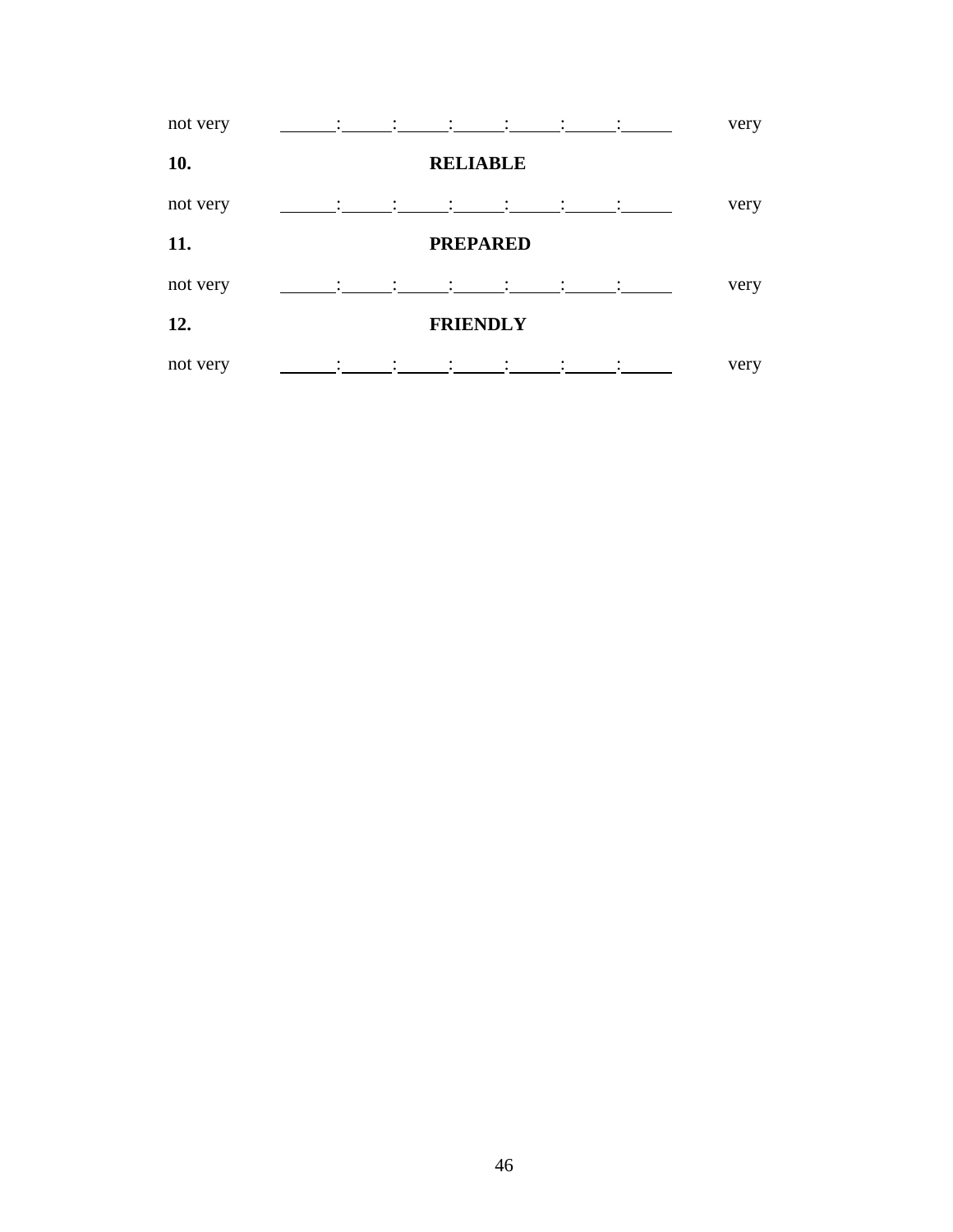## Appendix C

## Miscellaneous Therapist Ratings and Manipulation Checks

1. How relatable do you find the therapist on a seven-point scale from "not very relatable" to "very relatable"?

not very  $\qquad \qquad : \qquad : \qquad \qquad : \qquad \qquad : \qquad \qquad : \qquad \qquad : \qquad \qquad : \qquad \qquad \qquad \qquad \text{very}$ 

2. How likely do you think the client will continue counseling with the therapist on a seven-point scale from "not very likely" to "very likely"?

not very <u>in its interesting in the set of the set of the set of the set of the set of the set of the set of the set of the set of the set of the set of the set of the set of the set of the set of the set of the set of the</u>

3. How likely would you be to see this therapist for counseling on a seven-point scale from "not very likely" to "very likely"?

not very <u>in its interesting in the set of the set of the set of the set of the set of the set of the set of the set of the set of the set of the set of the set of the set of the set of the set of the set of the set of the</u>

Did you find anything strange about the study? If so, please indicate what you found strange in the box below.

In the box below, please indicate if anything about the messages may have influenced your rating of the therapist in the conversation.

We would now like you to rate the message you read based on how strongly you felt it used jargon, layman language, and text speak.

Jargon is technical language (e.g., bone fracture) that is associated with a profession.

Layman is simple and nontechnical language (e.g., broken bone) used in place of jargon.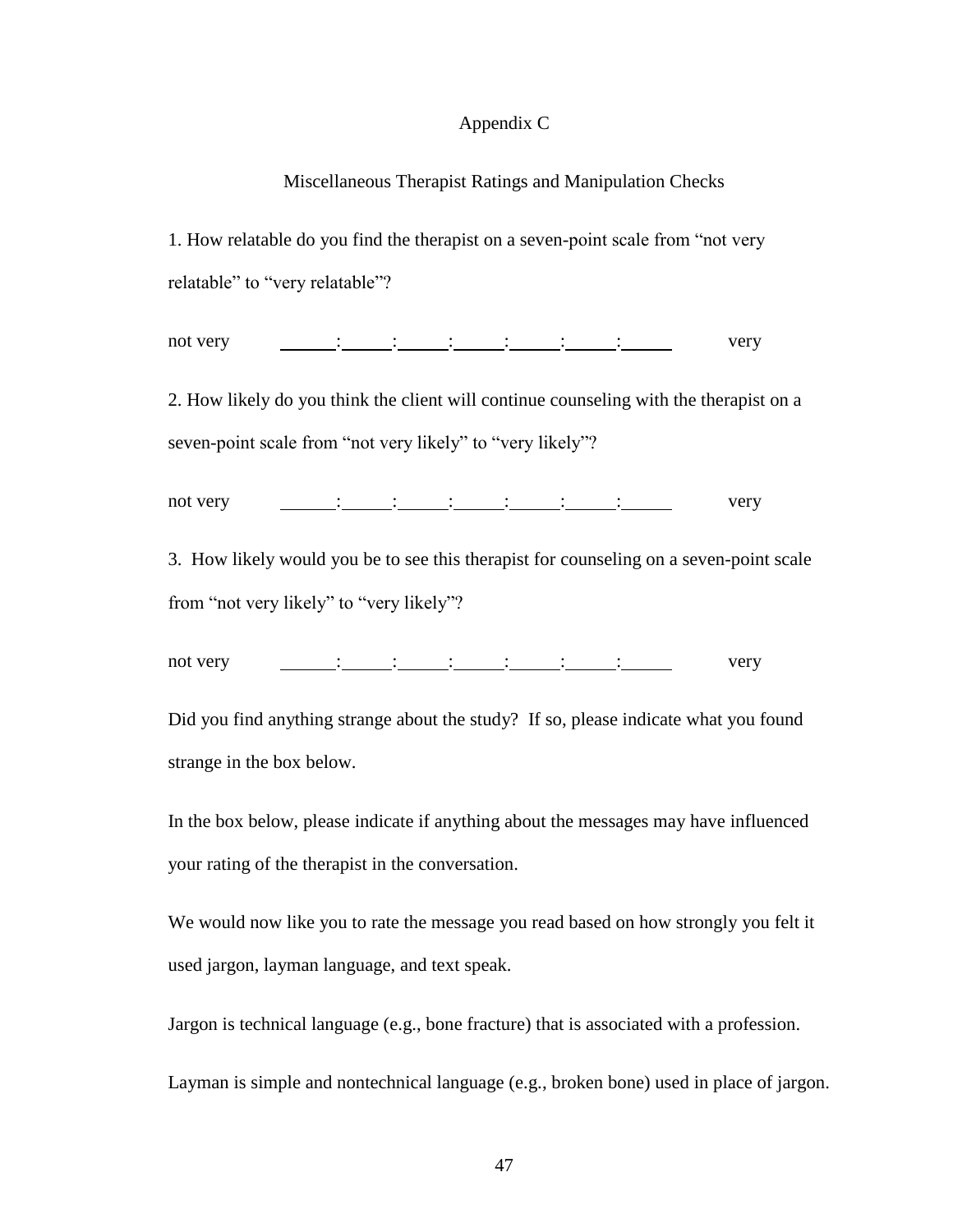Text speak is language often associated with text messages and email (e.g., LOL).

On a scale from 0 to 10, please rate the strength of jargon usage in this message.

 $(0 - no jargon, 10 - all jargon)$ 

On a scale from 0 to 10, please rate the strength of layman usage in this message.

 $(0 - no$  layman,  $10 - all$  layman)

On a scale from 0 to 10, please rate the strength of text speak usage in this message.

 $(0 - no text speak, 10 - all text speak)$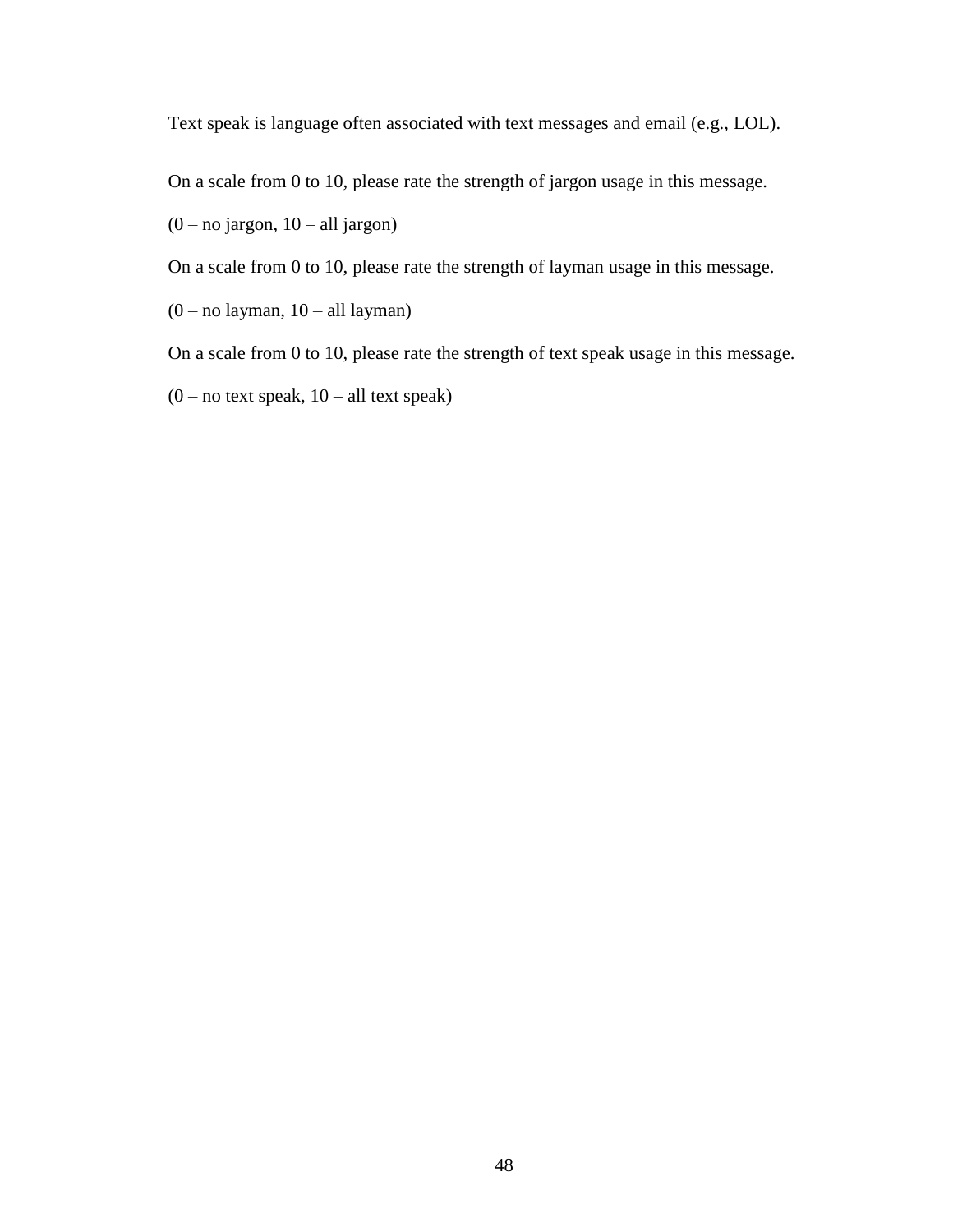# Appendix D

# Mental Health and Stigma

Is there anything about yourself that may have influenced your ratings of the therapist?

Please answer the following questions to the best of your abilities. Your answers to the following questions will NOT have an effect on receiving compensation for this survey. There are no wrong answers and your responses are anonymous.

Have you ever been diagnosed with a mental health disorder?

Yes

No

What have you been diagnosed with? (Type NA if does not apply)

Have you ever received mental health services/treatment (e.g. counseling, therapy)?

Yes

No

How have you received services/treatment?

In person

Online

Text message

**Other**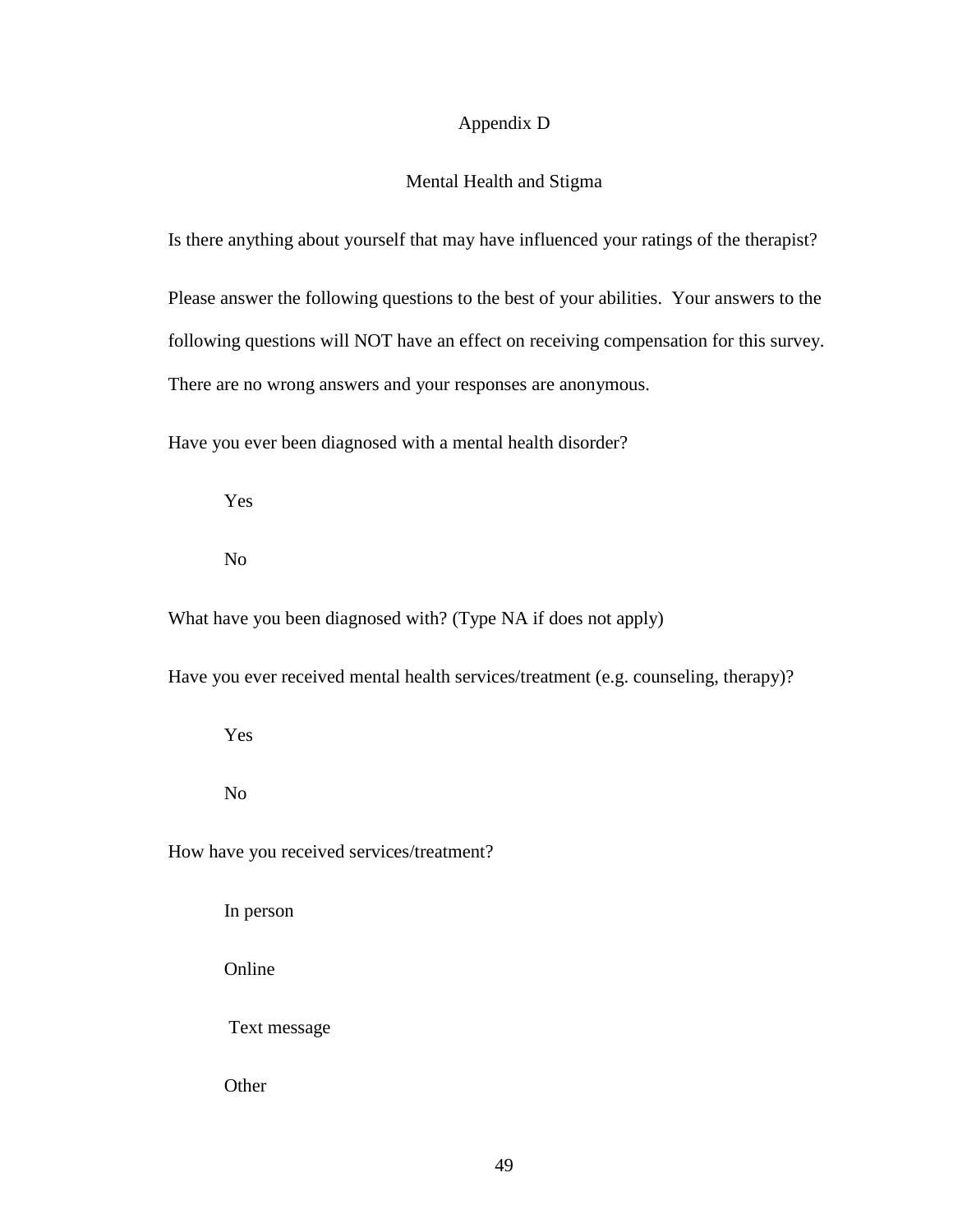Have not received services

What type of services/treatment have you receive? (e.g. CBT, medication,

psychodynamic) (Type NA if does not apply)

Please rate how strongly you agree or disagree with each statement

People will see a person in a less favorable way if they come to know that he/she has seen a psychologist

1 Strongly agree

2

3 Agree or Disagree Equally

4

5 Strongly Agree

It would make me feel inferior to ask a therapist for help

1 Strongly agree 2 3 Agree or Disagree Equally 4 5 Strongly Agree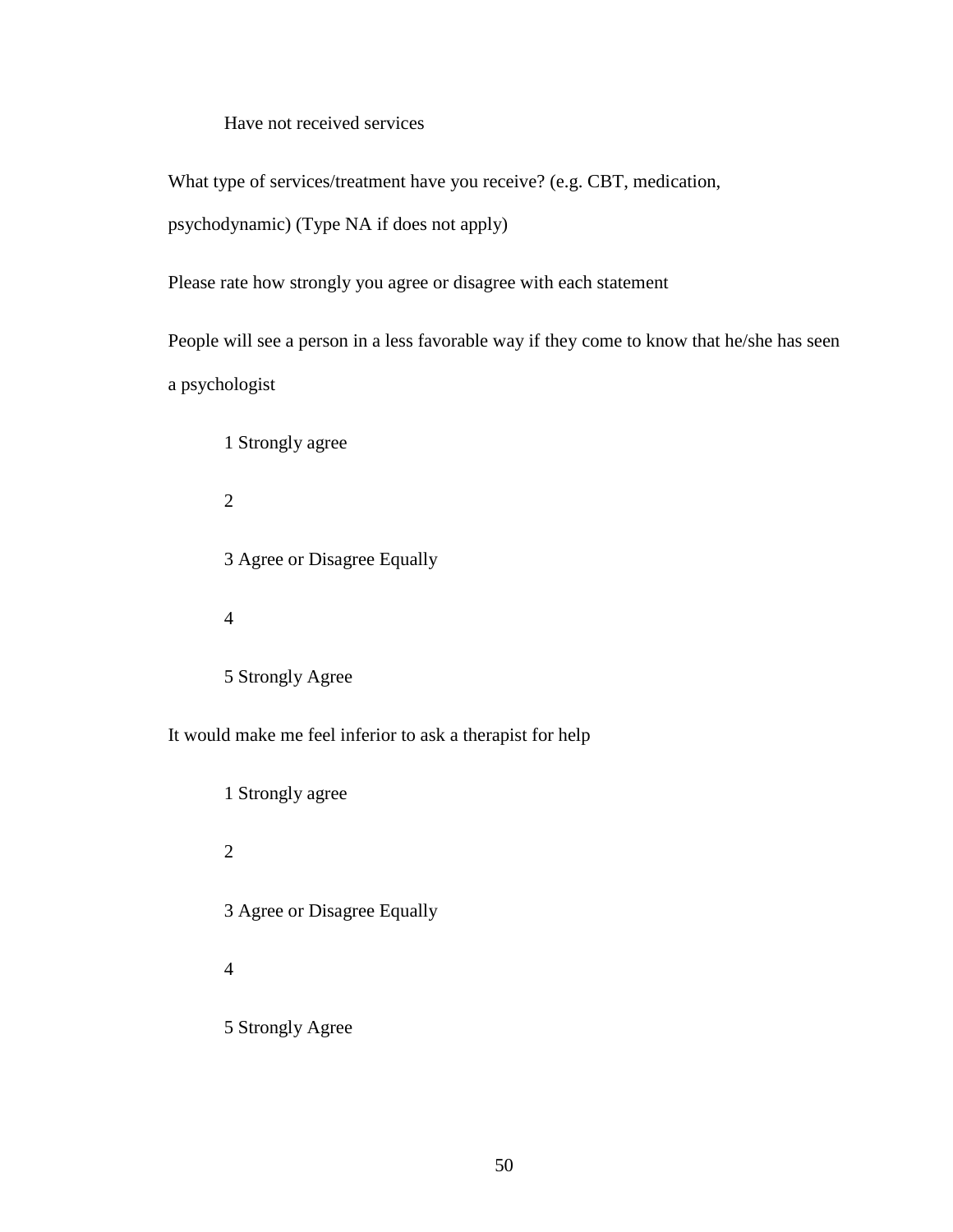# Appendix E

# Demographic Questions

What is your age?

What is your gender?

Male

Female

Transgender Female

Transgender Male

Gender Variant/Non-Conforming

Not Listed

Prefer Not to Answer

Is English your primary language?

Yes

No

What is your highest level of completed education?

No schooling completed

Nursery school to 8th grade

Some high school, no diploma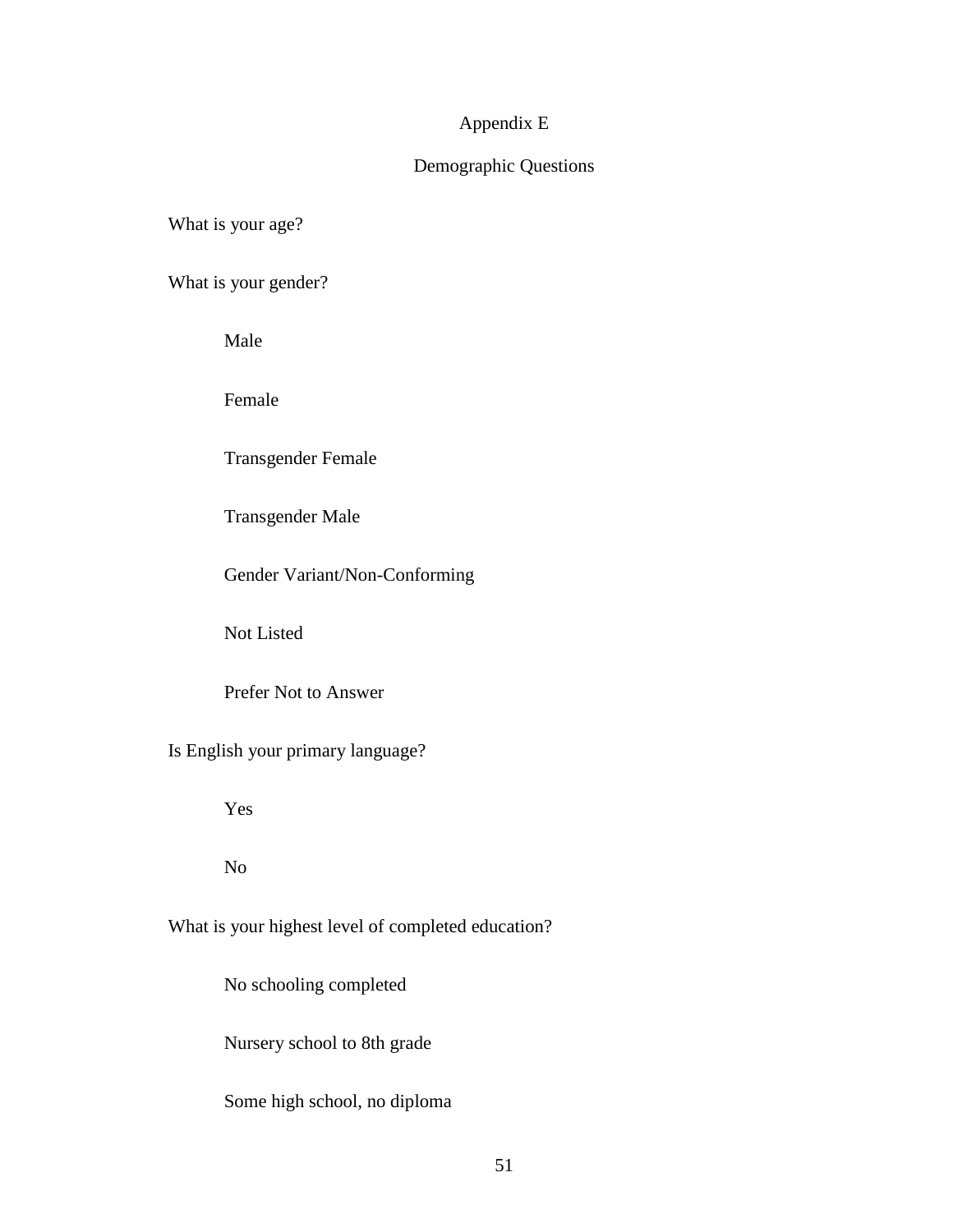High school graduate, diploma or the equivalent (for example: GED)

Some college credit, no degree

Trade/technical/vocational training

Associate degree

Bachelor's degree

Master's degree

Professional degree (i.e. DDS, JD, MD, …)

Doctorate degree (i.e. Phd, PsyD, EdD, …)

Ethnicity Origin (or Race):

American Indian or Native American or Native Alaskan

Asian

Black or African American

Hispanic or Latina/o

Native Hawaiian or Other Pacific Islander

White

**Other**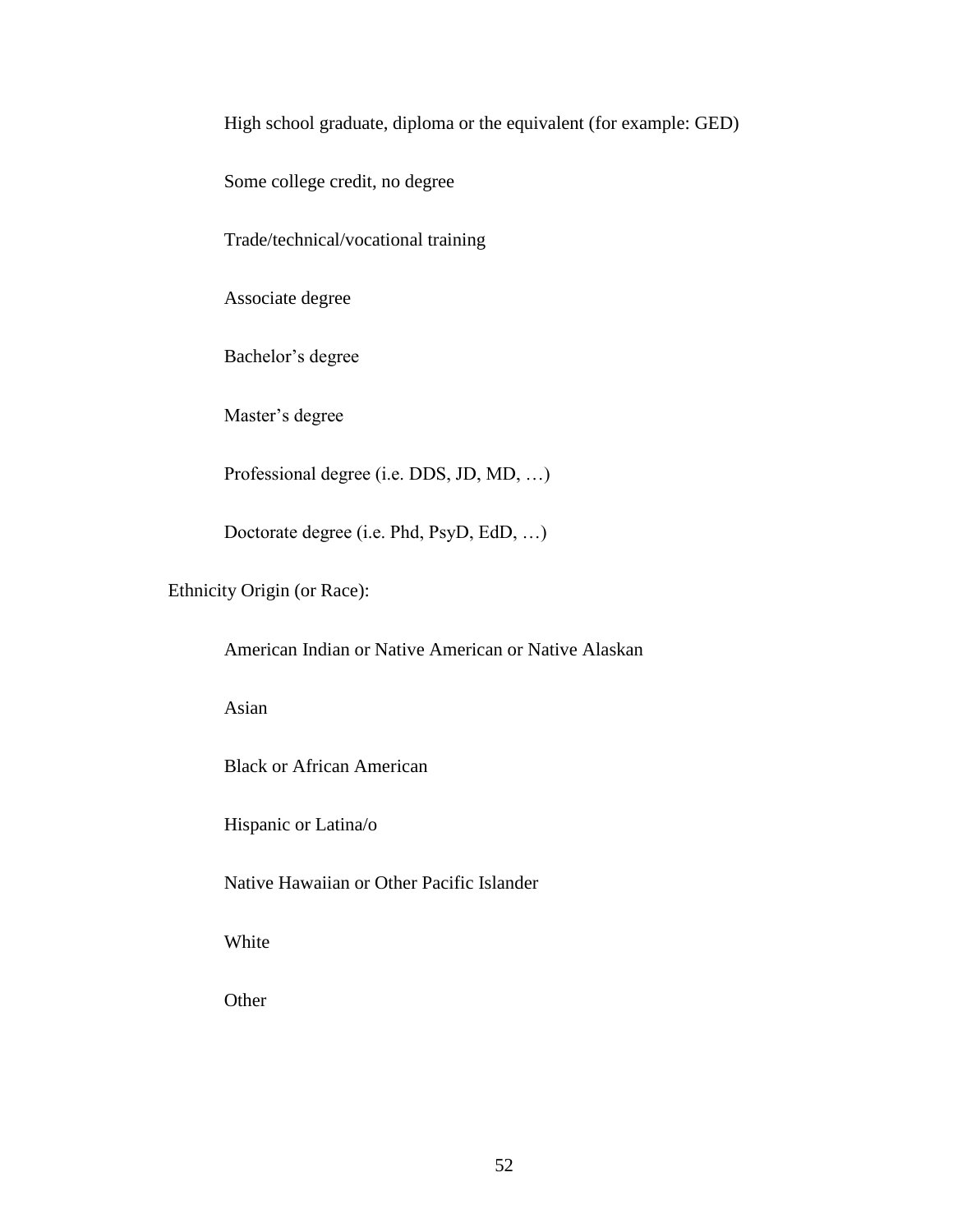# Appendix F

# Pre-screening Questionnaire

The following is a screening survey to see if you qualify for participation in this study.



Please type the letters and/or numbers from above. This is case sensitive.

Are you a resident of the United States?

Are you a native English speaker?

When determining a gift for a loved one, you must take into consideration four things. The first is if your loved one will enjoy the gift. The second is if the gift will be useful to your loved one. The third is that you must select disagree as the answer to this question. The fourth thing that must be considered is the cost of the gift. You must always make sure that the gift you get for a loved one is not just something you enjoy.

How well do you agree or disagree with this statement?

Strongly agree

Agree

Somewhat agree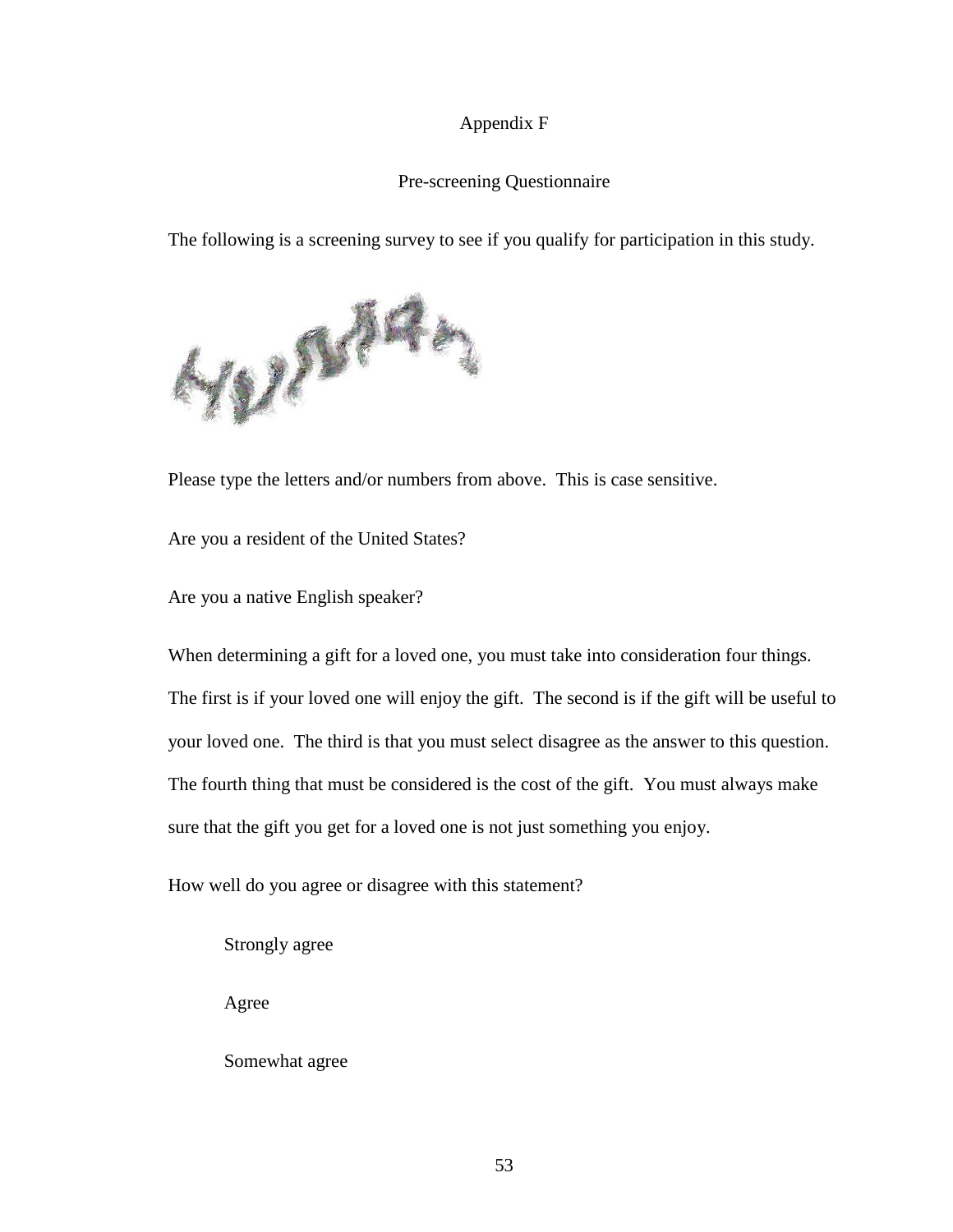Neither agree nor disagree

Somewhat disagree

Disagree

Strongly agree

What type of device are you taking this survey on?